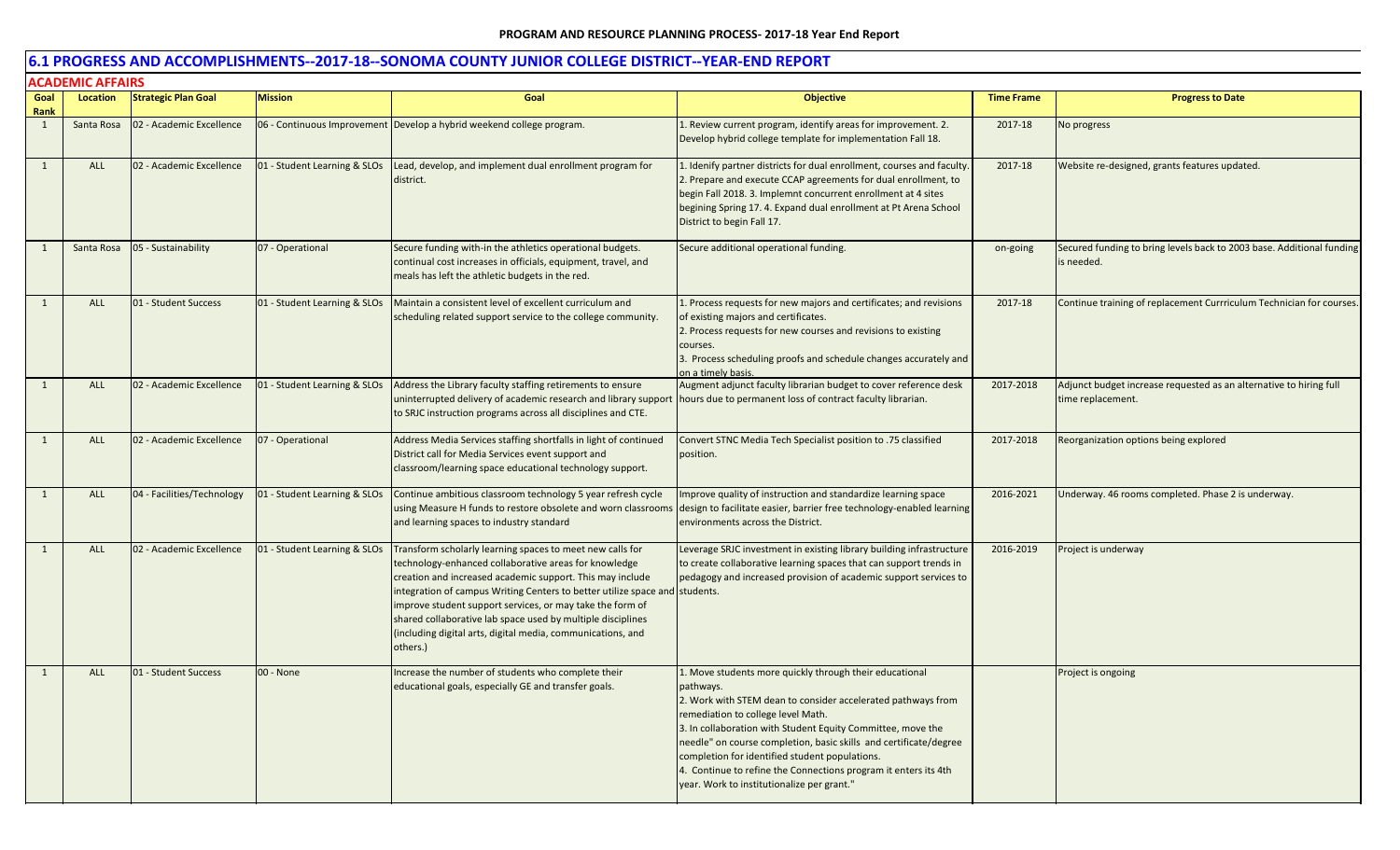|                         | 6.1 PROGRESS AND ACCOMPLISHMENTS--2017-18--SONOMA COUNTY JUNIOR COLLEGE DISTRICT--YEAR-END REPORT |                                            |                                       |                                                                                                                                                                                                                                                                   |                                                                                                                                                                                                                                                                                                    |            |                                                                                                                                                                                                                                                                                                                        |  |  |
|-------------------------|---------------------------------------------------------------------------------------------------|--------------------------------------------|---------------------------------------|-------------------------------------------------------------------------------------------------------------------------------------------------------------------------------------------------------------------------------------------------------------------|----------------------------------------------------------------------------------------------------------------------------------------------------------------------------------------------------------------------------------------------------------------------------------------------------|------------|------------------------------------------------------------------------------------------------------------------------------------------------------------------------------------------------------------------------------------------------------------------------------------------------------------------------|--|--|
| 1                       | ALL                                                                                               | 08 - Institutional<br><b>Effectiveness</b> |                                       | 01 - Student Learning & SLOs   Develop Criminology degree/certificate in the AJ Department                                                                                                                                                                        | met demand for program and increase FTES                                                                                                                                                                                                                                                           | 1-2 years  | This has not been accomplished. Still needed to keep SRJC near the<br>top in the state.                                                                                                                                                                                                                                |  |  |
| 1                       | ALL                                                                                               | 01 - Student Success                       | 01 - Student Learning & SLOs          | Grow Police Academy throughput and percentage of affiliated<br>students; sustain 4 police academies per year.                                                                                                                                                     | Address stakeholder needs for additional courses of instruction                                                                                                                                                                                                                                    |            | Classroom space                                                                                                                                                                                                                                                                                                        |  |  |
| $\overline{1}$          | ALL                                                                                               | 04 - Facilities/Technology                 | 06 - Continuous Improvement           | New Windsor Campus buildings to inlcude student lounge,<br>classrooms and multi-purpose room                                                                                                                                                                      | Address issue of classroom space needed for additional academies                                                                                                                                                                                                                                   |            | <b>Funding source</b>                                                                                                                                                                                                                                                                                                  |  |  |
| $\mathbf{1}$            | ALL                                                                                               | 06 - Healthy Organization                  | $03 -$<br>Vitality/Equity/Stewardship | Relationship building/Advisory Committees                                                                                                                                                                                                                         | Continue to meet shareholder training needs                                                                                                                                                                                                                                                        | 3-5 years  | Participants                                                                                                                                                                                                                                                                                                           |  |  |
| $\overline{2}$          | <b>ALL</b>                                                                                        | 07 - Financial Resources                   | 06 - Continuous Improvement           | Ensure effective implementation of new grants: NSF EAGER, HEP 1 Successfully transition NSF EAGER to STEM Dean, assist with<br>2017, in compliance with federal regulations.                                                                                      | identifying funding for continuation of program after grant ends. 2.<br>Develop strategic plan for HEP, include development of staff for<br>transition to leadership role. 3. Participate in EDGAR training to<br>improve district grant compliance.                                               | 2017-18    | Website re-designed, grants features updated.                                                                                                                                                                                                                                                                          |  |  |
| $\overline{2}$          | Santa Rosa                                                                                        | 02 - Academic Excellence                   | 06 - Continuous Improvement           | Hire full time head coaches, Assistant AD                                                                                                                                                                                                                         | Provide greater support and teaching excellence for students                                                                                                                                                                                                                                       | continuing | This has not been accomplished. Still needed to keep SRJC near the<br>top in the state.                                                                                                                                                                                                                                |  |  |
| $\overline{2}$          | ALL                                                                                               | 07 - Financial Resources                   | 06 - Continuous Improvement           | Continue Analyzing the Older Adults program for consistent<br>procedures, practices and staffing levels.                                                                                                                                                          | 1. Review administrative structure of this program.<br>2. Assist the part-time faculty program coordinator to do an<br>effective job.                                                                                                                                                              | 2017-18    | Advocate for the hiring of a second part-time Older Adults Program<br>coordinator (8 hours per week). Continue training and education of<br>the program coordinator for the Older Adults Program.                                                                                                                      |  |  |
| $\overline{2}$          | ALL                                                                                               | 01 - Student Success                       | 01 - Student Learning & SLOs          | Ensure more online degree options for student completion.                                                                                                                                                                                                         | Increase online course offerings through the Online College<br>Project.                                                                                                                                                                                                                            | 2017-2018  | \$40,000 in faculty stipends for Online College Project.                                                                                                                                                                                                                                                               |  |  |
| $\overline{2}$          | ALL                                                                                               | 02 - Academic Excellence                   | 01 - Student Learning & SLOs          | Complete the migraton to Canvas and sunset CATE and Moodle<br>servers. Migrate all subsidiary functions off the CATE server<br>(including DTREC evaluations and faculty home pages) to more<br>stable and permanent SRJC information technology<br>nfrastructure. | Create a more stable and permanent learning platform for online<br>and hybrid instruction.                                                                                                                                                                                                         | 2015-2017  | Project near completion                                                                                                                                                                                                                                                                                                |  |  |
| $\overline{2}$          | <b>ALL</b>                                                                                        | 02 - Academic Excellence                   | 07 - Operational                      | Assess and evaluate Media Services operations, equipment<br>infrastructure, and classroom standards to update and align<br>services with instructional need.                                                                                                      | Increase Media Services ability to provide immediate and ongoing<br>replacement of classroom audiovisual technology as needed.<br>Current District replacement budget prevents rapid repairs and<br>contributes to ongoing decline of highly used learning spaces.                                 | 2017-2018  | No new resources required                                                                                                                                                                                                                                                                                              |  |  |
| $\overline{2}$          | <b>ALL</b>                                                                                        | 02 - Academic Excellence                   | 01 - Student Learning & SLOs          | Liaison with faculty and complete applications for any new<br>Associate Degree for Transfer (ADT) majors and other majors                                                                                                                                         | Pursue and complete new ADT majors relevant to college and<br>community needs. Assist CTE disciplines (Fashion, Interior Design)<br>to develop transfer majors.                                                                                                                                    | 2017-18    | At this time, several new ADTs are under development                                                                                                                                                                                                                                                                   |  |  |
| $\overline{2}$          | ALL                                                                                               | 06 - Healthy Organization                  | 06 - Continuous Improvement           | Revitalize Law Enforcement Advisory Committee.                                                                                                                                                                                                                    | Strengthen participation in Advisory Committees by Stakeholders                                                                                                                                                                                                                                    |            | Participants                                                                                                                                                                                                                                                                                                           |  |  |
| $\overline{2}$          | ALL                                                                                               | 01 - Student Success                       | 01 - Student Learning & SLOs          | Changing role for In-Service course due to growth and new<br>course offerings                                                                                                                                                                                     | met demand of shareholders                                                                                                                                                                                                                                                                         | 1-2 years  | classroom, training                                                                                                                                                                                                                                                                                                    |  |  |
| $\overline{\mathbf{3}}$ | <b>ALL</b>                                                                                        | 07 - Financial Resources                   | 06 - Continuous Improvement           | Diversify SRJC's funding base via the successful awarding of<br>grants.                                                                                                                                                                                           | 1. Develop and maintain a one year rolling schedule of proposals,<br>working with SSC, AAC and Petaluma leadership. 2. Conduct - 2<br>Grant workshops for district, increasing awerness of and<br>participation in grant proposal preperation process. 3. Successful<br>award of 2 federal grants. | 2017-18    | Maintained 1 year rolling grant schedule. 2. Led district proposal<br>teams, with faculty & administation resulting in 4 submitted federal<br>proposals. Also wrote (and received) scholarship grant. 3. Launched<br>NSF EAGER with first cohort, started the second cohort. 4. Grant<br>funding status still pending. |  |  |
| $\overline{\mathbf{3}}$ | Santa Rosa                                                                                        | 02 - Academic Excellence                   | 02 - Student Services                 | Improve the Student-Athlete Success Center by implementing<br>non-credit classes. Thsi will allow the Success Center to be open<br>more often.                                                                                                                    | Support Student-Athlete academic success, matriculation,<br>retention and citizenship.                                                                                                                                                                                                             | 2016-2019  | This has been created. It needs to be improved next year by creating<br>curriculum that will allow the room to be kept open longer. Also, the<br>future of thsi will depend on the creation of a bigger room and<br>adding private offices for counseling support to be housed.                                        |  |  |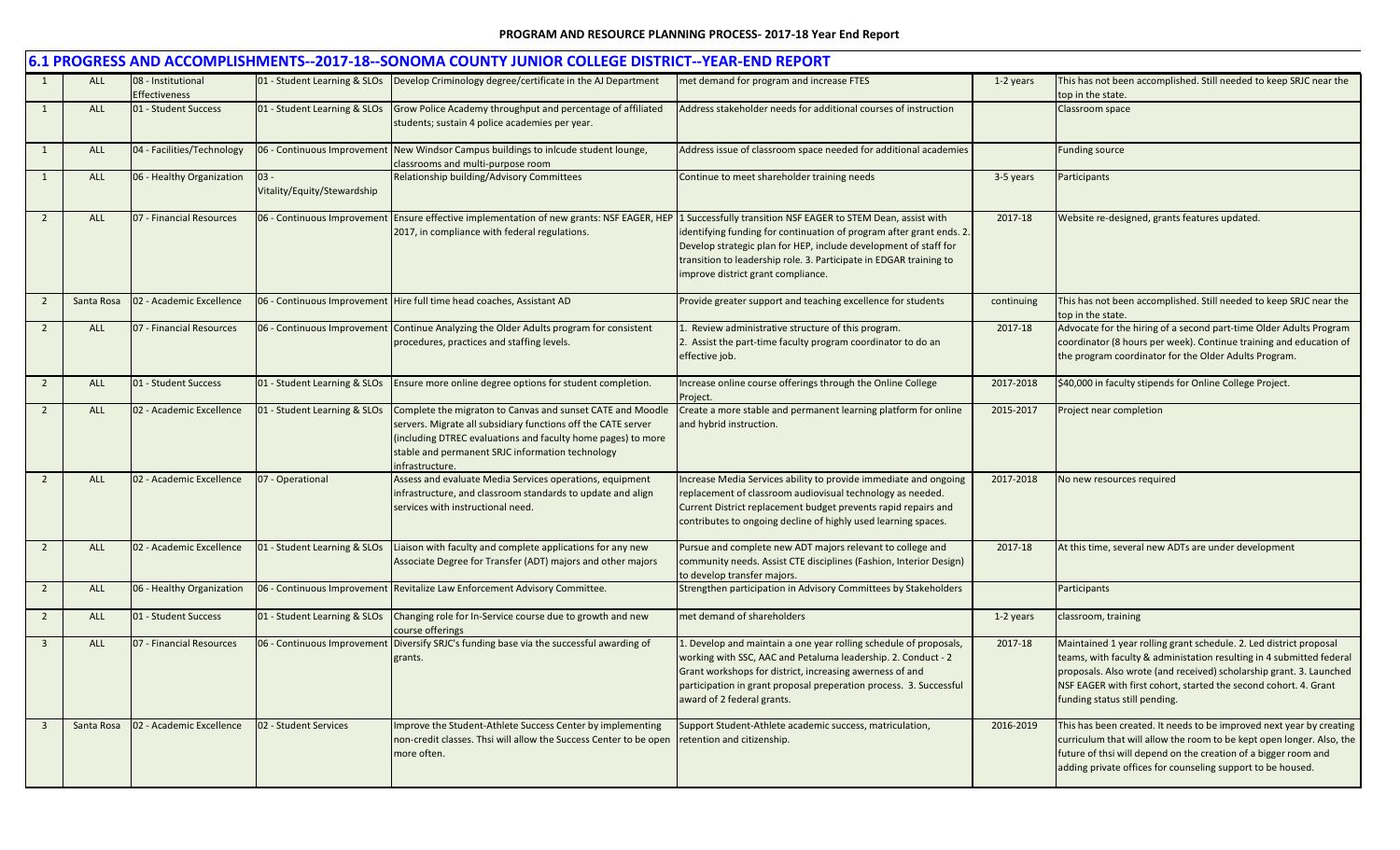|                         |            |                                            |                              | 6.1 PROGRESS AND ACCOMPLISHMENTS--2017-18--SONOMA COUNTY JUNIOR COLLEGE DISTRICT--YEAR-END REPORT                                                                                                                                                             |                                                                                                                                                                                                                                  |           |                                                                                                                                                                                                                                                                                                                                                                                                                                             |
|-------------------------|------------|--------------------------------------------|------------------------------|---------------------------------------------------------------------------------------------------------------------------------------------------------------------------------------------------------------------------------------------------------------|----------------------------------------------------------------------------------------------------------------------------------------------------------------------------------------------------------------------------------|-----------|---------------------------------------------------------------------------------------------------------------------------------------------------------------------------------------------------------------------------------------------------------------------------------------------------------------------------------------------------------------------------------------------------------------------------------------------|
| $\overline{\mathbf{3}}$ | Santa Rosa | 03 - Diverse Communities                   | 05 - Civic Engagement        | Continue Analyzing the Older Adults program for ways to<br>increase the pool of qualified instructors; and to increase the<br>number of class offerings.                                                                                                      | . Solicit and increase the number of instructor applications and<br>size of the adjunct faculty pool.<br>2. Assist the program coordinator to identify an increased number<br>of class locations.                                | 2017-18   | Advocate for the hiring of a second part-time Older Adults Program<br>coordinator (8 hours per week). Continue training and education of<br>the program coordinator for the Older Adults Program.                                                                                                                                                                                                                                           |
| $\overline{\mathbf{3}}$ | <b>ALL</b> | 02 - Academic Excellence                   | 06 - Continuous Improvement  | Assess current satisfacation level for service levels & offerings of Develop and implement an assessment tool.<br>Media Services.                                                                                                                             |                                                                                                                                                                                                                                  | 2017-2018 | No new resources required                                                                                                                                                                                                                                                                                                                                                                                                                   |
| $\overline{\mathbf{3}}$ | ALL        | 02 - Academic Excellence                   | 01 - Student Learning & SLOs | Find sustainable ways to measure GE and Instutional SLOs.                                                                                                                                                                                                     | Work with SLO committee and OIR to assure meaningful<br>assessment of the new GE SLOs (concurrently with the institutional<br>SLO <sub>s</sub> )                                                                                 | 2017-18   | Time, collaboration.                                                                                                                                                                                                                                                                                                                                                                                                                        |
| $\overline{4}$          | Santa Rosa | 02 - Academic Excellence                   | 01 - Student Learning & SLOs | All AA-T's in Social and Behavioral Science will have discipline<br>required classes available on line and offered in a two year<br>rotation.                                                                                                                 | 1. Identify missing courses for online development. 2. Working<br>with department faculty to develop online courses. 3. Develop<br>rotation plan for online classes.                                                             | 2017-18   | Discipline requirements are available online for the following AA-<br>: Economics, Sociology, Psychology, History. 2. All required courses<br>for majors on a rotaion to ensure 2 year completion of core courses.<br>3. BS/SS increased offerings online, provided the bulk of the Early<br>Summer session this year. 5. 4 faculty participated in the OEI course<br>development this year, adding 4 core courses to the online offerings. |
| $\overline{4}$          | Santa Rosa | 04 - Facilities/Technology                 | 07 - Operational             | Effectively provide materials, input, and leadership that will help Provide students and staff with facilities that promote success<br>secure and manage bond measure funds to complete existing<br>facility projects as well as new facility projects in KAD |                                                                                                                                                                                                                                  | 2016-2020 | Initial Planning has happend. Communication and Collaboration has<br>been a focus. To date everyone is on board and informed. This will<br>need to be an ongoing effort during a long process.                                                                                                                                                                                                                                              |
| $\overline{4}$          | <b>ALL</b> | 03 - Diverse Communities                   | 05 - Civic Engagement        | Initiate the offering of Older Adults Program classes to the<br>Spanish speaking part of our community.                                                                                                                                                       | Increase the number of Older Adults Program classes.                                                                                                                                                                             | 2017-18   | 1. Advocate for the hiring of a second part-time Older Adults<br>Program coordinator (8 hours per week).<br>2. Continue training and education of the program<br>coordinator for the Older Adults Program                                                                                                                                                                                                                                   |
| $\overline{4}$          | <b>ALL</b> | 02 - Academic Excellence                   |                              | 06 - Continuous Improvement Support District excellence in instructional pedagogy through<br>development of CETL and support of New Faculty training<br>programs.                                                                                             | Integrate online and library instruction and services in instructor<br>training; update collaborative technology in CETL to meet District<br>instructor training of new faculty in support of traditional and<br>online pedagogy | 2017-2018 | Ongoing                                                                                                                                                                                                                                                                                                                                                                                                                                     |
| $\overline{4}$          | <b>ALL</b> | 08 - Institutional<br><b>Effectiveness</b> |                              | 06 - Continuous Improvement Continue to fine tune the Enrollment Management System<br>(EMS); finalize and launch the new Student Completion Module.                                                                                                           | 1. Launch the new Dashboard and Student Completion EMS<br>modules. Test accuracy and effectiveness and refine as needed.                                                                                                         | 2017-18   | The new EMS Dashboard will launch soon (Fall 2017), and the new<br>Completion Module should also launch in Fall 2017.                                                                                                                                                                                                                                                                                                                       |
| - 5                     | Santa Rosa | 01 - Student Success                       |                              | 06 - Continuous Improvement Upgrade existing equipment and labs to meet student needs                                                                                                                                                                         | Secure funding to improve equipment and saftey of our teaching<br>stations.                                                                                                                                                      | 2016-2019 | Project is underway                                                                                                                                                                                                                                                                                                                                                                                                                         |
| 5                       | <b>ALL</b> | 04 - Facilities/Technology                 | 07 - Operational             | Increase revenue generation from Media Services supported<br>facility and event management services.                                                                                                                                                          | Update facility and service pricing structures to reflect current<br>costs and to create revenue stream to offset staff, equipment, and<br>esource costs to Media Services                                                       | 2017-2018 | Rate restructuring is underway; new event management system<br>being implemented.                                                                                                                                                                                                                                                                                                                                                           |
| 6                       | Santa Rosa | 01 - Student Success                       | 01 - Student Learning & SLOs | Secure funding to improve assistant coaches salaries.                                                                                                                                                                                                         | Provide additional support for our studnet-athletes, faculty, and<br>program                                                                                                                                                     | 2016-2017 | This is on-going. We still have many accounts going in the red due to<br>uncontrollable costs.                                                                                                                                                                                                                                                                                                                                              |
| 6                       | ALL        | 08 - Institutional<br><b>Effectiveness</b> |                              | 06 - Continuous Improvement Assist in grant development directly related to student success in Participate in writing the plan to qualify for Chancellor's Office<br>transfer, general education, and basic skills area.                                      | funding for Guided Pathways.                                                                                                                                                                                                     | 2017-18   | The dean participated in a team effort to write a Promise Grant,<br>which was not funded.                                                                                                                                                                                                                                                                                                                                                   |
| 7                       | <b>ALL</b> | 02 - Academic Excellence                   |                              | 01 - Student Learning & SLOs Curriculum development and implementation                                                                                                                                                                                        | Current and meaningful curriculum that will keep KAD relevant.                                                                                                                                                                   | on-going  | We have updated and created 50+ courses the last two years. Thsi is<br>on going. We have increased the number of our families which will<br>help enrollment.                                                                                                                                                                                                                                                                                |
| $\overline{7}$          | <b>ALL</b> | 02 - Academic Excellence                   |                              | 06 - Continuous Improvement Engage in reading and research to identify best practices and<br>research-based innovations, particularly in transfer, completion,<br>accelerated basic skills.                                                                   | Apply new ideas and innovations in appropriate contexts.                                                                                                                                                                         | 2017-18   | The dean attended two conferences on pathways and co-chaired the<br>Pathways Task Force.                                                                                                                                                                                                                                                                                                                                                    |
| 8                       | <b>ALL</b> | 00 - None                                  | 00 - None                    | Incrementally add appropriate pre-req and co-req courses to GE<br>and transfer courses, with appropriate data analysis.                                                                                                                                       | Work with cluster deans to determine if pre-reqs and co-reqs<br>could increase student success at course level.                                                                                                                  | 2017-18   | No progress                                                                                                                                                                                                                                                                                                                                                                                                                                 |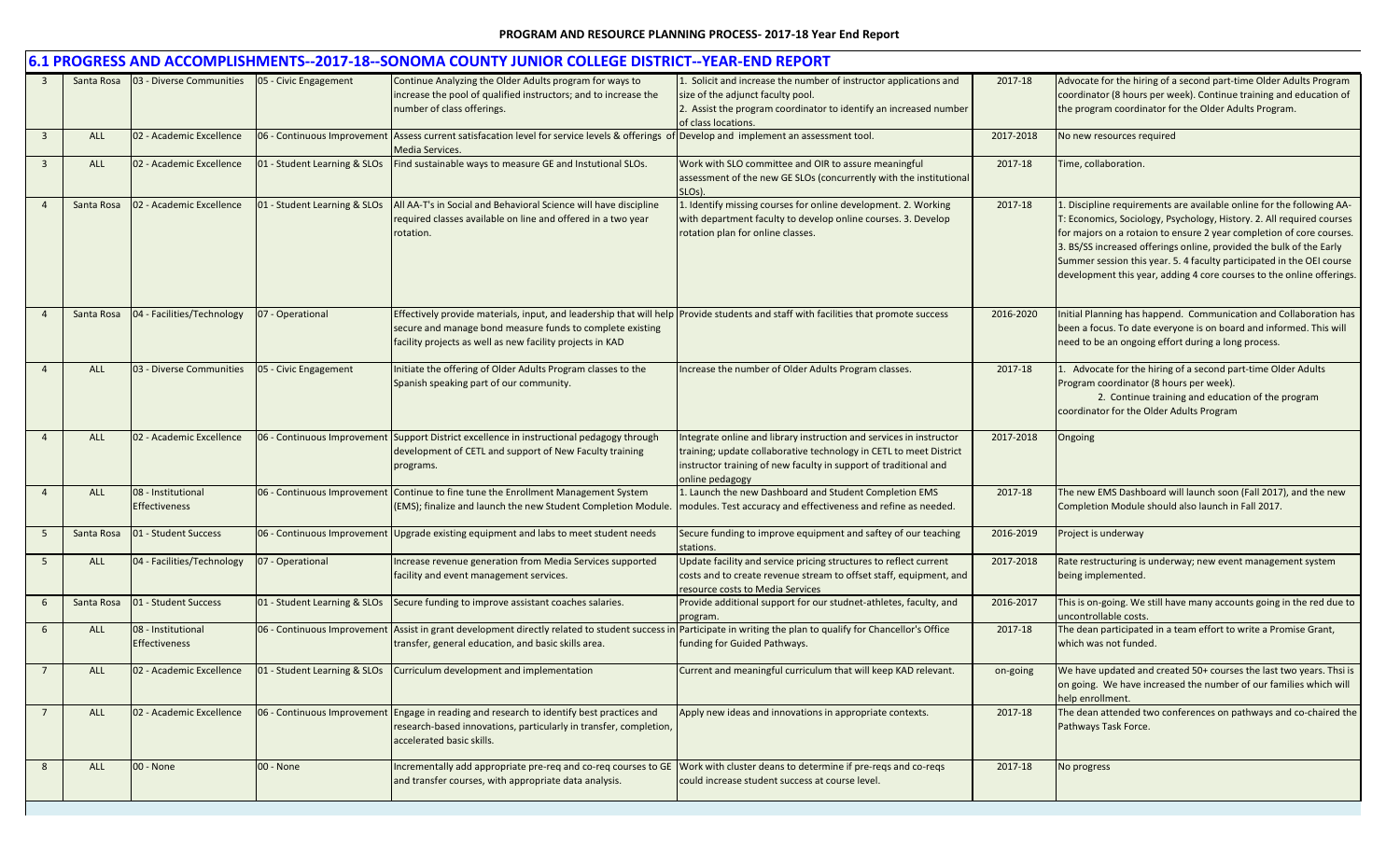|      | <b>FINANCE AND ADMINISTRATIVE SERVICES</b> |                                            |                             |                                                                                                                                                                                                                                                                                                           |                                                                                                                                                                                                       |                   |                                                                                                                                                                                                                                                                               |  |  |  |  |
|------|--------------------------------------------|--------------------------------------------|-----------------------------|-----------------------------------------------------------------------------------------------------------------------------------------------------------------------------------------------------------------------------------------------------------------------------------------------------------|-------------------------------------------------------------------------------------------------------------------------------------------------------------------------------------------------------|-------------------|-------------------------------------------------------------------------------------------------------------------------------------------------------------------------------------------------------------------------------------------------------------------------------|--|--|--|--|
| Goal | <b>Location</b>                            | <b>Strategic Plan Goal</b>                 | <b>Mission</b>              | Goal                                                                                                                                                                                                                                                                                                      | <b>Objective</b>                                                                                                                                                                                      | <b>Time Frame</b> | <b>Progress to Date</b>                                                                                                                                                                                                                                                       |  |  |  |  |
| Rank |                                            |                                            |                             |                                                                                                                                                                                                                                                                                                           |                                                                                                                                                                                                       |                   |                                                                                                                                                                                                                                                                               |  |  |  |  |
|      | <b>ALL</b>                                 | 05 - Sustainability                        | 07 - Operational            | Sustainability                                                                                                                                                                                                                                                                                            | PAF's and Timesheets electronic                                                                                                                                                                       | Three years       | In progress, estimated completion 19/20 but should have<br>STNC/students in Spring 2019                                                                                                                                                                                       |  |  |  |  |
|      | <b>ALL</b>                                 | 05 - Sustainability                        | 07 - Operational            | Sustainability                                                                                                                                                                                                                                                                                            | Employee Reimbursements electronic                                                                                                                                                                    | Three years       | Complete                                                                                                                                                                                                                                                                      |  |  |  |  |
|      | <b>ALL</b>                                 | 05 - Sustainability                        | 07 - Operational            | Sustainability                                                                                                                                                                                                                                                                                            | Have all warehoused paperwork required to be kept be scanned in Three Years<br>rather than hard copy                                                                                                  |                   | We have made a large amount of progress but need additional<br>funding to complete the project.                                                                                                                                                                               |  |  |  |  |
|      | <b>ALL</b>                                 | 08 - Institutional<br><b>Effectiveness</b> | 06 - Continuous Improvement | The District Police will be purchasing a new Electric Motorcycle<br>with current traffic safety funds for Pedestrian safety and traffic assigned to this unit.<br>enforcement. The officers assigned to this unit will need<br>updated training throughout the year in order to be efficient and<br>safe. | Schedule and provide the necessary training to those officers                                                                                                                                         | 6-12 months       | At this stage we are in the process of selecting a vendor which will<br>meet the requirements of the law enforcement package                                                                                                                                                  |  |  |  |  |
|      | <b>ALL</b>                                 | 08 - Institutional<br><b>Effectiveness</b> | 06 - Continuous Improvement | The District Police is currently researching Body-worn cameras<br>for all sworn staff. The current trends in law enforcement are<br>seeking more transparency and will soon require all police<br>agencies to implement these devices.                                                                    | To establish costs associated with the equipment and storage of<br>data.                                                                                                                              | 18 months         | Due to budget restraints this project has not moved forward<br>however we continue to implement this now standard law<br>enforcement tool.                                                                                                                                    |  |  |  |  |
|      | <b>ALL</b>                                 | 08 - Institutional<br><b>Effectiveness</b> | 07 - Operational            | The District Police will be backfilling two Police Officer positions<br>in the near future. One of those positions is slated to be a<br>General Detective- Title IX Liaison." This position will require<br>additional training and equiptment."                                                          | To establish a new Police Department General Detective                                                                                                                                                | 18 months         | Due to current staffing levels and the needs of the District for patrol<br>officers we have not moved forward at this time.                                                                                                                                                   |  |  |  |  |
|      | <b>ALL</b>                                 | 06 - Healthy Organization                  | 07 - Operational            | Update the District's Hazard Communication Program                                                                                                                                                                                                                                                        | 1. Review 8 CCR 5194.<br>2. Update District's written plan.<br>3. Update the District's chemical inventory.<br>4. Train affected employees on the updated program and<br>procedures.                  | 2018/19           | Progress made on all tasks. Project at approximately 30% complete<br>but low staffing levels and other District program work support<br>needs slowed work completion for this project. Estimate completion<br>now by December 31, 2019 with approved/current staffing levels. |  |  |  |  |
|      | <b>ALL</b>                                 | 06 - Healthy Organization                  | 07 - Operational            | Update the District's Blood Borne Pathogens Program                                                                                                                                                                                                                                                       | 1. Review 8 CCR 5193.<br>2. Update District's written plan.<br>3. Train affected employees on the updated program and<br>procedures.                                                                  | 2018/19           | Progress made on all tasks. Project at approximately 30% complete<br>but low staffing levels and other District program work support<br>needs slowed work completion for this project. Estimate completion<br>now by December 31, 2019 with approved/current staffing levels. |  |  |  |  |
|      | <b>ALL</b>                                 | 06 - Healthy Organization                  | 07 - Operational            | Create a Written District Ergonomics Program                                                                                                                                                                                                                                                              | 1. Review 8 CCR 5110.<br>2. Update District's written plan.<br>3. Train affected employees on the updated program and<br>procedures.                                                                  | 2018/19           | Progress made on all tasks. Project at approximately 30% complete<br>but low staffing levels and other District program work support<br>needs slowed work completion for this project. Estimate completion<br>now by December 31, 2019 with approved/current staffing levels. |  |  |  |  |
|      | <b>ALL</b>                                 | 06 - Healthy Organization                  | 07 - Operational            | Updated the District's Respiratory Protection Program                                                                                                                                                                                                                                                     | 1. Review 8 CCR 5144.<br>2. Update District's written plan.<br>3. Train affected employees on the updated program and<br>procedures.                                                                  | 2018/19           | Progress made on all tasks. Project at approximately 30% complete<br>but low staffing levels and other District program work support<br>needs slowed work completion for this project. Estimate completion<br>now by December 31, 2019 with approved/current staffing levels. |  |  |  |  |
|      | <b>ALL</b>                                 | 06 - Healthy Organization                  | 07 - Operational            | Continue to review EHS Learning Management System                                                                                                                                                                                                                                                         | 1. Identify the characteristics and features of an effective District<br>LMS for employee training.<br>2. Keep up with the development of the Community College<br>System-wide integration of Canvas. | 2018/19           | Work completed for Task 1 and 2.                                                                                                                                                                                                                                              |  |  |  |  |
|      | <b>ALL</b>                                 | 06 - Healthy Organization                  | 07 - Operational            | Building Safety Inspection Program (On-going)                                                                                                                                                                                                                                                             | 1. Work with DSHC to come up with a new plan for building<br>inspections.                                                                                                                             | 2018/19           | Complete.                                                                                                                                                                                                                                                                     |  |  |  |  |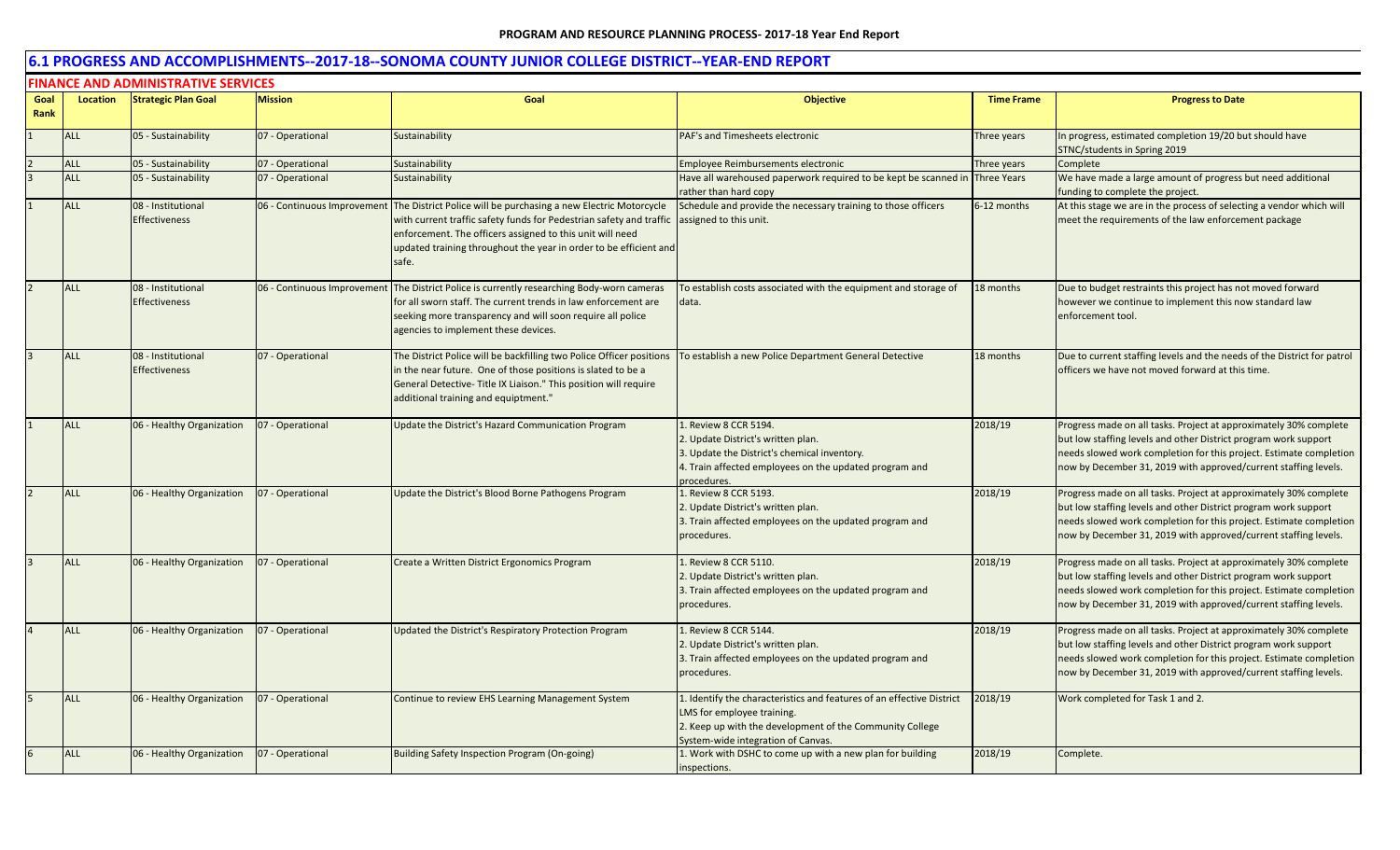|                 |            |                           |                  | 6.1 PROGRESS AND ACCOMPLISHMENTS--2017-18--SONOMA COUNTY JUNIOR COLLEGE DISTRICT--YEAR-END REPORT          |                                                                                                                                                                                                                                                                                          |         |                                                                                                                                                                                                                                                                                                                                                                                                                                                     |
|-----------------|------------|---------------------------|------------------|------------------------------------------------------------------------------------------------------------|------------------------------------------------------------------------------------------------------------------------------------------------------------------------------------------------------------------------------------------------------------------------------------------|---------|-----------------------------------------------------------------------------------------------------------------------------------------------------------------------------------------------------------------------------------------------------------------------------------------------------------------------------------------------------------------------------------------------------------------------------------------------------|
|                 | <b>ALL</b> | 06 - Healthy Organization | 07 - Operational | Aerial Lift Training (On-going)                                                                            | . Identify next group to train.<br>2. Train identified group.<br>3. Set up annual inspection and certification contract for District's<br>aerial lifts.                                                                                                                                  | 2018/19 | Tasks 1. and 2. completed February 2018 with Group of 8 employees<br>identified and trained by February 2018. Current budget constraints<br>and staffing limits required postponing work with Task 3 vendor<br>contracts. Compliance-required work will continue for 2018/2019.                                                                                                                                                                     |
|                 | <b>ALL</b> | 06 - Healthy Organization | 07 - Operational | Fork Lift Training (On-going)                                                                              | 1. Identify next group to train.<br>2. Train identified group.<br>3. Set up annual inspection and certification contract for District's<br>fork lifts.                                                                                                                                   | 2018/19 | Tasks 1. and 2. completed February 2018 for 5 employees identified<br>and trained as Forklift driver trainers. Budget constraints, training<br>team availability, and low staffing in EH&S and FacOps limited ability<br>to also train new employee drivers or renewing some existing<br>drivers. Budget constraints also required postponing work to<br>complete Task 3 vendor contracts. Compliance-required work will<br>continue for 2018/2019. |
|                 | <b>ALL</b> | 06 - Healthy Organization | 07 - Operational | <b>Emergency Management Program (Building and Area Safety</b><br>Coordinators)                             | Develop a database to track the Building and Area Safety<br>Coordinators.<br>2. Work with Petaluma Campus to finalize BEPs.<br>3. Work with Santa Rosa Campus, PSTC, SWSR Center and Shone<br>Farm to complete draft BEPs.                                                               | 2018/19 | Progress made on Task 1 database develoopment with Task 1 at<br>approximately 75% complete. Department staffing constraints<br>limited progress on this project for 2017/2018. Work will continue<br>for 2018/2019.                                                                                                                                                                                                                                 |
| 10 <sup>°</sup> | <b>ALL</b> | 06 - Healthy Organization | 07 - Operational | <b>Emergency Management Program (Emergency Operations</b><br>Center)                                       | 1. Hold two Functional Exercises (1 - Fall, 1 - Spring)<br>2. Take District Emergency Operations Plan to Board.<br>3. Work on EOP Annexes/Appendices.<br>. Develop a training plan for 2017/2018                                                                                         | 2018/19 | Tasks 2 and 4 fully completed by October 2018. Department staffing<br>constraints reduced Task 1 Functional execises from 2 to 1 and<br>slowed work progress Task 3. Work will continue for 2018/2019.                                                                                                                                                                                                                                              |
| 11              | <b>ALL</b> | 06 - Healthy Organization | 07 - Operational | <b>Emergency Management Program (Budget)</b>                                                               | L. Work with Finance and Administrative Services to create and<br>augment the budget for emergency management.                                                                                                                                                                           | 2018/19 | Some limited progress with budget development however District<br>budget constraints has delayed full completion of this project.                                                                                                                                                                                                                                                                                                                   |
| 12              | <b>ALL</b> | 06 - Healthy Organization | 07 - Operational | Identify written programs to focus on for 2017/18.                                                         | Choose from among these key programs: Chemical Hygiene Plans,<br>Confined Spaces, Electrical Safety, Fall Protection, Hearing<br>Protection & Conservation, IIPP, Ladders, Lockout/Tagout, Medical<br>Waste Management, and Personal Protective Equipment.                               | 2018/19 | Programs identified and with work initiated with Chemical Hygiene<br>Plans, Electrical Safety, and Fall Protection. Department staffing and<br>budget constraints limited progress with work planned to continue<br>for 2018/2019.                                                                                                                                                                                                                  |
| 13              | <b>ALL</b> | 06 - Healthy Organization | 07 - Operational | Create a District Contractor Safety Agreement and have it<br>integrated into the contract bidding process. | 1. Review agreements from other colleges and universities<br>2. Create the District's agreement.<br>3. Review with Fac. Ops., Purchasing, Capital Projects.<br>4. Review with District's legal counsel.<br>5. Work with Purchasing to integrate into the contract bidding<br>process.    | 2018/19 | Tasks 1 was initiated with Task 2 and 3 completed for various project<br>bid document packages only (i.e. roof maintenance, Capital Project<br>abatement and demolition projects, etc.). Work to create/improve<br>standard contract language for District Contractor Agreements and<br>Project Bid documents should be continued as budgets allow<br>hopefully in 2019/2020.                                                                       |
| 14              | <b>ALL</b> | 06 - Healthy Organization | 07 - Operational | <b>Quinn Pool Chlorination Process Review</b>                                                              | Get quotes on a HVAC and storage capacity review.<br>2. Complete review.<br>. Implement recommendations.                                                                                                                                                                                 | 2018/19 | Work completed in 2017 on Tasks 1 and 2. Work on Task 3 on hold<br>for Capital Project decisions for new pool designs.                                                                                                                                                                                                                                                                                                                              |
| 15              | <b>ALL</b> | 06 - Healthy Organization | 07 - Operational | Drone Policy/Procedure                                                                                     | . Create Draft Drone Policy/Procedure.<br>2. Take to College Council.<br>3. Take to Board for approval.                                                                                                                                                                                  | 2018/19 | Tasks 1 is 90% complete by December 2018. Staff constraints and<br>District reorganizations limited ability to complete Tasks 2 and 3<br>within District Policy review windows for 2018/2019. Tasks 2 and 3<br>now planned for completion by FY 2019/2020.                                                                                                                                                                                          |
| 16              | <b>ALL</b> | 06 - Healthy Organization | 07 - Operational | Update the District's Fall Protection Program                                                              | . Review Cal/OSHA and OSHA fall protection standards.<br>2. Review written plans from other colleges and universties.<br>3. Update District's written plan.<br>4. Develop fall protection plan standardards.<br>5. Purchase new equipment and provide training to affected<br>employees. | 2018/19 | Tasks 1 and 2 completed by September 2018. Department staffing<br>constraints and funding availability limited progress on Tasks 3, 4 and<br>5. Work in progress with planned completion in 2019/2020 as<br>budgets allow. Compliance-required work should proceed as<br>required.                                                                                                                                                                  |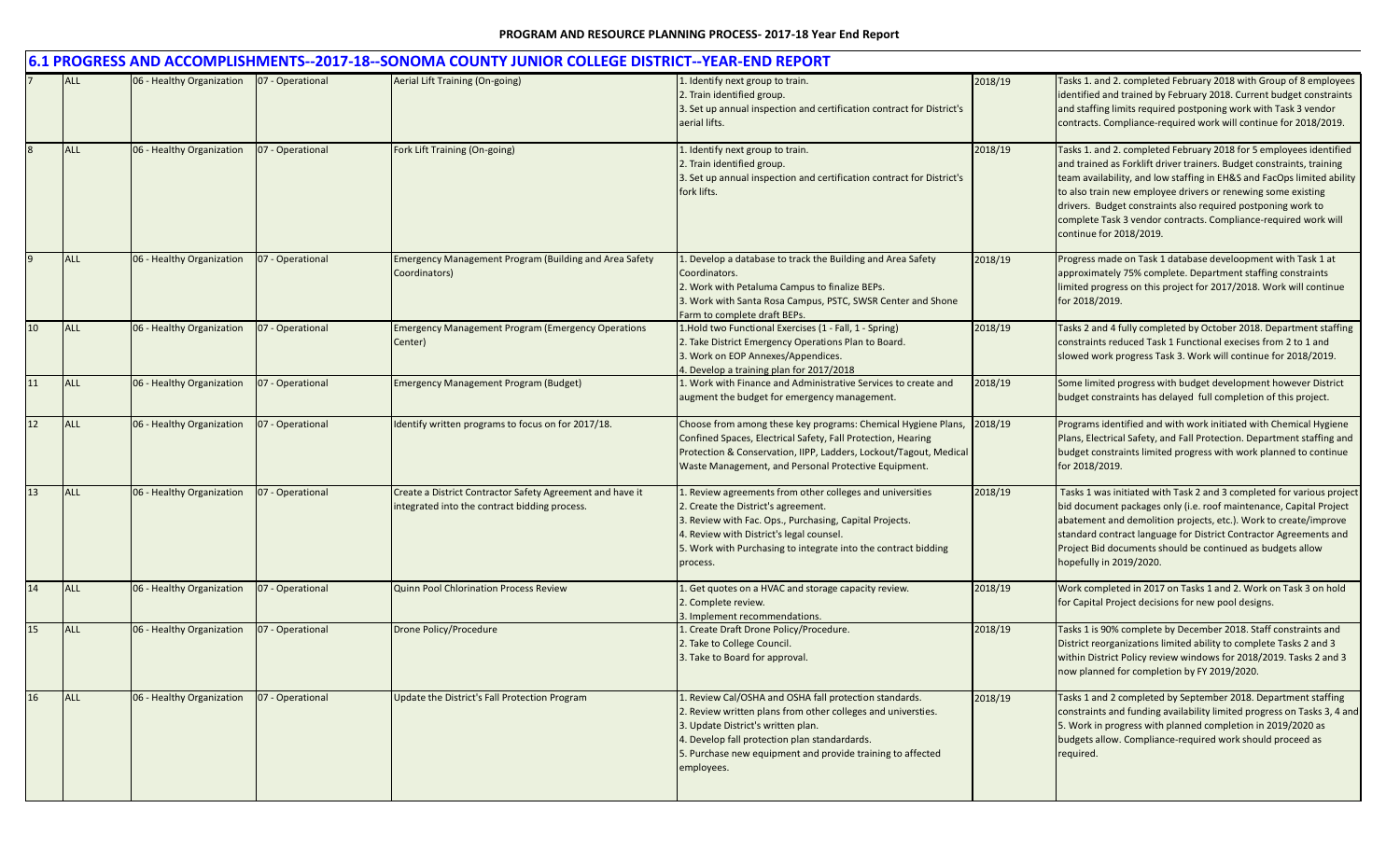|    |            |                            |                                       | 6.1 PROGRESS AND ACCOMPLISHMENTS--2017-18--SONOMA COUNTY JUNIOR COLLEGE DISTRICT--YEAR-END REPORT                                                                                                                                 |                                                                                                                                                                                                                                                                                              |                 |                                               |
|----|------------|----------------------------|---------------------------------------|-----------------------------------------------------------------------------------------------------------------------------------------------------------------------------------------------------------------------------------|----------------------------------------------------------------------------------------------------------------------------------------------------------------------------------------------------------------------------------------------------------------------------------------------|-----------------|-----------------------------------------------|
|    | Santa Rosa | 05 - Sustainability        | 07 - Operational                      | To create a design specification for using on-site well water and<br>reclaimed water from the Quinn mechanical sump area, for<br>irrigation use on our campus.                                                                    | Work with Salas-O'Brien and EBA General Engineering to create a<br>design specification for the conveyance, storage, and controlling<br>the use of this water for our daily irrigation use at the Santa Rosa<br>Campus.                                                                      | 2018/19         | Leadership changes have postponed completion. |
|    | <b>ALL</b> | 05 - Sustainability        | 07 - Operational                      | To expand the processing and diversion of organic waste to<br>composting and recycling. This is in response to our expanding<br>Sustainability initiatives, and from the State mandated AB 1826<br>guidelines for large agencies. | To increase organic waste diversion throughout the district,<br>hrough contracts with our new waste hauling company, in-house<br>composting, and by reducing waste sources, such as paper towels.                                                                                            | 2018/19         | Leadership changes have postponed completion. |
|    | <b>ALL</b> | 04 - Facilities/Technology | 07 - Operational                      | To provide off-site training to four Grounds Operations staff in<br>the operation of our district wide 'Maxicom' irrigation system<br>operation and maintenance.                                                                  | Reserve four places in the 2.5 day training in Sacramento.<br>Designated staff attend trainings in October/November                                                                                                                                                                          | 2018/19         | Leadership changes have postponed completion. |
|    | Santa Rosa | 05 - Sustainability        | 06 - Continuous Improvement           | To complete our periodic 5 year tree maintenance survey and<br>report                                                                                                                                                             | 1. Schedule and contract with our Consulting Arborist, Bill Pramuk. 2018/19<br>Compile a thorough tree helath and maintenance assessment of<br>150 large Oaks and other 'Heritage trees on the Santa Rosa<br>Campus. Prioritize trees bases on level of need of care and overall<br>health.  |                 | Leadership changes have postponed completion. |
|    | Petaluma   | 04 - Facilities/Technology | 07 - Operational                      | To install a new irrigation point of connection to the City of<br>Petaluma reclaimed water supply.                                                                                                                                | L. Meet with City of Petaluma Water Department to discuss supply 2018/19<br>details. 2. Develop a bid ready specification and plan. Bid and<br>install new POC. 3 Have new system checked and retrofitted for<br><b>ISP</b>                                                                  |                 | Leadership changes have postponed completion. |
|    | <b>ALL</b> | 04 - Facilities/Technology | 07 - Operational                      | To bring the central irrigation control of the Santa Rosa from<br>20% on-line to over 75%, on-line.                                                                                                                               | 1. contract with a company to install data lines and controller<br>conversions to 5 existing controllers. Install 2 additional ESP<br>controllers with data line connectivity. Upgrade 'Maxicom' to latest<br>software version. Make repairs to Petaluma and Santa Rosa<br>Weather stations. | 2018/19         | Leadership changes have postponed completion. |
|    | <b>ALL</b> | 05 - Sustainability        |                                       | 06 - Continuous Improvement To remove an additional 15000 square feet of lawn at the Santa<br>Rosa Campus this year, in order to reduce water use and<br>promote more sustainable landscapes                                      | 1. Prioritize lawns for removal. 2. Systematically remove lawns and 2018/19<br>convert to native vegetation or mulch.                                                                                                                                                                        |                 | Leadership changes have postponed completion. |
|    | Santa Rosa | 05 - Sustainability        |                                       | 06 - Continuous Improvement To update and upgrade our Santa Rosa Campus Tree inventory                                                                                                                                            | Continue to work with CSI-ST2 to inventory our entire campus<br>forest. Gather specific tree data for both the Landmark survey and<br>our inhouse database. Link inventory with web site, Natural<br>Science Dept., classes, and the general college community.                              | 2018/19         | Leadership changes have postponed completion. |
| 9  | Santa Rosa | 04 - Facilities/Technology | 07 - Operational                      | To install automatic irrigation sprinkler systems to Graduation<br>lawn areas                                                                                                                                                     | Install valves, lines, and heads to three lawns near bus stop, main<br>graduation lawn and south Burbank Circle                                                                                                                                                                              | 2018/19         | Leadership changes have postponed completion. |
| 10 | Santa Rosa | 04 - Facilities/Technology | 06 - Continuous Improvement           | To continue to upgrade the Grounds, Recycling, and Tree<br>Maintenance web pages                                                                                                                                                  | Add some sub pages for detail. Add pictures. Upgrade design                                                                                                                                                                                                                                  | <b>ON-GOING</b> | Leadership changes have postponed completion. |
| 11 | Santa Rosa | 03 - Diverse Communities   | $03 -$<br>Vitality/Equity/Stewardship | To design and create new landscaping around the Jesse Peter<br>Museum that improves traffic flow and educational opportunity                                                                                                      | 1. Create a more funtional design and educational opportunity by<br>designing gardens with plants used by regional Native Americans<br>with descriptive signage. 2. Also, improve pedestrian traffic flow<br>and outdoor learning spaces.                                                    | 2018/19         | Leadership changes have postponed completion. |
| 12 | <b>ALL</b> | 05 - Sustainability        | $03 -$<br>Vitality/Equity/Stewardship | To renew our Tree Campus USA status                                                                                                                                                                                               | To complete the yearly objectives as outlined by the Arbor Day<br>Foundation, and submit report for approval.                                                                                                                                                                                | 2018/19         | Leadership changes have postponed completion. |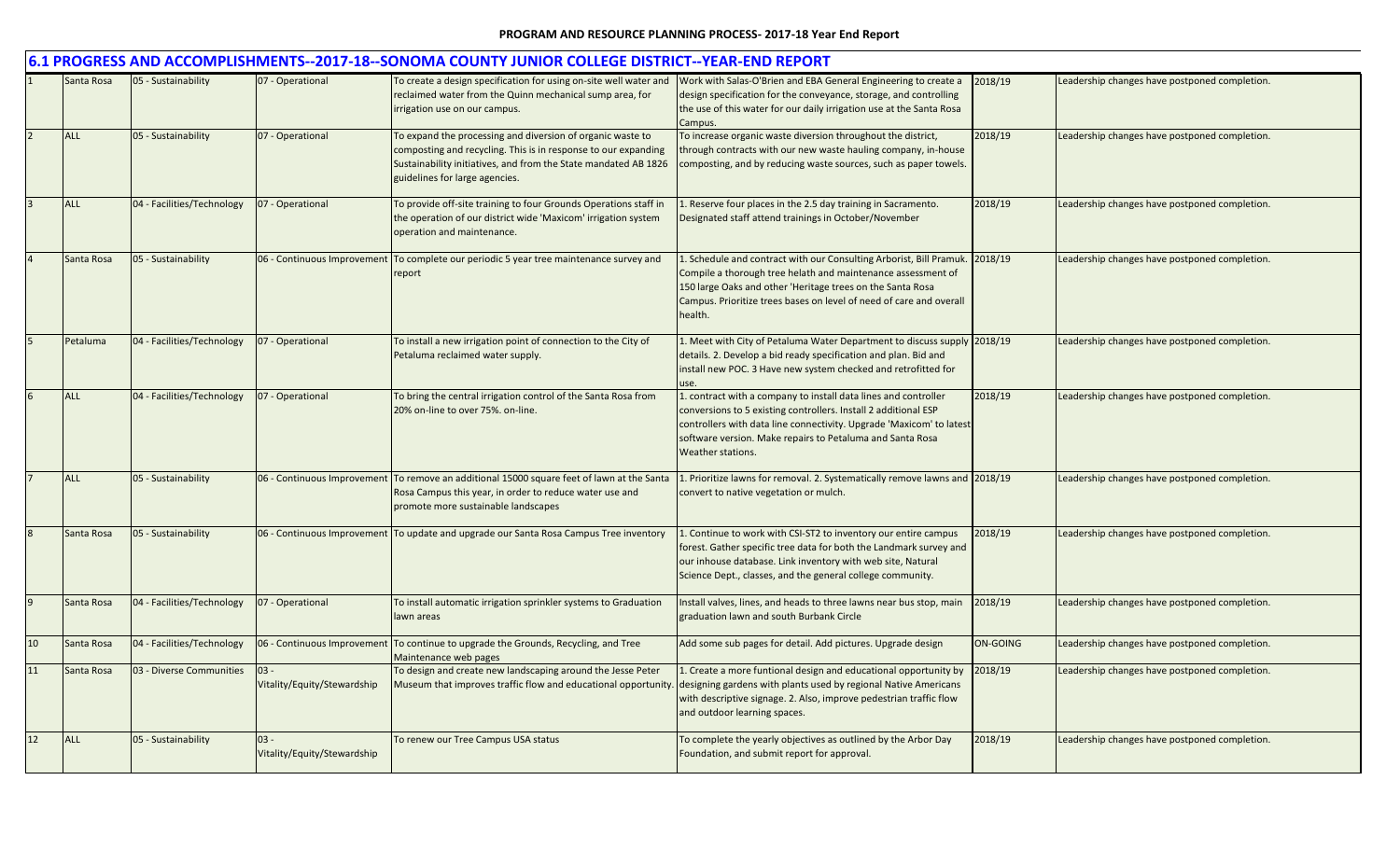| 6.1 PROGRESS AND ACCOMPLISHMENTS--2017-18--SONOMA COUNTY JUNIOR COLLEGE DISTRICT--YEAR-END REPORT |           |           |                                                                                                               |                                                                                                                            |          |                                                                                                                                                                                                                                                                                                                                                                                                                                                                                                                                                                                                                                                                                                                                                                                                                                                                                                                                                                                                                                                                                                                                                     |  |  |
|---------------------------------------------------------------------------------------------------|-----------|-----------|---------------------------------------------------------------------------------------------------------------|----------------------------------------------------------------------------------------------------------------------------|----------|-----------------------------------------------------------------------------------------------------------------------------------------------------------------------------------------------------------------------------------------------------------------------------------------------------------------------------------------------------------------------------------------------------------------------------------------------------------------------------------------------------------------------------------------------------------------------------------------------------------------------------------------------------------------------------------------------------------------------------------------------------------------------------------------------------------------------------------------------------------------------------------------------------------------------------------------------------------------------------------------------------------------------------------------------------------------------------------------------------------------------------------------------------|--|--|
| <b>ALL</b>                                                                                        | 00 - None | 00 - None | Manage and complete infrastructure projects and Space<br>Planning District Wide.                              | Plan, design, bid and complete infrastructure projects that would<br>benefit the success of student support.               | on-going | Presently working on Infrastructure projects District wide. FPO has<br>developed a professional working relationship with the Capital<br>Project side of the house. This is reflected in the bid schedule that<br>tracks all of the infrastructure projects district wide.                                                                                                                                                                                                                                                                                                                                                                                                                                                                                                                                                                                                                                                                                                                                                                                                                                                                          |  |  |
| <b>ALL</b>                                                                                        | 00 - None | 00 - None | Work with the Capital Projects department on establishing the<br>2017-2021 Capital Outlay Plan.               | Complete the FMP in order to start the spend out of Measure H<br>funds.                                                    | 2018/19  | The Measure H FMP was completed with the guidance and inclusion<br>of Capital Projects. The first Measure H Burbank Renovation project<br>is in the bidding process and the Science Math Replacement Project<br>(STEM) is next in line.                                                                                                                                                                                                                                                                                                                                                                                                                                                                                                                                                                                                                                                                                                                                                                                                                                                                                                             |  |  |
| <b>ALL</b>                                                                                        | 00 - None | 00 - None | Continue to implement District Wide Energy Conservation<br>Measures and Sustainable Initiatives.              | Through our Energy and Sustainable Coordinator establish<br>measures as it relates to Prop 39 energy efficient projects.   | 2018/19  | Due to past year experience with the PG&E funded Energy &<br>Sustainability Climate Corps Fellow, the District decided to use<br>Measure H Bond dollars to hire on a Energy and Sustainability<br>Manager through an outside firm, FPPS, to fill both the institutional<br>role and project manager role with regards to Prop. 39 and District<br>Sustainability projects.<br>Sustainability Guidelines and Sustainability Building Standards for<br>the District's new Facilities Master Plan have been completed and<br>approved by the Board of Trustees. All projects that affect water or<br>energy use are currently being reviewed for opportunities to<br>integrate greater energy and water efficiency measures. The college<br>has completed all of Year 1,2, & 3 Prop 39 projects and is in the<br>process of closing them out. Year 4 Prop 39 projects include more<br>LED lighting upgrades at PSTC, Upgrading HVAC controls at PSTC, and<br>replacing the HVAC unit on top of Lounibos with a new high<br>efficiency unit. Year 5 projects include Doyle Retro-commissioning,<br>and Petaluma Phase 1 monitoring based commissioning. |  |  |
| ALL                                                                                               | 00 - None | 00 - None | Develop and submit the District Five-Year Scheduled<br>Maintenance Plan to the State.                         | Prepare and obtain Board of Trustee approval and then submit to<br>State.                                                  | 2019-21  | FPO has established a complete review of our on-going Scheduled<br>Maintenance Projects. We have completed the scope of projects<br>that were indentified from last year monies.                                                                                                                                                                                                                                                                                                                                                                                                                                                                                                                                                                                                                                                                                                                                                                                                                                                                                                                                                                    |  |  |
| <b>ALL</b>                                                                                        | 00 - None | 00 - None | Improving the delivery method for the Total Cost of Ownership.                                                | Through TCO procedures will enable the District to maintain and<br>extend the useful life of our infrastructure equipment. | Ongoing  | A preventative maintenance program has been established for<br>critical infrastructure equipment such as boilers, chillers, and roofs.                                                                                                                                                                                                                                                                                                                                                                                                                                                                                                                                                                                                                                                                                                                                                                                                                                                                                                                                                                                                              |  |  |
| <b>ALL</b>                                                                                        | 00 - None | 00 - None | Improving the delivery methods of Sustainable processes and<br>procedures as it relates to energy efficiency. | The replacement of the Co-Generation Plant with new technology<br>in order to reduce our utilities cost.                   | 2018-19  | The Board of Trustees has allocated \$32.5 million dollars in Measure<br>H funding for Energy & Sustainability Projects. The listed projects<br>include 2 million dollars for energy submetering, 2 million for District<br>Wide LED upgrades, 16 million for District Wide PV array systems, \$5<br>million for Geothermal Plant (serving Burbank, Pioneer, Forsyth,<br>Analy, Pioneer) and \$7 million for the replacement of the<br><b>Cogeneration Plant.</b>                                                                                                                                                                                                                                                                                                                                                                                                                                                                                                                                                                                                                                                                                   |  |  |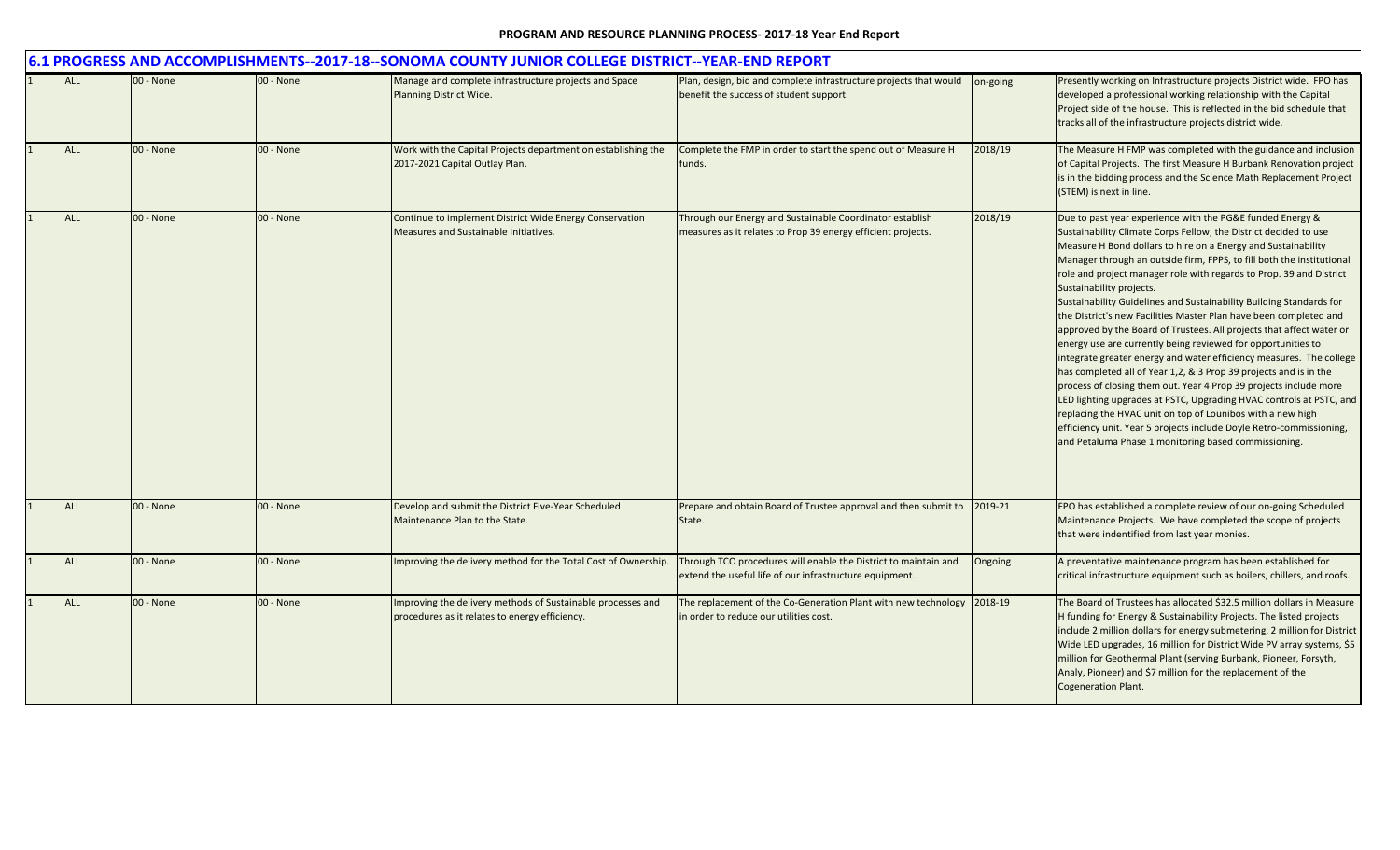|            |                                            |                                    | 6.1 PROGRESS AND ACCOMPLISHMENTS--2017-18--SONOMA COUNTY JUNIOR COLLEGE DISTRICT--YEAR-END REPORT                                    |                                                                                                                                                                                                                                         |             |                                                                                                                                                                                                                                                                                                                                                                                                                                                                                                                                                 |
|------------|--------------------------------------------|------------------------------------|--------------------------------------------------------------------------------------------------------------------------------------|-----------------------------------------------------------------------------------------------------------------------------------------------------------------------------------------------------------------------------------------|-------------|-------------------------------------------------------------------------------------------------------------------------------------------------------------------------------------------------------------------------------------------------------------------------------------------------------------------------------------------------------------------------------------------------------------------------------------------------------------------------------------------------------------------------------------------------|
| <b>ALL</b> | 00 - None                                  | 00 - None                          | Improving the delivery methods of Sustainable processes and<br>procedures as it relates to energy efficiency.                        | The establishment of Photovoltaic panels in order to reduce our<br>utilities cost.                                                                                                                                                      | 2018-19     | The Board of Trustees has allocated \$32.5 million dollars in Measure<br>H funding for Energy & Sustainability Projects. The listed projects<br>include 2 million dollars for energy submetering, 2 million dollars for<br>District Wide LED upgrades, 16 million for District Wide PV array<br>system. The district is also seeking grant funding for furthering its<br>energy & sustainability projects. Examples include the Emeritus ZNE<br>Pilot Program which could provide from \$200,000.00 to \$500,000.00<br>in supplemental funding. |
| <b>ALL</b> | 08 - Institutional<br><b>Effectiveness</b> | 07 - Operational                   | To improve operations and to streamline the process                                                                                  | To make the operation more efficient.                                                                                                                                                                                                   | on-going    | The implementation of the hand held cite writers has improved<br>efficency and has made the system more user freindly.                                                                                                                                                                                                                                                                                                                                                                                                                          |
| <b>ALL</b> | 08 - Institutional<br><b>Effectiveness</b> | 07 - Operational                   | To install a new (multi-time) parking permit machine in Burbank<br>Circle in order to increase multiuse parking for campus business. | Purchase and install the new machine and remove the current<br>antiquated coin machine meters.                                                                                                                                          | 12 months   | Due to budget restraints the parking meters were not replaced with<br>a permit machine                                                                                                                                                                                                                                                                                                                                                                                                                                                          |
| <b>ALL</b> | 08 - Institutional<br><b>Effectiveness</b> | 07 - Operational                   | Research new technology applications for parking scanners and<br>devices that are smart phone" compatiable"                          | Research new ways to scan vehicle license plates and other<br>devices in order to enforce parking permits on vehicles.                                                                                                                  | 18 months   | Still researching technology.                                                                                                                                                                                                                                                                                                                                                                                                                                                                                                                   |
| <b>ALL</b> | 00 - None                                  | 00 - None                          | ncrease Revenues for Copy Center                                                                                                     | Keep printing work in house                                                                                                                                                                                                             | on-going    | Have increased the sales for color work and marketing related<br>printing orders                                                                                                                                                                                                                                                                                                                                                                                                                                                                |
| <b>ALL</b> | 08 - Institutional<br><b>Effectiveness</b> |                                    | 06 - Continuous Improvement Improve Customer Service Levels                                                                          | Improve communication with end users and provide more<br>information on copy center services and pricing to requestors                                                                                                                  | on-going    | Emails have been sent to the District community to promote<br>services, also, one on one meetings are conducted with areas not<br>currently using copy center services.                                                                                                                                                                                                                                                                                                                                                                         |
| <b>ALL</b> | 08 - Institutional<br><b>Effectiveness</b> | 06 - Continuous Improvement        | Implement Work Order Process in Escape                                                                                               | Automate the work order and billing process                                                                                                                                                                                             | on-going    | The system was tested but an alternate process is being sought due<br>to limitations of the finance system                                                                                                                                                                                                                                                                                                                                                                                                                                      |
| <b>ALL</b> | 00 - None                                  | 07 - Operational                   | Ensure optimal payroll services                                                                                                      | No payrolls missed                                                                                                                                                                                                                      | on-going    | Going well so far                                                                                                                                                                                                                                                                                                                                                                                                                                                                                                                               |
| <b>ALL</b> | 08 - Institutional<br><b>Effectiveness</b> | 06 - Continuous Improvement Safety |                                                                                                                                      | Increase warehouse storage space to accomodate increased<br>volume of surplus equipment and furniture resulting from<br>Measure H projects and reduce crowding in storage areas that are<br>now creating hazardous conditions for staff | <b>ASAP</b> | An area under the Zumbwalt parking garage was created for<br>warehouse storage, this has alleviated space storage availability.                                                                                                                                                                                                                                                                                                                                                                                                                 |
| <b>ALL</b> | 08 - Institutional<br><b>Effectiveness</b> |                                    | 06 - Continuous Improvement Improve District's staff knowledge of the procurement process                                            | Provide on going training to internal staff on procurement<br>requirements, use of finance system for issue of requisitions                                                                                                             | on-going    | Quarterly trainings are provided to District staff on purchasing<br>requirements, legal and policy mandates for procurement and<br>trainings on the SRJC finanace system, in 17-18 there were 5 training<br>sessions with an average attendance of 20 staff members.                                                                                                                                                                                                                                                                            |
| ALL        | 08 - Institutional<br><b>Effectiveness</b> | 06 - Continuous Improvement        | Improve the effectiveness of the current business process for<br>contracting                                                         | Document and review the current business process for contract<br>forms and vendor requirements and streamline the process for<br>increased efficiency                                                                                   | on-going    | A contracts procedure was created in collaboration with the office of<br>the Sr Vp for Finanace and Administration, contract forms have been<br>updated for public works, professional services and consultants.                                                                                                                                                                                                                                                                                                                                |
| ALL        | 08 - Institutional<br><b>Effectiveness</b> |                                    | 06 - Continuous Improvement Improve knowledge base of the Purchasing Staff                                                           | Provide on going training to purchasing staff on procurement<br>methods allowed under state law, review and streamline current<br>business processes                                                                                    | on-going    | The purchasing staff participated in 5 professional development<br>trainings, including webinars by the Claifornia Association of Public<br>Procurement Officials and also by the Director of Purchasing.                                                                                                                                                                                                                                                                                                                                       |
|            |                                            |                                    |                                                                                                                                      |                                                                                                                                                                                                                                         |             |                                                                                                                                                                                                                                                                                                                                                                                                                                                                                                                                                 |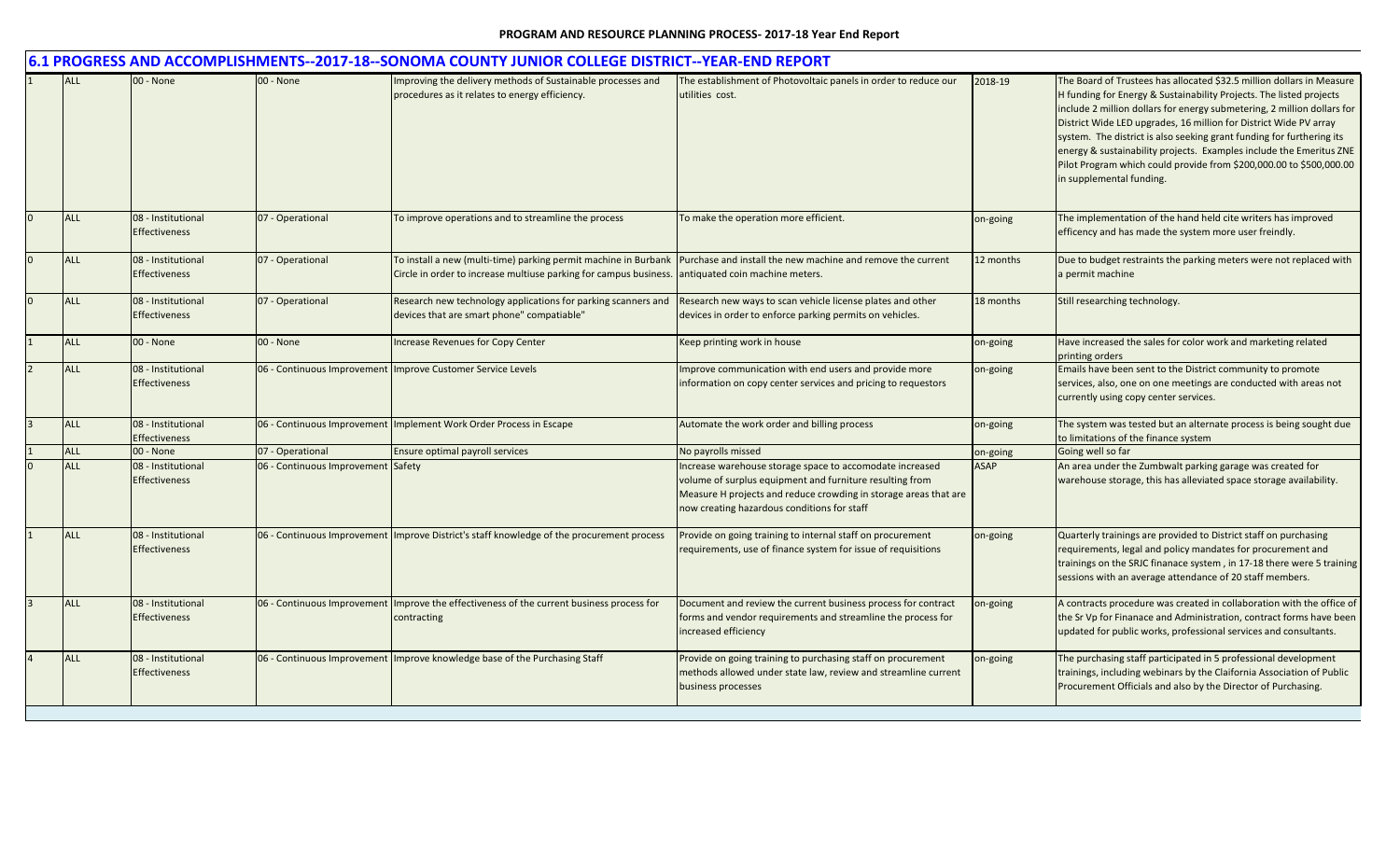|              | <b>INFORMATION TECHNOLOGY</b> |                            |                                                  |                                                                                                |                                                                                                                                                                                                                                                                                                                                            |                   |                                                                                                                                                                                                                                                                                                                                                                                                                                                                                                                                                                                                                                                                                                                                                       |  |  |  |
|--------------|-------------------------------|----------------------------|--------------------------------------------------|------------------------------------------------------------------------------------------------|--------------------------------------------------------------------------------------------------------------------------------------------------------------------------------------------------------------------------------------------------------------------------------------------------------------------------------------------|-------------------|-------------------------------------------------------------------------------------------------------------------------------------------------------------------------------------------------------------------------------------------------------------------------------------------------------------------------------------------------------------------------------------------------------------------------------------------------------------------------------------------------------------------------------------------------------------------------------------------------------------------------------------------------------------------------------------------------------------------------------------------------------|--|--|--|
| Goal<br>Rank | <b>Location</b>               | <b>Strategic Plan Goal</b> | <b>Mission</b>                                   | Goal                                                                                           | <b>Objective</b>                                                                                                                                                                                                                                                                                                                           | <b>Time Frame</b> | <b>Progress to Date</b>                                                                                                                                                                                                                                                                                                                                                                                                                                                                                                                                                                                                                                                                                                                               |  |  |  |
|              | <b>ALL</b>                    | 01 - Student Success       | 07 - Operational                                 | Upgrading SIS to a next generation commercial product                                          | Work with planning teams and Sig Consulting to help define next<br>generation ERP needs                                                                                                                                                                                                                                                    | 36 months         | RFP with SIG guidance demos completed in spring 2018. Strategic<br>oversight committee decided not to complete awarding of the RFP<br>but to leave open up to two years since the market is in a state of<br>flux. Project on hold one to two years.                                                                                                                                                                                                                                                                                                                                                                                                                                                                                                  |  |  |  |
|              | <b>ALL</b>                    | 04 - Facilities/Technology | 07 - Operational                                 | Upgrade Network Infrastructure from 1 GHz backbone to 10 GHz<br>backbone                       | Year 1 - Upgrade the core routers and switches \$2M project. Buy<br>Cisco UCS servers and Nimble Network storage appliances.<br><b>COMPLETED</b><br>Year 2- Upgrade access-layerswitches, upgrade wireless access<br>points. IN PROGRESS<br>Year 3- Upgrade wiriing and switches and access points and<br>expand adding new access points. | 36 months         | \$4M of the \$6M network upgrade has been completed, including<br>two new firewalls, upgraded 10 GB Cenic connections to all sites,<br>upgrading switches and routers to the higher network capacity,<br>expanding the number and capacity of wireless access point in all<br>instructional areas in the District. Upgrading business continuity<br>with redundancy and failover and recovery for all major systems:<br>Escape, SIS, CISCO Phone, PAN firewall, Barracuda and Microsoft<br>email filtering. We are still working on the fiber ring and data center<br>remodel in Santa Rosa. The data center in Petaluma has been<br>remodeled and upgraded. It is now a full back up to SR with<br>virtualization for all critical business systems. |  |  |  |
|              | <b>ALL</b>                    | 07 - Financial Resources   | 07 - Operational                                 | <b>PCI Compliance</b>                                                                          | Upgrade card readers to be compliant to new standard for chip on<br>card credit cards. Make sure all vendors are compliant                                                                                                                                                                                                                 | 12 months         | Hired a full time Coordinator to support Web Accessibility. Leila Rand<br>is the new coordinator and she conducts training and consulting on<br>accessibility compliance for the District.                                                                                                                                                                                                                                                                                                                                                                                                                                                                                                                                                            |  |  |  |
|              | <b>ALL</b>                    | 01 - Student Success       | 06 - Continuous Improvement Migrate to CC Portal |                                                                                                | Replace SIS student and faculty portals with CCC standard                                                                                                                                                                                                                                                                                  | 12 months         | All SRJC web sites migrated to Acquia management of our Drupal<br>web infrastructure hosted with Amazon Web Services. We are now<br>working on starting migration from Drupal 7 to Drupal 8                                                                                                                                                                                                                                                                                                                                                                                                                                                                                                                                                           |  |  |  |
| 6            | ALL                           | 02 - Academic Excellence   | 02 - Student Services                            | <b>Adopt CCC Common Assessment Tool</b>                                                        | Adopt CCC common assessment tool when available to replace<br>discontinued Compass Assessment tool                                                                                                                                                                                                                                         | 12 months         | Summer and Fall simultaneous registration capability added to SIS<br>and used for 2018 Fall/Summer registration successfully.                                                                                                                                                                                                                                                                                                                                                                                                                                                                                                                                                                                                                         |  |  |  |
|              | <b>ALL</b>                    | 02 - Academic Excellence   | 6 - Continuous Improvement                       | Implement standard instructor work station on all SRJC sites                                   | Work with Media and Academic Affairs to develope and<br>implement a single standard hardware and software configuration<br>for a consistent instructor station standard for the SRJC                                                                                                                                                       | 24 months         | Working with Media on the SR and Pet sites, all sites now have a<br>standard configuration for instructor work stations, except for<br>specific, non-std teaching spaces like Ellis Auditorium and Newman<br>Hall which are still customized. The team is now working on<br>planning the roll out of the replacement of Utelogy for media control<br>over the next two years.                                                                                                                                                                                                                                                                                                                                                                         |  |  |  |
|              | ALL                           | 04 - Facilities/Technology |                                                  | 06 - Continuous Improvement Implement effective software tools for MacOS and iOS<br>manamagent | Identify and research software to improve support and security for<br>MacOS and iOS devices.                                                                                                                                                                                                                                               |                   | JAMF has been selected as the tool to use and been procured.<br>Training is now starting and we will transition from Maraki to JAMF<br>over the next 6 months.                                                                                                                                                                                                                                                                                                                                                                                                                                                                                                                                                                                        |  |  |  |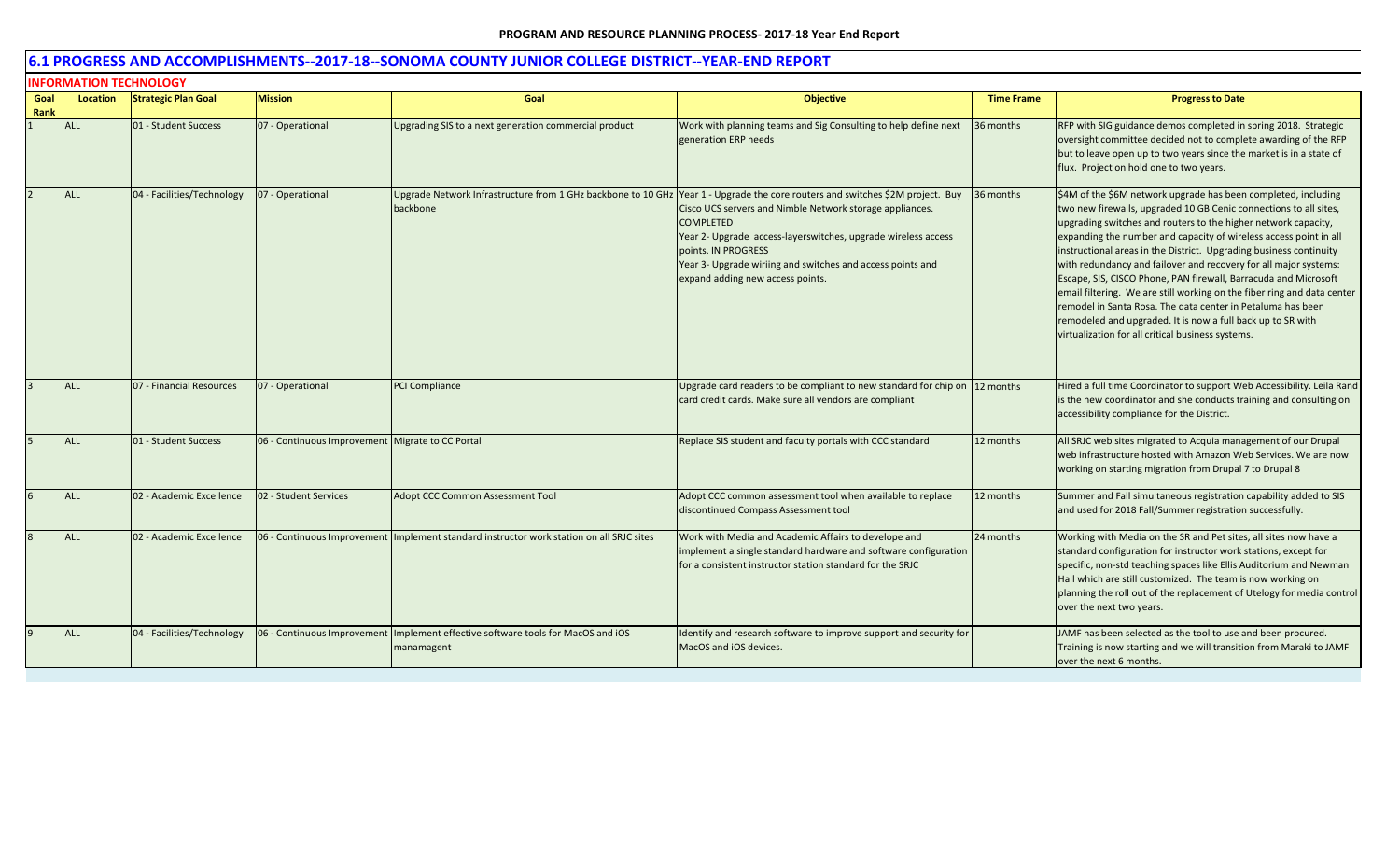|                | <b>PETALUMA CAMPUS</b> |                                            |                                       |                                                                                                                                                                                  |                                                                                                                                                                                                                                                                                                     |                   |                                                                                                                                                                                                                                                                                                                                                                                                 |  |  |  |
|----------------|------------------------|--------------------------------------------|---------------------------------------|----------------------------------------------------------------------------------------------------------------------------------------------------------------------------------|-----------------------------------------------------------------------------------------------------------------------------------------------------------------------------------------------------------------------------------------------------------------------------------------------------|-------------------|-------------------------------------------------------------------------------------------------------------------------------------------------------------------------------------------------------------------------------------------------------------------------------------------------------------------------------------------------------------------------------------------------|--|--|--|
| Goal<br>Rank   | Location               | <b>Strategic Plan Goal</b>                 | <b>Mission</b>                        | Goal                                                                                                                                                                             | <b>Objective</b>                                                                                                                                                                                                                                                                                    | <b>Time Frame</b> | <b>Progress to Date</b>                                                                                                                                                                                                                                                                                                                                                                         |  |  |  |
| 1              | <b>VP Petaluma</b>     | 08 - Institutional<br><b>Effectiveness</b> | 01 - Student Learning & SLOs          | 1.0 Continue to participate in the successful implementation of<br><b>SRJC's Strategic Plan</b>                                                                                  | 1.1 Support implementation of SRJC Petaluma's Educational<br><b>Master Plan</b>                                                                                                                                                                                                                     | 2017/18           | In progress: PLC engages with Petaluma faculty and classified<br>professionals to meet the goals and objectives of SRJC's Strategic<br>Plan.                                                                                                                                                                                                                                                    |  |  |  |
| $\overline{2}$ | <b>VP Petaluma</b>     | 04 - Facilities/Technology                 | 01 - Student Learning & SLOs          | 2.0 Actively engage in implementation of Measure H: 2030 Plan                                                                                                                    | 2.1 Lead site-based planning, design and construction of Measure<br>H projects for SRJC Petaluma facilities, technology and<br>infrastructure                                                                                                                                                       | 2017/18           | In progress: SRJC Petaluma was approved by the Board of Trustees<br>as an early start Measure H project; architect selected; planning<br>teams and Steering Committee formed for Student Services and<br>STEM/Science. Programming and Design phases complete. Design-<br>build vendor selected for Science Addition. Both projects will begin<br>construction in 2019 and complete in 2020.    |  |  |  |
| $\overline{3}$ | VP Petaluma            | 07 - Financial Resources                   | $03 -$<br>Vitality/Equity/Stewardship | 3.0 Oversee and monitor SRJC Petaluma enrollment plan in<br>support of the 20K by 2020 President's challenge                                                                     | 3.1 Support SRJC Petaluma outreach, scheduling, and retention<br>programs, practices and initiatives showing success in growing<br>enrollment with target populations (Latino/a's, non-credit, older<br>adults, high school students, incumbent workers, online); and<br>exploring Guided Pathways. | 2017/18           | In progress: With a focus on student retention (Student Success<br>Teams), non-credit/Latino (ESL outreach), concurrent high school<br>enrollment (JumpStart), and CTE program growth (Yoga, Cyber<br>Security, Vet Tech, Digital Audio).                                                                                                                                                       |  |  |  |
| $\overline{4}$ | <b>VP Petaluma</b>     | 07 - Financial Resources                   | 06 - Continuous Improvement           | 4.0 Continue to explore and develop opportunities to diversify<br>the SRJC Petaluma funding base and contribute to the reduction<br>of the District's structural budget deficit. | 4.1 Actively participate in District-wide efforts to reduce and<br>balance human resource and financial expenditures                                                                                                                                                                                | 2017/18           | Completed: Vice President Saldana-Talley worked with PLC to make<br>budget reductions for FY 2018/19 from SSSP, Student Equity, and the<br>Unrestricted General Fund. About 25 percent of the Campus<br>discretionary funds were cut.                                                                                                                                                           |  |  |  |
|                | <b>VP Petaluma</b>     | 07 - Financial Resources                   | $03 -$<br>Vitality/Equity/Stewardship |                                                                                                                                                                                  | 4.2 Research and explore entrepreneurial opportunities, grant-<br>funded programs and public/private partnerships that serve the<br>needs of students and the local community                                                                                                                       | 2017/18           | Ongoing: Deans Williams and Long are actively engaged in<br>discussions with SSU, community business partners, the City of<br>Petaluma and others to identify projects and partnership<br>opportunities. The SRJC Petaluma Student Success Teams were<br>awarded a \$1.2 million Innovation Award Grant by the Chancellor's<br>Office to scale up and disseminate this very successful program. |  |  |  |
| $\overline{4}$ | <b>VP Petaluma</b>     | 07 - Financial Resources                   | $03 -$<br>Vitality/Equity/Stewardship |                                                                                                                                                                                  | 4.3 Continue to pursue development of an equitable districtwide<br>resource allocation model                                                                                                                                                                                                        | 2017/18           | Ongoing: Vice President Saldana-Talley participates in weekly<br>meetings of SRJC Vice Presidents to focus on staffing and budget<br>needs, including the development of plans to address SRJC's budget<br>deficit.                                                                                                                                                                             |  |  |  |
| 5              | VP Petaluma            | 08 - Institutional<br><b>Effectiveness</b> | 07 - Operational                      | 5.0 Expand and foster SRJC Petaluma branding, public relations,<br>communication, outreach, and involvement in and engagement<br>with the local community                        | 5.1 Complete the process to define and communicate an<br>identifiable and distinct brand for SRJC Petaluma                                                                                                                                                                                          | 2017/18           | In progress: In partnership with the Petaluma-based The Design<br>Guild, plans are underway to develop outreach and marketing<br>collateral in keeping with the SRJC Petaluma brand "Learn Your<br>Way". Efforts are also underway to partner with the SRJC's new PR<br>Director to ensure alignment with SRJC's overall brand development.                                                     |  |  |  |
| 5 <sup>5</sup> | VP Petaluma            | 08 - Institutional<br><b>Effectiveness</b> | $03 -$<br>Vitality/Equity/Stewardship |                                                                                                                                                                                  | 5.2 Create mutually supportive local partnerships                                                                                                                                                                                                                                                   | 2017/18           | In progress: SRJC Petaluma continues to partner with the City of<br>Petaluma Economic Development team in the Talent Attraction<br>project; Dean Williams is working with SSU on plans to offer a<br>Business Administration degree via Extended Education that will be<br>located on the campus.                                                                                               |  |  |  |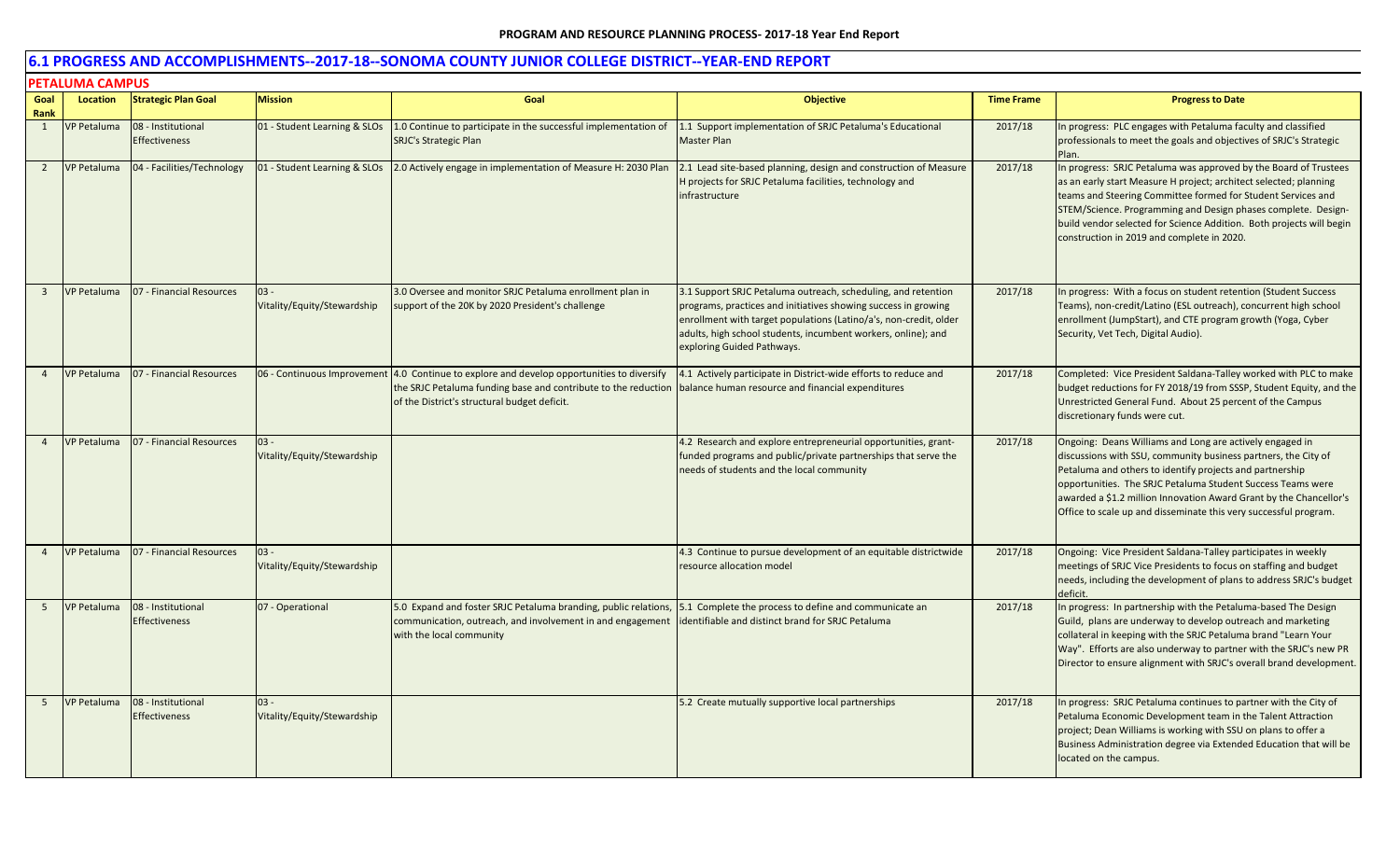|                 | 6.1 PROGRESS AND ACCOMPLISHMENTS--2017-18--SONOMA COUNTY JUNIOR COLLEGE DISTRICT--YEAR-END REPORT |                                                           |                                       |                                                                                                      |                                                                                                                                                                                                                            |           |                                                                                                                                                                                                                                                                                                                                                                                                                                                                                                                                                                            |  |  |  |
|-----------------|---------------------------------------------------------------------------------------------------|-----------------------------------------------------------|---------------------------------------|------------------------------------------------------------------------------------------------------|----------------------------------------------------------------------------------------------------------------------------------------------------------------------------------------------------------------------------|-----------|----------------------------------------------------------------------------------------------------------------------------------------------------------------------------------------------------------------------------------------------------------------------------------------------------------------------------------------------------------------------------------------------------------------------------------------------------------------------------------------------------------------------------------------------------------------------------|--|--|--|
| 5               | <b>VP Petaluma</b>                                                                                | 03 - Diverse Communities   05 - Civic Engagement          |                                       |                                                                                                      | 5.3 Facilitate accomplishment of the Friends of SRJC Petaluma<br>Trust 20th/100th Anniversary \$200,000 fund development goal                                                                                              | 2017/18   | In progress: As of July 2018, 100th/20th Anniversary donations total<br>almost \$186,000. Dean Williams is working with past VP Doug<br>Garrison to expand fund development efforts in support of this goal.                                                                                                                                                                                                                                                                                                                                                               |  |  |  |
| 5               | <b>VP Petaluma</b>                                                                                | 03 - Diverse Communities                                  | 05 - Civic Engagement                 |                                                                                                      | 5.4 Facilitate a successful 7th Annual Building Community<br>Breakfast and accomplishment of event fundraising goals                                                                                                       | 2017/18   | Completed: The 7th Annual Building Community Breakfast was<br>another sold out success. Nearly 300 participants were in<br>attendance at the event hosted by the Friends of Petaluma Campus<br>Trust. Proceeds from this year's event were equivalent to what was<br>raised in the previous year, bringing in \$24,982 to support campus<br>endowments and nearly \$9,840 in donations. Endowment<br>investment payouts over the past nine years have provided over<br>\$209,000 for campus programs and services. Friends assets for 2017-<br>18 surpassed \$1.1 million. |  |  |  |
| -5              | <b>VP Petaluma</b>                                                                                | 03 - Diverse Communities                                  | 05 - Civic Engagement                 |                                                                                                      | 5.5 Continue to grow community awareness through the 3rd<br>annual SRJC Petaluma LumaFest Community Open House and<br><b>Education Fair</b>                                                                                | 2017/18   | In progress: Due to the Sonoma County Wildfires in October 2017,<br>the 3rd annual LumaFest was cancelled just days before the event.<br>Plans are underway to offer a scaled-down event in fall 2018 and<br>resume LumaFest in fall 2019.                                                                                                                                                                                                                                                                                                                                 |  |  |  |
| 5 <sup>5</sup>  | <b>VP Petaluma</b>                                                                                | 08 - Institutional<br><b>Effectiveness</b>                | 05 - Civic Engagement                 |                                                                                                      | 5.6 Communicate an annual report of SRJC Petaluma outcomes,<br>accomplishments, successes and impact on the community                                                                                                      | 2017/18   | Completed: Vice President Saldana-Talley hosted this year's Building<br>Community Breakfast and Deans Long and Williams presented the<br>State of the Campus report to over 300 community members, The<br>presentation was videotaped and broadcast on local community<br>access televison and presented to community groups throughout the<br>year upon request.                                                                                                                                                                                                          |  |  |  |
| 6               | <b>VP Petaluma</b>                                                                                | 06 - Healthy Organization                                 |                                       | 06 - Continuous Improvement 6.0 Continue to develop SRJC Petaluma Emergency/Disaster<br>Preparedness | 6.1 Support the development of the SRJC Petaluma DOC<br>(Department Operations Center) and emergency preparedness<br>training, infrastructure, planning and organization                                                   | 2017/18   | In progress: Petaluma DOC met monthly to train, debrief and<br>develop our response in the event of an emergency; Petaluma DOC<br>partnered with EOC in simulations and tabletop exercises throughout<br>the year and section leads participated in trainings as planned.                                                                                                                                                                                                                                                                                                  |  |  |  |
|                 | <b>VP Petaluma</b>                                                                                | 05 - Sustainability                                       | $03 -$<br>Vitality/Equity/Stewardship | 7.0 Continue to develop and implement the SRJC Petaluma<br>Sustainability Initiative                 | 7.1 In partnership with the SRJC Petaluma Green Collaborative,<br>research and improve transportation options and infrastructure<br>such as bus, SMART train, bicycle, carpool, and electric vehicle<br>charging stations. | 2017/18   | In progress: SRJC Petaluma Green Collaborative met throughout the<br>year to advance sustainable practices on the campus; thanks to their<br>efforts two EV charging stations were installed this year.                                                                                                                                                                                                                                                                                                                                                                    |  |  |  |
| $7\overline{ }$ | <b>VP Petaluma</b>                                                                                | 05 - Sustainability                                       | $03 -$<br>Vitality/Equity/Stewardship |                                                                                                      | 7.2 Support implementation of the Measure H Energy Initiative<br>through construction of photovoltaic arrays on the campus                                                                                                 | 2017/18   | Completed: the Measure H funded photovoltaic array was installed<br>and connected to the grid and now provides approximately 90% of<br>the power to the campus. Petaluma Administration created<br>alternate parking plans for students including providing valet parking<br>and regularly provided campus wide communications to staff and<br>students.                                                                                                                                                                                                                   |  |  |  |
|                 | College                                                                                           | Gateway to 07 - Financial Resources 02 - Student Services |                                       | 1.0 Enhance partnership with K-12 charter Local Education<br>Agency (LEA)                            | 1.1 Develop updated MOU with LEA                                                                                                                                                                                           | 2015-2017 | In progress                                                                                                                                                                                                                                                                                                                                                                                                                                                                                                                                                                |  |  |  |
|                 | Gateway to<br>College                                                                             | 01 - Student Success                                      | 02 - Student Services                 |                                                                                                      | 1.2 Increase the quantity of referrals from Petaluma City Schools<br>personnel                                                                                                                                             | 2016-2018 | Completed; Ongoing                                                                                                                                                                                                                                                                                                                                                                                                                                                                                                                                                         |  |  |  |
| $2^{\circ}$     | Gateway to<br>College                                                                             | 07 - Financial Resources                                  | 02 - Student Services                 | 2.0 Recruit new students every semester                                                              | 2.1 Enroll at least 24 students per semester (depending on facilities<br>capacity) per semester                                                                                                                            | 2013-2018 | Completed; Ongoing                                                                                                                                                                                                                                                                                                                                                                                                                                                                                                                                                         |  |  |  |
| $\overline{3}$  | Gateway to<br>College                                                                             | 01 - Student Success                                      | 02 - Student Services                 | 3.0 Maintain high student engagement                                                                 | 3.1 Increase the student persistence rate from spring to fall                                                                                                                                                              | 2016-2018 | No progress                                                                                                                                                                                                                                                                                                                                                                                                                                                                                                                                                                |  |  |  |
| $\overline{3}$  | Gateway to<br>College                                                                             | 01 - Student Success                                      | 02 - Student Services                 |                                                                                                      | 3.2. Continue hosting GtC Friends & Family events to build<br>connections between students and their supporters                                                                                                            | 2016-2018 | Completed; Ongoing                                                                                                                                                                                                                                                                                                                                                                                                                                                                                                                                                         |  |  |  |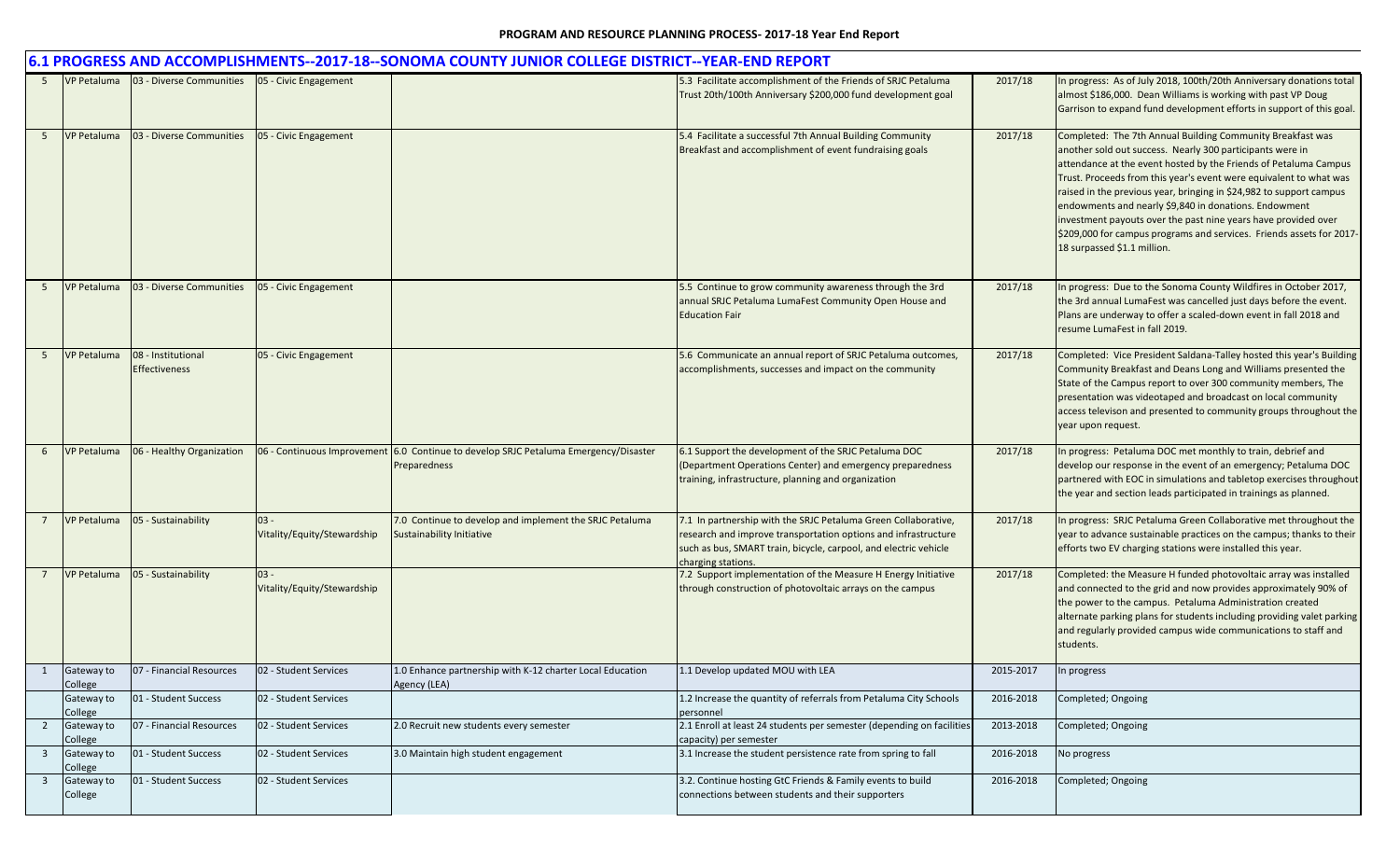|                |                                        |                          |                                       | 0.1 PROGRESS AND ACCOMPLISHIVIEN IS--2017-10--SONONIA COUNTT JUNIOR COLLEGE DISTRICT--TEAR-LIND REPORT                                                                                  |                                                                                                                                                                                                                                                                                                              |           |                                                                                                                                                                                                                                                                                                                                                                                                                                                                                                                                                                                                                                                                                                                                                                                                                                                                                                                                                                                                                                                                                      |
|----------------|----------------------------------------|--------------------------|---------------------------------------|-----------------------------------------------------------------------------------------------------------------------------------------------------------------------------------------|--------------------------------------------------------------------------------------------------------------------------------------------------------------------------------------------------------------------------------------------------------------------------------------------------------------|-----------|--------------------------------------------------------------------------------------------------------------------------------------------------------------------------------------------------------------------------------------------------------------------------------------------------------------------------------------------------------------------------------------------------------------------------------------------------------------------------------------------------------------------------------------------------------------------------------------------------------------------------------------------------------------------------------------------------------------------------------------------------------------------------------------------------------------------------------------------------------------------------------------------------------------------------------------------------------------------------------------------------------------------------------------------------------------------------------------|
|                | Gateway to<br>College                  | 01 - Student Success     | 02 - Student Services                 | 4.0 Contribute to the District's goal to increase completion of<br>SSSP steps for new students                                                                                          | 4.1 Hold at least 3 Steps to Success events per year when students<br>complete 3 out of 5 steps in one day                                                                                                                                                                                                   | 2014-2017 | Not developed in this year                                                                                                                                                                                                                                                                                                                                                                                                                                                                                                                                                                                                                                                                                                                                                                                                                                                                                                                                                                                                                                                           |
|                | Gateway to<br>College                  | 01 - Student Success     | 01 - Student Learning & SLOs          |                                                                                                                                                                                         | 4.2 Increase student daily attendance in high school courses                                                                                                                                                                                                                                                 | 2015-2018 | No progress                                                                                                                                                                                                                                                                                                                                                                                                                                                                                                                                                                                                                                                                                                                                                                                                                                                                                                                                                                                                                                                                          |
| 1              | Petaluma<br>Academic<br><b>Affairs</b> | 01 - Student Success     | 01 - Student Learning & SLOs          | 1.0 Develop and implement an enrollment management and<br>growth plan for SRJC Petaluma, including short- and long-term<br>strategies, increased efficiency, and outreach and marketing | 1.1 Develop/expand, market, offer, and evaluate outcomes for (a)<br>4-year degree completion partnerships, (b) majors and certificates<br>that can be completed in whole at SRJC Petaluma, (c)Transfer<br>Track, (d) integration of online offerings with F2F instruction, and<br>(e) Guided Pathways model. | 2017-2018 | Ongoing: (a) the proposal for the Sonoma State University degree<br>completion program went before Academic Senate twice and<br>multiple departments, the revision of the MOU is ongoing; (b) Majors<br>and certificates that can be completed at Petaluma start to finish<br>continue to expan each year - we now have 22 majors and 10<br>certificates; (c) complete: outcomes for Transfer Track classes were<br>studied by OIR and the template has been adopted for Petaluma; (d)<br>online instruction is rapidly growing and is impacting face-to-face<br>enrollments at all sites - the Petaluma Dean of Instruction is regularly<br>meeting with Department Chairs and Cluster Dean to consider our<br>scheduled offerings District-wide; (e) ongoing - the District is in the<br>"inquiry" phase with Guided Pathways, Petaluma Dean of Instruction<br>is fully involved in the District conversations.                                                                                                                                                                    |
|                | Petaluma<br>Academic<br><b>Affairs</b> | 01 - Student Success     | 01 - Student Learning & SLOs          |                                                                                                                                                                                         | 1.2 Rebuild SRJC Petaluma Instruction website to promote<br>degree/transfer programs, certificates, faculty, and study support<br>services.                                                                                                                                                                  | 2017-2018 | Ongoing: SRJC Petaluma will convert to Drupal 8 along with the<br>District this year, Petaluma has assisted Departments with adding<br>information to their websites to improve representation of Petaluma<br>certificates.                                                                                                                                                                                                                                                                                                                                                                                                                                                                                                                                                                                                                                                                                                                                                                                                                                                          |
| $\overline{2}$ | Petaluma<br>Academic<br><b>Affairs</b> | 02 - Academic Excellence | $03 -$<br>Vitality/Equity/Stewardship | 2.0 Explore and strengthen CTE presence at SRJC Petaluma                                                                                                                                | 2.1 Pursue and implement categorical funding to support existing<br>and new certificate offerings on campus.                                                                                                                                                                                                 | 2017-2018 | Ongoing: SRJC Petaluma has secured more than \$700,000 in Strong<br>Workforce Grants and additional CTEA/Perkins grant funds have<br>been secured. This is an ongoing project to support our programs.                                                                                                                                                                                                                                                                                                                                                                                                                                                                                                                                                                                                                                                                                                                                                                                                                                                                               |
| $\overline{2}$ | Petaluma<br>Academic<br><b>Affairs</b> | 02 - Academic Excellence | $03 -$<br>Vitality/Equity/Stewardship |                                                                                                                                                                                         | 2.2 Connect current CTE programs to local industry to build<br>partnerships, identify training opportunities for staff, and build<br>internship opportunities for students.                                                                                                                                  | 2017-2018 | In progress: Water/Wastewater program made significant progress<br>with building relationships with utility employers and doubled the<br>number of available internships for students. Vet Tech is focused on<br>remodeling a classroom and has strong community relationships.<br>Digital Media Audio was marketed to the Sonoma County music<br>community to announce our inaugural offerings, which likely<br>resulted in the strong enrollment we observed - more efforts are<br>needed to further build industry relationships and identify job<br>opportunities for students. Fitness, Nutrition, and Health as well as<br>the Yoga Teachere Training engaged in heavy<br>promotional/relationship building activities: solidifying the advisory<br>committee, creating a promotional video, website, and flyers, as well<br>as participating in a Chancellor's Office video. CISCO Networking and<br>IT Support will engage in re-vitalizing their advisory group in<br>2018/2019 to be more specific for each career pathway by perhaps<br>establishing two advisory groups. |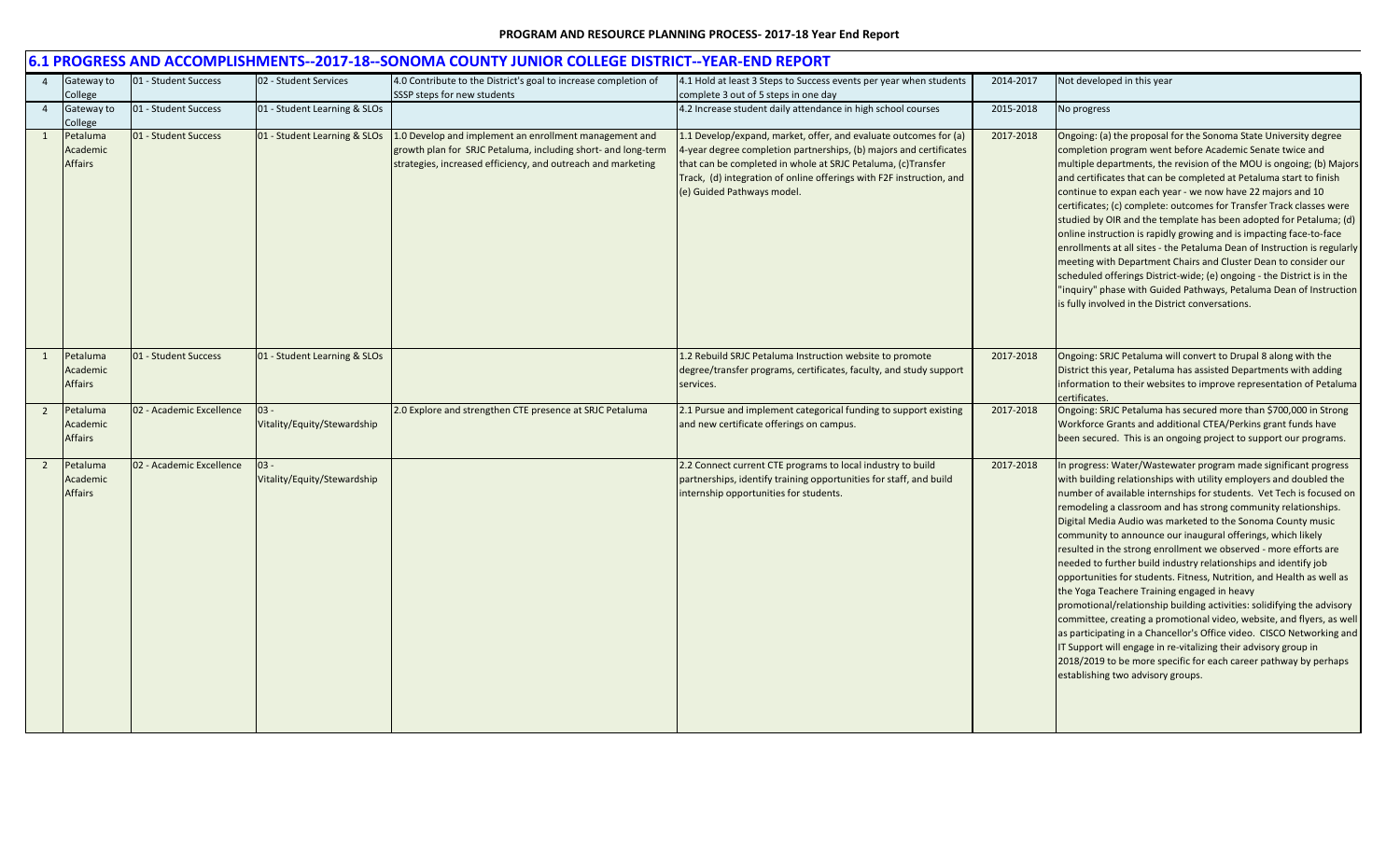|                         | 6.1 PROGRESS AND ACCOMPLISHMENTS--2017-18--SONOMA COUNTY JUNIOR COLLEGE DISTRICT--YEAR-END REPORT |                                            |                                       |                                                                                                                                                                                                                |                                                                                                                                                                                                                                                                                 |                      |                                                                                                                                                                                                                                                                                                                                                                                        |  |  |
|-------------------------|---------------------------------------------------------------------------------------------------|--------------------------------------------|---------------------------------------|----------------------------------------------------------------------------------------------------------------------------------------------------------------------------------------------------------------|---------------------------------------------------------------------------------------------------------------------------------------------------------------------------------------------------------------------------------------------------------------------------------|----------------------|----------------------------------------------------------------------------------------------------------------------------------------------------------------------------------------------------------------------------------------------------------------------------------------------------------------------------------------------------------------------------------------|--|--|
| $\overline{\mathbf{3}}$ | Petaluma<br>Academic<br><b>Affairs</b>                                                            | 01 - Student Success                       |                                       | 01 - Student Learning & SLOs 3.0 Expand STEM offerings at SRJC Petaluma.                                                                                                                                       | 3.1 Collaborate with STEM department chairs and cluster dean to<br>develop a meeting with Petaluma faculty and STEM faculty to<br>discuss Education Master Plan.                                                                                                                | 2017-2018            | Existing resourcesin progress: a map of STEM class is complete with<br>potential classes/majors for Petaluma identified. Due to the Sonoma<br>County Fires in Fall 2017 and functional crisis between faculty and<br>Administration in Spring 2018, the discussion between STEM<br>Department Chairs and Petaluma Faculty at the Petaluma Faculty<br>Forum was tabled until 2018/2019. |  |  |
| $\overline{\mathbf{3}}$ | Petaluma<br>Academic<br><b>Affairs</b>                                                            | 01 - Student Success                       | 01 - Student Learning & SLOs          |                                                                                                                                                                                                                | 3.2 Identify resources and facilities needed to expand STEM and<br>health programs, support Measure H Petaluma project.                                                                                                                                                         | 2017-2018            | This project is complete in regards to our Measure H Sciences<br>addition for Chemistry and Anthroplogy. Identifying resources to<br>expand course offerings is an ongoing discussion.                                                                                                                                                                                                 |  |  |
| 1                       | Petaluma<br><b>Business</b><br><b>Services</b>                                                    | 08 - Institutional<br>Effectiveness        |                                       | 06 - Continuous Improvement 1.0 In collaboration with District Business Services, the SRJC<br>Petaluma Business Services unit will facilitate the delivery of<br>campus support and related business services. | 1.1 Improve training and on-boarding of new employees to<br>financial systems. Offer advanced training opportunities for<br>existing employees on Escape, budget management, SRJC<br>processes.                                                                                 | 2017/18              | Business Services Manager and AA have provided Escape Budget and<br>Purchasing training to new employees.                                                                                                                                                                                                                                                                              |  |  |
| 1                       | Petaluma<br><b>Business</b><br><b>Services</b>                                                    | 08 - Institutional<br><b>Effectiveness</b> | 06 - Continuous Improvement           |                                                                                                                                                                                                                | 1.2 Collaborate with departments to identify resource/reference<br>material gaps. Create year-long calendar and organizational tools<br>for deadlines, campus communications, collaborative meetings.                                                                           | 2016/17              | None                                                                                                                                                                                                                                                                                                                                                                                   |  |  |
| 1                       | Petaluma<br><b>Business</b><br><b>Services</b>                                                    | 08 - Institutional<br>Effectiveness        | 06 - Continuous Improvement           |                                                                                                                                                                                                                | 1.3 Develop reference materials for processes identified as gaps<br>and create resource materials, flow-charts, etc. Involves working<br>collaboratively with SR departments for information.                                                                                   | through 2017/18 None |                                                                                                                                                                                                                                                                                                                                                                                        |  |  |
| $\overline{2}$          | Petaluma<br><b>Business</b><br><b>Services</b>                                                    | 07 - Financial Resources                   | 06 - Continuous Improvement           | 2.0 To fully support new programs and initiatives and campus<br>events at SRJC Petaluma with limited resources.                                                                                                | 2.1 Collaborate with deans and managers to refine budget request,<br>allocation, and budget tracking process. Provide business support<br>and assess needs.                                                                                                                     | through 2017/18 None |                                                                                                                                                                                                                                                                                                                                                                                        |  |  |
| $\overline{\mathbf{3}}$ | Petaluma<br><b>Business</b><br><b>Services</b>                                                    | 07 - Financial Resources                   | $03 -$<br>Vitality/Equity/Stewardship | 3.0 Support Gateway to College financial planning and<br>sustainability.                                                                                                                                       | 3.1 Work in partnership with Gateway to College Director to create<br>budget planning tools and functional MOU.                                                                                                                                                                 |                      | through 2017/18 Meetings have taken place and MOU has been developed to renew<br>Charter for 18-19 with agreement to move to alternative school<br>starting in 19-20.                                                                                                                                                                                                                  |  |  |
| $\overline{4}$          | Petaluma<br><b>Business</b><br><b>Services</b>                                                    | 07 - Financial Resources                   | $03 -$<br>Vitality/Equity/Stewardship | 4.0 Increase Emergency Preparedness for the District.                                                                                                                                                          | 4.1 Create Disaster Preparedness forms for the District in<br>collaboration with Sr. Director, Fiscal Services/Accounting. Once<br>created, identify forms to utilize for DOC Petaluma.                                                                                         | through 2017/18 None |                                                                                                                                                                                                                                                                                                                                                                                        |  |  |
| 4                       | Petaluma<br><b>Business</b><br><b>Services</b>                                                    | 07 - Financial Resources                   | $03 -$<br>Vitality/Equity/Stewardship |                                                                                                                                                                                                                | 4.2 Update and refine DOC Finance Section. Coordinate and<br>organize emergency supplies for DOC, BSC/ASC's in collaboration<br>with PLC.                                                                                                                                       | 2016/17              | \$1,000                                                                                                                                                                                                                                                                                                                                                                                |  |  |
| 5                       | Petaluma<br><b>Business</b><br><b>Services</b>                                                    | 07 - Financial Resources                   | $03 -$<br>Vitality/Equity/Stewardship | 5.0 Participate in planning to reduce SRJC's structural deficit.                                                                                                                                               | 5.1 Through participation in District committees (BAC, FRET,<br>Auxiliary Enterprises) continue involvement in identifying new<br>sources of funding, best utilization of existing funding, and<br>identification of cost savings and share info with Petaluma<br>constituents. | 2016/17              | None                                                                                                                                                                                                                                                                                                                                                                                   |  |  |
| 6                       | Petaluma<br><b>Business</b><br><b>Services</b>                                                    | 05 - Sustainability                        | $03 -$<br>Vitality/Equity/Stewardship | 6.0 Increase Sustainable practices at SRJC Petaluma.                                                                                                                                                           | 6.1 Develop sustainable processes for storage/retention/access to<br>financial information throughout the Business Services function.                                                                                                                                           | 2016/17              | None                                                                                                                                                                                                                                                                                                                                                                                   |  |  |
| $\mathbf{1}$            | Petaluma<br><b>Facilities</b><br><b>Operations</b>                                                | 04 - Facilities/Technology                 | 06 - Continuous Improvement           | 1.0 Maintain and improve Facilities Operations core operational<br>mission of physical plant maintenance.                                                                                                      | 1.1 Improve Facility operations procedures and efficiency                                                                                                                                                                                                                       | 18                   | Throughout 2017- Continue to make improvements in procedures and systems used to<br>improve efficiency and customer satisfaction.                                                                                                                                                                                                                                                      |  |  |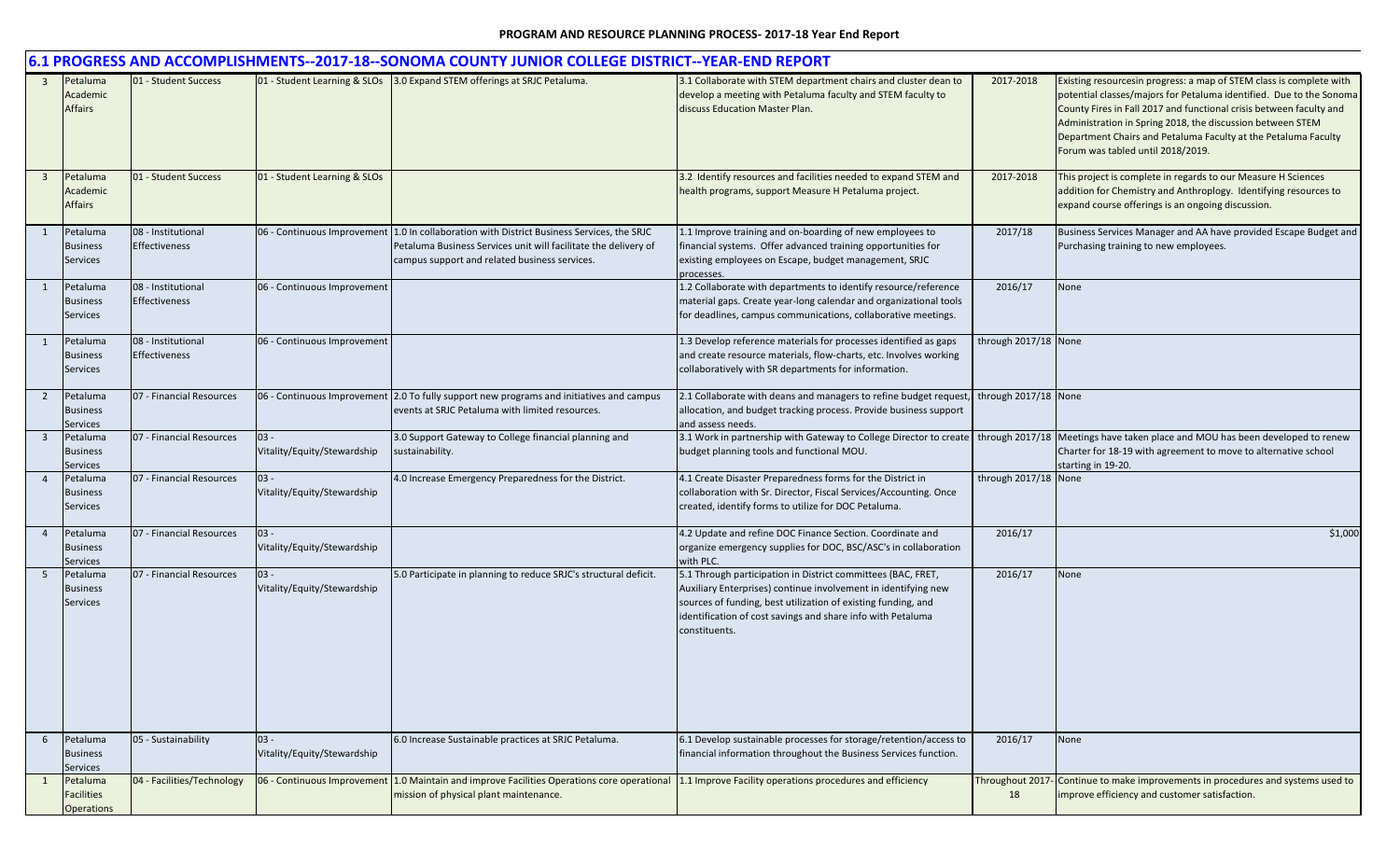|                                                               |                                     |                              | 6.1 PROGRESS AND ACCOMPLISHMENTS--2017-18--SONOMA COUNTY JUNIOR COLLEGE DISTRICT--YEAR-END REPORT                                                                    |                                                                                                                                                                                                                                                    |                       |                                                                                                                                                                                                                                                                                                                           |
|---------------------------------------------------------------|-------------------------------------|------------------------------|----------------------------------------------------------------------------------------------------------------------------------------------------------------------|----------------------------------------------------------------------------------------------------------------------------------------------------------------------------------------------------------------------------------------------------|-----------------------|---------------------------------------------------------------------------------------------------------------------------------------------------------------------------------------------------------------------------------------------------------------------------------------------------------------------------|
| Petaluma<br>1<br><b>Facilities</b><br><b>Operations</b>       | 04 - Facilities/Technology          | 07 - Operational             |                                                                                                                                                                      | 1.2 Request additional funding and/or staffing to adequately<br>support the campus.                                                                                                                                                                | Throughout 2017<br>18 | No additional staffing provided, net loss of .20 FTE custodian due to<br>budget cuts. Continue to look for additional funding to for needed<br>staffing to support the campus needs.                                                                                                                                      |
| Petaluma<br>1<br><b>Facilities</b><br>Operations              | 04 - Facilities/Technology          | 07 - Operational             |                                                                                                                                                                      | 1.3 Continue to right size the Facilities Operations department                                                                                                                                                                                    | Throughout 2017<br>18 | - No additional staffing acquired in order to provide increased services<br>being expected.                                                                                                                                                                                                                               |
| $\overline{2}$<br>Petaluma<br><b>Facilities</b><br>Operations | 01 - Student Success                | 01 - Student Learning & SLOs | 2.0 Continue to request adequate staffing and funding needed<br>to support the department in order to maintain the campus.                                           | 2.1 Track event hours, request event support funds to off set lost<br>maintenance hours.                                                                                                                                                           | Throughout 2017<br>18 | Moving in a forward direction in order to receive the appropriate<br>monetary reimbursement for event support time by facilities<br>operations staff.                                                                                                                                                                     |
| $\overline{2}$<br>Petaluma<br><b>Facilities</b><br>Operations | 01 - Student Success                | 01 - Student Learning & SLOs |                                                                                                                                                                      | 2.2 Track support needs and services supplied to other<br>departments throughout the year to better evaluate the impact of<br>new and expanding programs.                                                                                          | Throughout 2017<br>18 | Creating spread sheets, utilizing EMS, and identifying reimbursement<br>billing process/s for event support time by facilities operations staff.                                                                                                                                                                          |
| Petaluma<br>1<br>Media<br><b>Services</b>                     | 04 - Facilities/Technology          | 01 - Student Learning & SLOs | 1.0 Upgrade 4 additional classrooms as agreed with Dean of<br>Instruction and the major refresh of systems on Call 640 and 630 back from the experimental classrooms | 1.1 Upgrade the media technology in six classrooms using feed                                                                                                                                                                                      | Spring 2018           | Six classrooms have been updated and refreshed. Call 630 and 640<br>have renovation schedule has been postponed to winter break<br>2018/19.                                                                                                                                                                               |
| $\overline{2}$<br>Petaluma<br>Media<br><b>Services</b>        | 08 - Institutional<br>Effectiveness | 07 - Operational             | 2.0 Assist Facilities Management with the deployment of the<br>Event Management System.                                                                              | 2.1 Develop the database, processes and train college community<br>on the use of the EMS system. (completed).                                                                                                                                      | 2017/18               | EMS system is operational and this goal is complete.                                                                                                                                                                                                                                                                      |
|                                                               |                                     |                              |                                                                                                                                                                      | 2.2 Go live with scheduling system for core event support<br>departments in July 2017, 2.3 Train and bring small departments<br>schedulers up to speed on EMS desktop use.                                                                         |                       | EMS system is operational and this goal is complete.                                                                                                                                                                                                                                                                      |
|                                                               |                                     |                              |                                                                                                                                                                      | 2.3. Assist with college wide EMS Web App deployment and launch<br>self service event scheduling service portal.                                                                                                                                   |                       | EMS system is operational and this goal is complete.                                                                                                                                                                                                                                                                      |
| Petaluma<br>5<br>Media<br><b>Services</b>                     | 02 - Academic Excellence            | 07 - Operational             | 3.0 Work with internal and external users to support campus<br>events.                                                                                               | 3.1 Support the technical production needs of internal and<br>external rental clients productions throughout the year.                                                                                                                             | Throughout<br>2017/18 | Ongoing as events require support.                                                                                                                                                                                                                                                                                        |
| Petaluma<br>1<br><b>Student</b><br><b>Services</b>            | 05 - Sustainability                 | 02 - Student Services        | 1.0 Deploy enrollment and growth strategies for SRJC Petaluma                                                                                                        | 1.1 Jumpstart Objectives include a) Increasing numbers at current<br>four sites, b) Starting JS at Novato High and Tech High, c) start pre-<br>Jumpstart partnerships at San Antonio, Sonoma Mountain, Carpe<br>Diem, Tomales, Alternative Ed Flex | Throughout<br>2017/18 | 1.1 a) We increased numbers at the four sites (DENISE ADD<br>NUMBERS AND PERCENTAGE INCREASE PLEASE). B) We did start<br>JumpStart at Novato High but we did not start JumpStart at Tech<br>High. C) Some progress with Carpe Diem and Sonoma Mountain.                                                                   |
| Petaluma<br>1<br>Student<br><b>Services</b>                   | 05 - Sustainability                 | 02 - Student Services        |                                                                                                                                                                      | 1.2 Develop strategic retention plan for Petaluma                                                                                                                                                                                                  | Throughout<br>2017/18 | In progress                                                                                                                                                                                                                                                                                                               |
| Petaluma<br>1<br>Student<br><b>Services</b>                   | 05 - Sustainability                 | 02 - Student Services        |                                                                                                                                                                      | 1.3 Explore Working (Incumbent) Students Program (Canada<br>college model)                                                                                                                                                                         | Throughout<br>2017/18 | progress                                                                                                                                                                                                                                                                                                                  |
| Petaluma<br>$\mathbf{1}$<br><b>Student</b><br><b>Services</b> | 05 - Sustainability                 | 02 - Student Services        |                                                                                                                                                                      | 1.4 Continue to fill noncredit pipeline to build demand for credit<br>ESL                                                                                                                                                                          | Throughout<br>2017/18 | 1.4 A systematic pipeline has been created and is being maintained.<br>Non-credit has grown 22% in the last year. Strategies need to be<br>developed for providing financial support to new ESL credit students.<br>Partnerships with Petaluma Adult School have been initiated and will<br>need to be further developed. |
| $\overline{2}$<br>Petaluma<br>Student<br><b>Services</b>      | 01 - Student Success                | 02 - Student Services        | 2.0 Continue development of Student Success Teams at<br>Petaluma                                                                                                     | 2.1 Stabilize budget and staffing for this program                                                                                                                                                                                                 | Throughout<br>2017/18 | 2.1 A minimum budget has been established that does not meet full<br>programatic needs. Were able to hire an additional 1.0 FTE Student<br>Success Specialist for CTE. Additional stable funding needs to be<br>secured.                                                                                                  |
| $\overline{2}$<br>Petaluma<br>Student<br><b>Services</b>      | 01 - Student Success                | 02 - Student Services        |                                                                                                                                                                      | 2.2 Provide leadership in use of technology Tools for student<br>success                                                                                                                                                                           | Throughout<br>2017/18 | 2.2 Petaluma is providing leadership for the Starfish Retention<br>software system for the district. This will remain a priority for the<br>next year.                                                                                                                                                                    |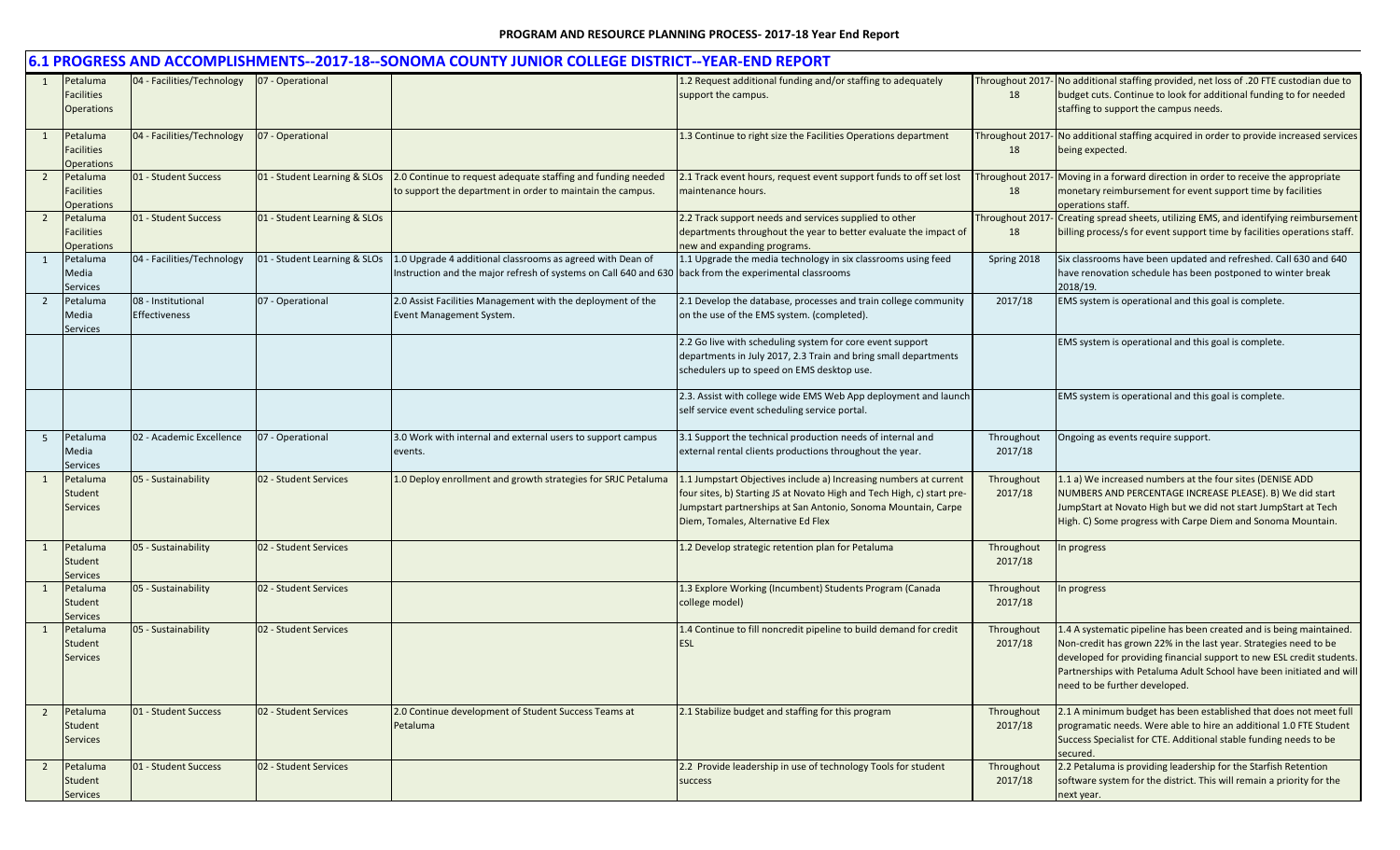|                         |                                               |                            |                       | 6.1 PROGRESS AND ACCOMPLISHMENTS--2017-18--SONOMA COUNTY JUNIOR COLLEGE DISTRICT--YEAR-END REPORT                                    |                                                                                                                        |                       |                                                                                                                                                                                                                                                                |
|-------------------------|-----------------------------------------------|----------------------------|-----------------------|--------------------------------------------------------------------------------------------------------------------------------------|------------------------------------------------------------------------------------------------------------------------|-----------------------|----------------------------------------------------------------------------------------------------------------------------------------------------------------------------------------------------------------------------------------------------------------|
| $\overline{2}$          | Petaluma<br>Student<br><b>Services</b>        | 01 - Student Success       | 02 - Student Services |                                                                                                                                      | 2.3 Utilize Measure H construction process to fully meet student<br>success and program goals                          | Throughout<br>2017/18 | 2.3 In progress                                                                                                                                                                                                                                                |
| $\overline{2}$          | Petaluma<br>Student<br><b>Services</b>        | 01 - Student Success       | 02 - Student Services |                                                                                                                                      | 2.4 Develop CTE focused success components                                                                             | Throughout<br>2017/18 | 2.4 In progress                                                                                                                                                                                                                                                |
| $\overline{2}$          | Petaluma<br>Student<br><b>Services</b>        | 01 - Student Success       | 02 - Student Services |                                                                                                                                      | 2.5 Develop and implement strategies for noncredit SSSP<br>completion                                                  | Throughout<br>2017/18 | 2.5 Strategies have been devloped in collaboration with Petaluma<br>Outreach staff. More structures need to be developed.                                                                                                                                      |
| $\overline{2}$          | Petaluma<br>Student<br><b>Services</b>        | 01 - Student Success       | 02 - Student Services |                                                                                                                                      | 2.6 Develop and implement strategies to guide undecided students<br>to major declaration and career exploration        | Throughout<br>2017/18 | 2.6 Not developed in this year, goal for 18-19.                                                                                                                                                                                                                |
| $\overline{\mathbf{3}}$ | Petaluma<br>Student<br>Services               | 05 - Sustainability        | 02 - Student Services | 3.0 Implement Outreach strategies in service of enrollment plan                                                                      | 3.1 Enhance faculty participation in Middle School program                                                             | Throughout<br>2017/18 | 3.1 Expanded faculty support team from 1 to 5 faculty. The new goal<br>is 10 faculty members.                                                                                                                                                                  |
| $\overline{\mathbf{3}}$ | Petaluma<br>Student<br><b>Services</b>        | 05 - Sustainability        | 02 - Student Services |                                                                                                                                      | 3.2 Develop CTE recruitment strategy for existing and new CTE<br>programs at Petaluma                                  | Throughout<br>2017/18 | 3.2 Some groundwork has been laid, the next year will be pivotal in<br>this development.                                                                                                                                                                       |
| $\overline{3}$          | Petaluma<br>Student<br><b>Services</b>        | 05 - Sustainability        | 02 - Student Services |                                                                                                                                      | 3.3 Utilize new branding in expanded community marketing, with<br>more focus on Rohnert Park, Cotati and Sonoma Valley | Throughout<br>2017/18 | 3.3 Some groundwork has been laid, and specific outreach events<br>have been added in these territories.                                                                                                                                                       |
|                         | Petaluma<br>Student<br><b>Services</b>        | 01 - Student Success       | 02 - Student Services | 4.0 Implement student engagement strategies in service of<br>building student life and vitality on campus                            | 4.1 Establish stable student affairs staffing                                                                          | Throughout<br>2017/18 | 4.1 We have added a .5 FTE Coordinator of the Student Resource<br>Center and Marketing and have needed to add additional hours.<br>Extensive needs still exists in staffing and funding of Student<br><b>Engagement Programs.</b>                              |
| $\overline{4}$          | Petaluma<br><b>Student</b><br><b>Services</b> | 01 - Student Success       | 02 - Student Services |                                                                                                                                      | 4.2 Establish entrepreneurial student engagement facilities and<br>initiatives                                         | Throughout<br>2017/18 | 4.2 Initial exploration has begun. More fully developed plans will be<br>needed in the upcoming year. How to help build and promote<br>students' own businesses should be explored next year.                                                                  |
| $\overline{4}$          | Petaluma<br>Student<br><b>Services</b>        | 01 - Student Success       | 02 - Student Services |                                                                                                                                      | 4.3 Develop the student center including appropriate renovations<br>consistent with programming goals                  | Throughout<br>2017/18 | 4.3 Extensive work has been conducted including planning,<br>visualizing and designing in conjunction with TBP. This will continue<br>into the new year.                                                                                                       |
| $\overline{4}$          | Petaluma<br>Student<br><b>Services</b>        | 01 - Student Success       | 02 - Student Services |                                                                                                                                      | 4.4 Develop leadership pipeline programs, possibly involving NSLS<br>and leadership course                             | Throughout<br>2017/18 | 4.4 We have laid the groundwork for a leadership class through the<br>Work Experience department. Further work needs to be done to<br>create a cohesive program and marketing strategy ready for<br>implementation.                                            |
| $\overline{4}$          | Petaluma<br>Student<br><b>Services</b>        | 01 - Student Success       | 02 - Student Services |                                                                                                                                      | 4.5 Evaluate connection between involvement in engagement<br>opportunities and student success measures                | Throughout<br>2017/18 | 4.5 We have conducted outcome studies of the Student Success<br>Team, Our House, the Petaluma App, and the planner. Preliminary<br>results appear positive, this will be an ongoing practice. OIR has<br>developed a template for evaluating student programs. |
| 5                       | Petaluma<br><b>Student</b><br><b>Services</b> | 04 - Facilities/Technology | 02 - Student Services | 5.0 Continue development of student services, both facilities<br>and programming, in context of architectural programming<br>process | 5.1 Continue migration toward cross-trained staff for Enrollment<br>Services (generalists)                             | Throughout<br>2017/18 | 5.1 On hold for appropriate timing.                                                                                                                                                                                                                            |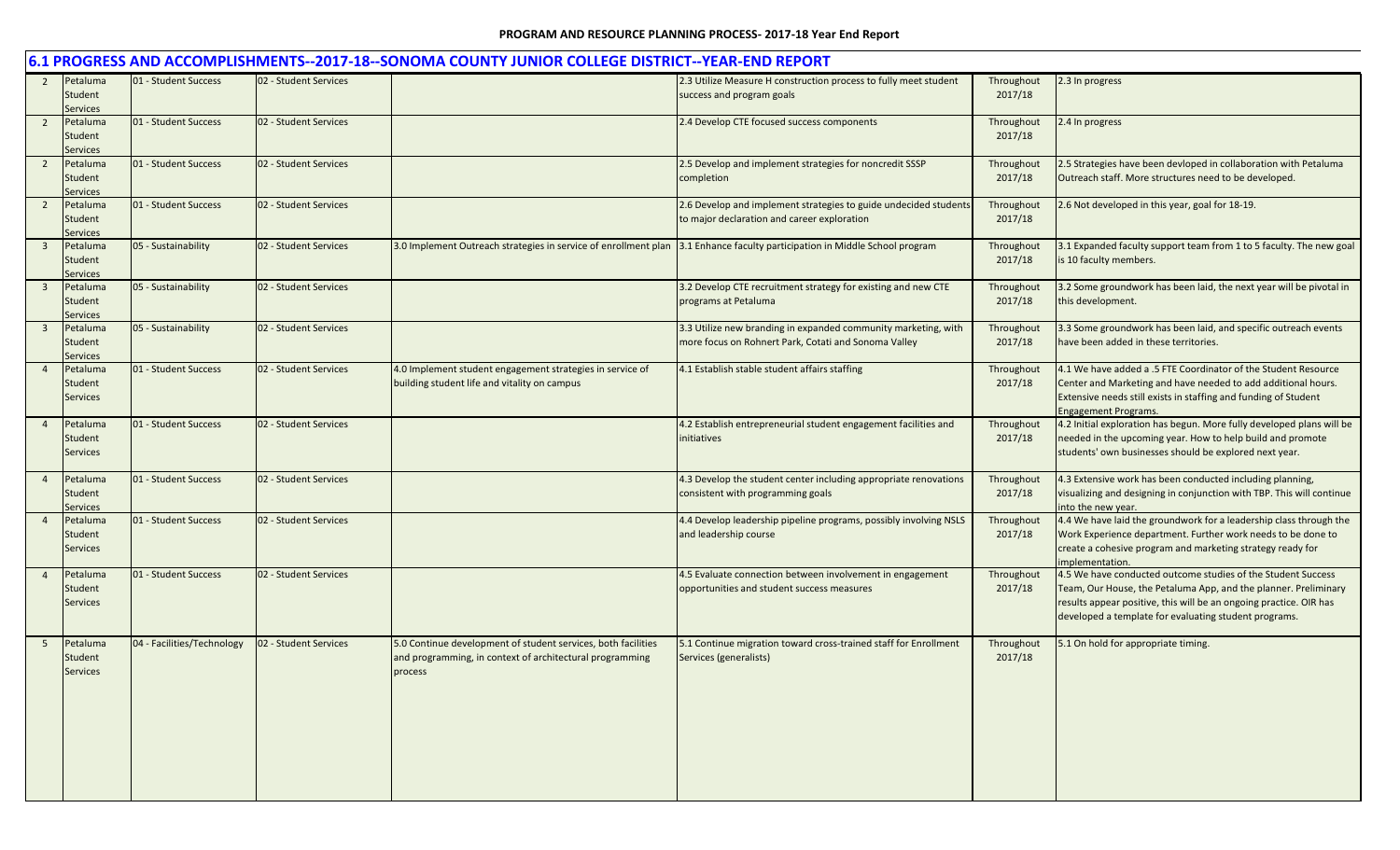|     | 6.1 PROGRESS AND ACCOMPLISHMENTS--2017-18--SONOMA COUNTY JUNIOR COLLEGE DISTRICT--YEAR-END REPORT |                            |                       |                                                              |                                                                                                                                               |                       |                                                                                                                                                                                                                                                                                                                                                                                     |  |  |  |  |
|-----|---------------------------------------------------------------------------------------------------|----------------------------|-----------------------|--------------------------------------------------------------|-----------------------------------------------------------------------------------------------------------------------------------------------|-----------------------|-------------------------------------------------------------------------------------------------------------------------------------------------------------------------------------------------------------------------------------------------------------------------------------------------------------------------------------------------------------------------------------|--|--|--|--|
| - 5 | Petaluma<br>Student<br><b>Services</b>                                                            | 04 - Facilities/Technology | 02 - Student Services |                                                              | 5.2 Continue stabilizing staffing from temporary to permanent<br>positions                                                                    | Throughout<br>2017/18 | 5.2 There are no more STNCs.                                                                                                                                                                                                                                                                                                                                                        |  |  |  |  |
|     | Petaluma<br><b>Student</b><br><b>Services</b>                                                     | 04 - Facilities/Technology | 02 - Student Services |                                                              | 5.3 Develop efficiencies with new uses of space and personnel<br>needs through the Measure H process, as well as linger and learn"<br>spaces" | Throughout<br>2017/18 | 5.3 The plan was solidified and construction is slated to move into<br>the next stages in the coming year.                                                                                                                                                                                                                                                                          |  |  |  |  |
|     | Petaluma<br>Student<br><b>Services</b>                                                            | 04 - Facilities/Technology | 02 - Student Services | 6.0 Increase reach and effectiveness of Intercultural Center | 6.1 Increase diversity co-curricular programs in partnership with<br>academic faculty                                                         | Throughout<br>2017/18 | 6.1 We're developing an Our House learning community which will<br>involve faculty-coordinator partnerships, noontime college activities,<br>linked counselor and an upcoming possible partnership with EOPS.<br>Expanded partnerships with faculty for specific event participation.<br>Cocurricular programming for campus themed dialogue across<br>disciplines has taken place. |  |  |  |  |
|     | Petaluma<br><b>Student</b><br><b>Services</b>                                                     | 04 - Facilities/Technology | 02 - Student Services |                                                              | 6.2 Explore offerings of ethnic studies courses in partnership with<br><b>ICC</b> programming                                                 | Throughout<br>2017/18 | 6.2 Worked on offering Humanities 6 in the Our House learning<br>community as a linked class for the second year of cohort.                                                                                                                                                                                                                                                         |  |  |  |  |
|     | Petaluma<br>Student<br><b>Services</b>                                                            | 04 - Facilities/Technology | 02 - Student Services |                                                              | 6.3 Institutionalize Social Justice Conference as annual event                                                                                | Throughout<br>2017/18 | 6.3 We streamlined and solidified a planning process that is<br>replicable each year. Additional stable funding needs to be secured.                                                                                                                                                                                                                                                |  |  |  |  |
|     | Petaluma<br><b>Student</b><br><b>Services</b>                                                     | 04 - Facilities/Technology | 02 - Student Services |                                                              | 6.4 Provide stable Dream Center services model                                                                                                | Throughout<br>2017/18 | 6.4 Dream Center services have been provided through a temporary<br>arrangement with current staff. Current plans involve a newly hired<br>coordinator providing 2 days of service to Petaluma per week.                                                                                                                                                                            |  |  |  |  |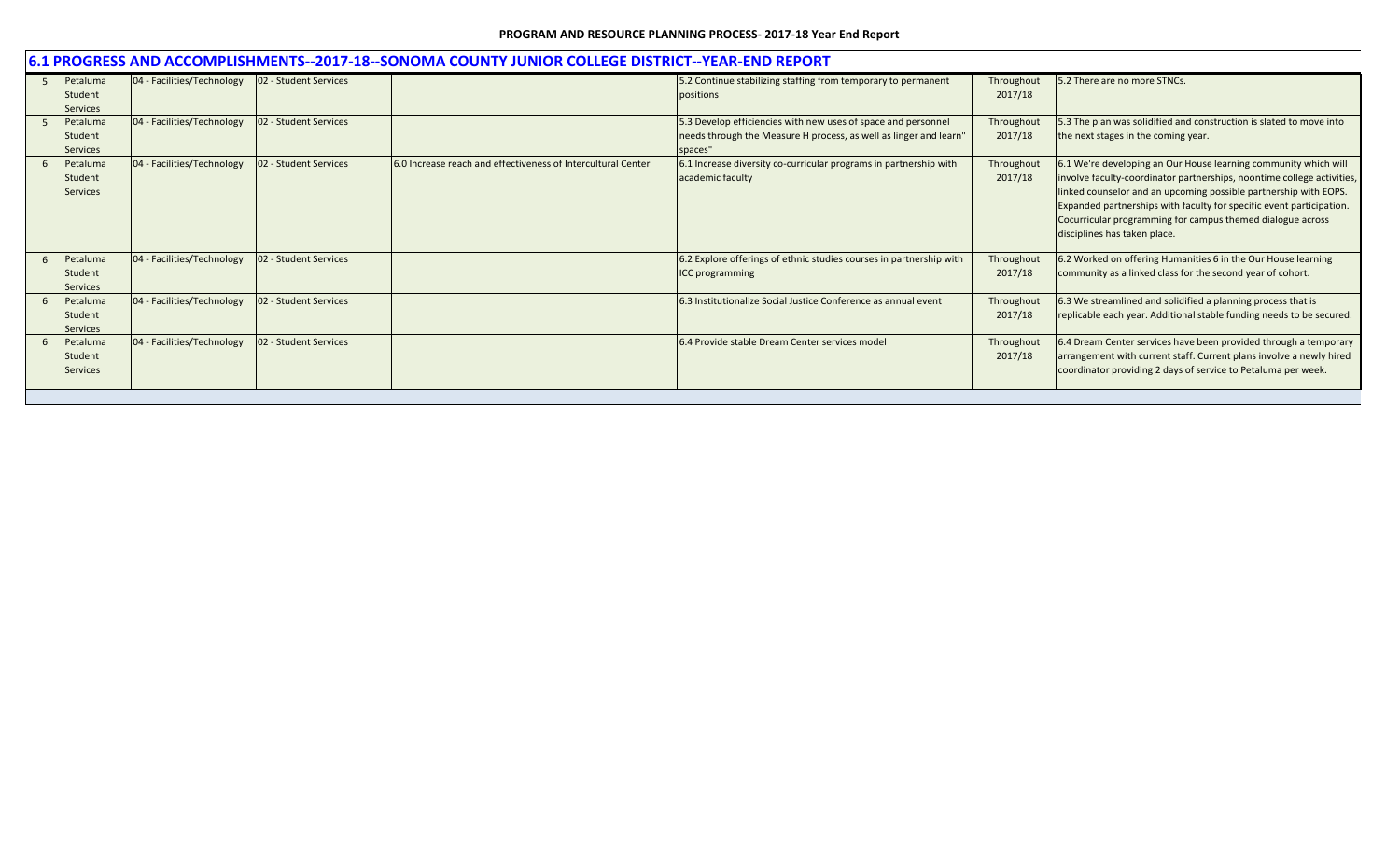|                | <b>STUDENT SERVICES</b> |                            |                       |                                                                                                                      |                                                                                                                                                                                                                                                                                         |                                  |                                                                                                                                                                                                                                                                                                            |
|----------------|-------------------------|----------------------------|-----------------------|----------------------------------------------------------------------------------------------------------------------|-----------------------------------------------------------------------------------------------------------------------------------------------------------------------------------------------------------------------------------------------------------------------------------------|----------------------------------|------------------------------------------------------------------------------------------------------------------------------------------------------------------------------------------------------------------------------------------------------------------------------------------------------------|
| Goal<br>Rank   | <b>Location</b>         | <b>Strategic Plan Goal</b> | <b>Mission</b>        | Goal                                                                                                                 | <b>Objective</b>                                                                                                                                                                                                                                                                        | <b>Time Frame</b>                | <b>Progress to Date</b>                                                                                                                                                                                                                                                                                    |
| $\mathbf{1}$   | <b>ALL</b>              | 01 - Student Success       | 02 - Student Services | Register students during spring for summer/fall terms                                                                | nave all continuing students enrolled for fall and new incoming<br>students ready for fall term before they leave for summer break                                                                                                                                                      | 2017/2018                        | Successfully initiated in spring 2018. This is ongoing.                                                                                                                                                                                                                                                    |
| $\mathbf{1}$   | <b>ALL</b>              | 01 - Student Success       | 02 - Student Services | Work successfully with the new leadership for Career<br>Development Services and the Counseling Department.          | Serve students.                                                                                                                                                                                                                                                                         | Current and<br>Ongoing           | Ongoing.                                                                                                                                                                                                                                                                                                   |
| 1              | Santa Rosa              | 01 - Student Success       | 02 - Student Services | Successfully implement and assess Student Equity Projects                                                            | Monitor and evaluate project goals and objectives. Submit<br>evaluation of projects to Student Equity Office end of June 2017<br>and June 2018.                                                                                                                                         | June 2017, and<br>Spring 2018    | Complete: Student Equity projects are evaluated annually through a<br>robust evaluation process that includes examining impact on the<br>Student Equity Indicators and Integrated Student Success Plan.<br>Projects are evaluated and scored annual by the Integrated Student<br><b>Success Committee.</b> |
| 1              | <b>ALL</b>              | 01 - Student Success       | 02 - Student Services | Develop Student Outreach Team liaison relationships with high<br>schools                                             | Culivate relationships through communication, and site visits to<br>the high schools (entire team.)                                                                                                                                                                                     | <b>Fall 2018</b>                 | Two site visits completed; ongoing.                                                                                                                                                                                                                                                                        |
| 1              | <b>ALL</b>              | 01 - Student Success       | 02 - Student Services | Doyle Scholarship Program growth                                                                                     | Adapt to program growth if Doyle Trust distributions increase. The<br>program has evolved into a two-year program with dual awarding<br>cycles. Criteria has been changed to allow more students to<br>maintain the award and to encourage persistence and student<br>success.          | Fall 2016 and<br>Spring 2017     | Continuing in two year program with dual awarding cycles and<br>expanding into a three year program for 2018-19.                                                                                                                                                                                           |
| $\mathbf{1}$   | Santa Rosa              | 01 - Student Success       | 02 - Student Services | Have a larger, designated space for the Transfer Center.                                                             | Find a location for the Transfer Center that allows for more office<br>space. Create a Transfer Center that includes at least 4 confidential<br>offices, computer lab, workshop room and resource area.                                                                                 | Fall 2017 - Fall<br>2019         | Location has been established and the transition to the new location<br>will begin after completion of fall 2018 semester. Move will take<br>place in spring 2018.                                                                                                                                         |
| $\overline{2}$ | ALL                     | 01 - Student Success       | 02 - Student Services | <b>Update Student Grievance Policy &amp; Procedures</b>                                                              | Develop a draft with appropriate parties for review by constituent<br><b>groups</b>                                                                                                                                                                                                     | by May 2018                      | This has not been accomplished.                                                                                                                                                                                                                                                                            |
| $\overline{2}$ | <b>ALL</b>              | 01 - Student Success       | 02 - Student Services | Provide supervised, quality services to students with disabilities                                                   | Relocate DRD Testing and Support Services Office to east side of<br>campus.                                                                                                                                                                                                             | Immediate                        | This has not been accomplished yet, but will be executed after the<br>Transfer Center moves to the new location.                                                                                                                                                                                           |
| $\overline{2}$ | <b>ALL</b>              | 01 - Student Success       | 02 - Student Services | Increase the number of Classified positions supporting EOPS &<br><b>CARE</b>                                         | Full-time classified staff to cover the EOPS Office reception desk.<br>Having a full-timereceptionist would ease the stress on program<br>staff from supervising the front desk. Student workers are not<br>adequate due to the complexity of job duties and potential FERPA<br>issues. | July 1, 2017 to<br>June 30, 2019 | Full-tim Administrative Assistant currently in place.                                                                                                                                                                                                                                                      |
| $\overline{2}$ | <b>ALL</b>              | 01 - Student Success       | 07 - Operational      | Develop a District SSSP budget plan                                                                                  | mplement guidelines on SSSP funding allocation within the District<br>to allocate funds appropriately; Identify eligible district match.                                                                                                                                                | Annually                         | Completed.                                                                                                                                                                                                                                                                                                 |
| 3              | Petaluma                | 01 - Student Success       | 02 - Student Services | Services to Petaluma Campus                                                                                          | Ensure services are adequately provided to the Petaluma campus.                                                                                                                                                                                                                         | ongoing                          | Ongoing.                                                                                                                                                                                                                                                                                                   |
| $\overline{3}$ | Petaluma                | 01 - Student Success       | 02 - Student Services | FA Service at the Petaluma Campus.                                                                                   | Enhance FA services at Petaluma through a combination of means:<br>creating student choice, cross-training, enhanced skill sets, etc.                                                                                                                                                   | <b>Fall 2018</b>                 | Dedicated FA Tech in place. FA workshops in spanish offered. Regular<br>office hours in FA/Scholarhip offered through April 2018.                                                                                                                                                                          |
| $\overline{3}$ | ALL                     | 01 - Student Success       |                       | 06 - Continuous Improvement Develop plan for improved marketing for of Student Life &<br>Engagement on both campuses | Work with graphic artist and all stakeholders on design.                                                                                                                                                                                                                                | by December<br>2015              | Officially launched Cub Card Premium marketing program. In<br>progress on new brand fro Student Life, Equity & Engagement.                                                                                                                                                                                 |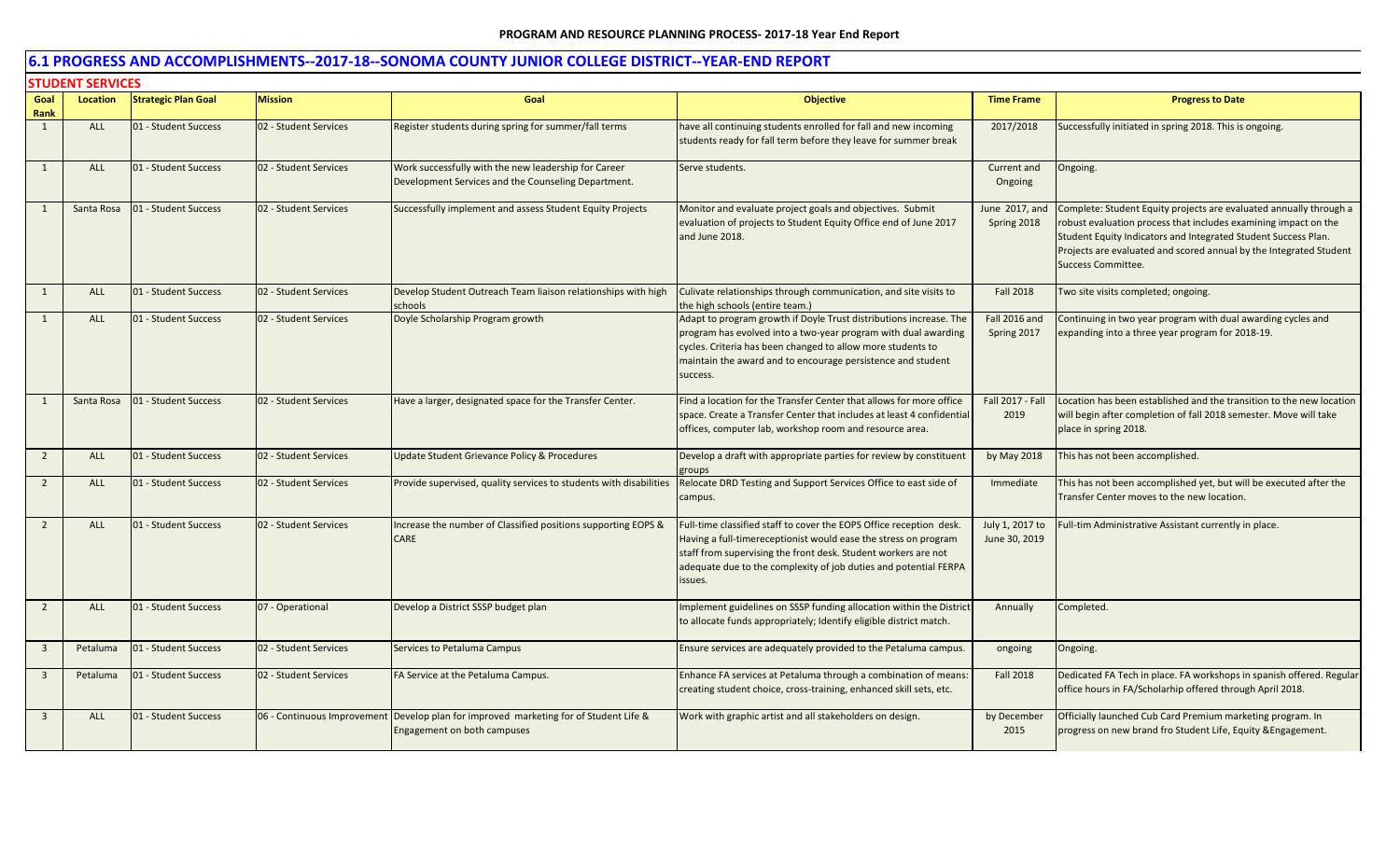|                |            |                      |                              | 6.1 PROGRESS AND ACCOMPLISHMENTS--2017-18--SONOMA COUNTY JUNIOR COLLEGE DISTRICT--YEAR-END REPORT                                                                                                                                                                         |                                                                                                                                                                                                                                                                                                                                                                                                                                                                                                                                                                                                                                                                                                                                                                                                                          |                                  |                                                                                                                                                                                                                                                                                                                                                                                                                                                                                                                                                                                                         |
|----------------|------------|----------------------|------------------------------|---------------------------------------------------------------------------------------------------------------------------------------------------------------------------------------------------------------------------------------------------------------------------|--------------------------------------------------------------------------------------------------------------------------------------------------------------------------------------------------------------------------------------------------------------------------------------------------------------------------------------------------------------------------------------------------------------------------------------------------------------------------------------------------------------------------------------------------------------------------------------------------------------------------------------------------------------------------------------------------------------------------------------------------------------------------------------------------------------------------|----------------------------------|---------------------------------------------------------------------------------------------------------------------------------------------------------------------------------------------------------------------------------------------------------------------------------------------------------------------------------------------------------------------------------------------------------------------------------------------------------------------------------------------------------------------------------------------------------------------------------------------------------|
|                | <b>ALL</b> | 01 - Student Success | 02 - Student Services        | Develop and implement a District Equity Plan                                                                                                                                                                                                                              | Update campus-based research to identify achievement gaps;<br>Identify goals for improving success for all students;<br>Implement strategies and activities to achieve the identified goals.                                                                                                                                                                                                                                                                                                                                                                                                                                                                                                                                                                                                                             | 2018                             | Fall 2016 - Spring Ongoing: The Office of Institutional Research updates equity gap<br>data annually. This information can be found on the OIR website.<br>Project evaluation takes place annually and supports the integreated<br>student success goals. Through this process, activities are directly<br>linked to institutional benchmarks, integrated student success goals,<br>and provides a mechanism for continuous improvement.                                                                                                                                                                |
| $\overline{4}$ | ALL        | 01 - Student Success | 01 - Student Learning & SLOs | <b>Student Retention: EOPS Summer Readiness program</b>                                                                                                                                                                                                                   | Develop a model of classes and cohort team and esteem-building<br>activities as a summer bridge program for prospective high school<br>EOPS students enrolling at SRJC in the fall term                                                                                                                                                                                                                                                                                                                                                                                                                                                                                                                                                                                                                                  | July 1, 2017 to<br>June 30, 2020 | Issues resolved with development of college wide district summer<br>bridge program.                                                                                                                                                                                                                                                                                                                                                                                                                                                                                                                     |
| $\overline{4}$ | ALL        | 01 - Student Success | 02 - Student Services        | Transition all Student Life programs planning to EMS                                                                                                                                                                                                                      | Continue to work with IT and Facilities                                                                                                                                                                                                                                                                                                                                                                                                                                                                                                                                                                                                                                                                                                                                                                                  | by December<br>2017              | Phase 1 complete-initial orientation to SLEE team. Transition of all<br>EMS training is ongoing.                                                                                                                                                                                                                                                                                                                                                                                                                                                                                                        |
| $\overline{4}$ | <b>ALL</b> | 01 - Student Success | 02 - Student Services        | Develop and implement a District NC SSSP Plan                                                                                                                                                                                                                             | Ensure SSSP service delivery to noncredit students at all campuses<br>and off-campus sites                                                                                                                                                                                                                                                                                                                                                                                                                                                                                                                                                                                                                                                                                                                               | Triennually                      | Completed.                                                                                                                                                                                                                                                                                                                                                                                                                                                                                                                                                                                              |
| $5^{\circ}$    | <b>ALL</b> | 01 - Student Success | 02 - Student Services        | Continue to improve assessment services to meet changing<br>needs and enhance efficiency                                                                                                                                                                                  | Increase collaboration and coordination between Assessment<br>Services and other Student Services and Academic Departments to<br>improve testing services and scheduling efficiency;<br>Expand partnership with English and Math Departments to offer<br>placement preparation to students for more accurate placement;<br>implement effective communication strategies for more students<br>to partake the JAM workshops.                                                                                                                                                                                                                                                                                                                                                                                               | Spring to Fall<br>2015; ongoing  | -Department did schedule more effectively and efficiently by<br>reflecting on prior year count of test takers on a per month basis,<br>and applied that consideration towards new registration cycle.<br>-Before and after AB705 passed partnerships were strengthened to<br>develop the use of multiple measures. The Assessment Department<br>works in partnership on a day-to-day basis with excellent results.<br>-While we did schedule and promote Jams with and increased<br>effectiveness through Summer 18, we ceased our offerings in the fall<br>to divert our resources towards AB705 work. |
| 5              | ALL        | 01 - Student Success | 07 - Operational             | Continue to monitor SSSP data collection and ensure reporting<br>accuracy                                                                                                                                                                                                 | Collect and review service delivery data to ensure accurate MIS<br>eporting                                                                                                                                                                                                                                                                                                                                                                                                                                                                                                                                                                                                                                                                                                                                              | Semester/annual Ongoing.         |                                                                                                                                                                                                                                                                                                                                                                                                                                                                                                                                                                                                         |
| 6              | <b>ALL</b> | 01 - Student Success | 02 - Student Services        | Strengthen SHS's community health promotion program in the<br>most cost efficient ways, engaging in targeted student learning<br>communities, classrooms, events and activities to improve the<br>physical, mental and social health of individuals and the<br>community. | 1) Establish Health Promotion/Outreach workgroup and 17-18<br>goals and plan, identify scope of work and strategies to optimize<br>coordination of dept. resources<br>2) Balance available resources for internally sponsored activities,<br>with engagement in predictable District wide community events<br>3) Assign/align staff resources with diverse learning communities to<br>engage in health promotion activities as resources permit<br>4) Maintain and improve data collection and outcome monitoring<br>5) Review inventory of department presentations/PPT for<br>classroom use, standardize and improve as needed, link with<br>current NCHA data<br>6) Identify activities for Equity funded SHAS to support SHS's<br>community health work, in collaboration with the Student<br>Development workgroup. | Summer<br>Ongoing                | 1) Completed.<br>2) Completed.<br>3) Completed.<br>4) Ongoing.<br>5) Ongoing.<br>6) Completed.                                                                                                                                                                                                                                                                                                                                                                                                                                                                                                          |
| $\overline{2}$ | <b>ALL</b> | 01 - Student Success | 02 - Student Services        | Improve facility at SWC for better services                                                                                                                                                                                                                               | Provide adequate space for programs and services at SWC;<br>improve IT infrastructure to meet needs                                                                                                                                                                                                                                                                                                                                                                                                                                                                                                                                                                                                                                                                                                                      | 2007 through<br>2010             | Completed January 2017.                                                                                                                                                                                                                                                                                                                                                                                                                                                                                                                                                                                 |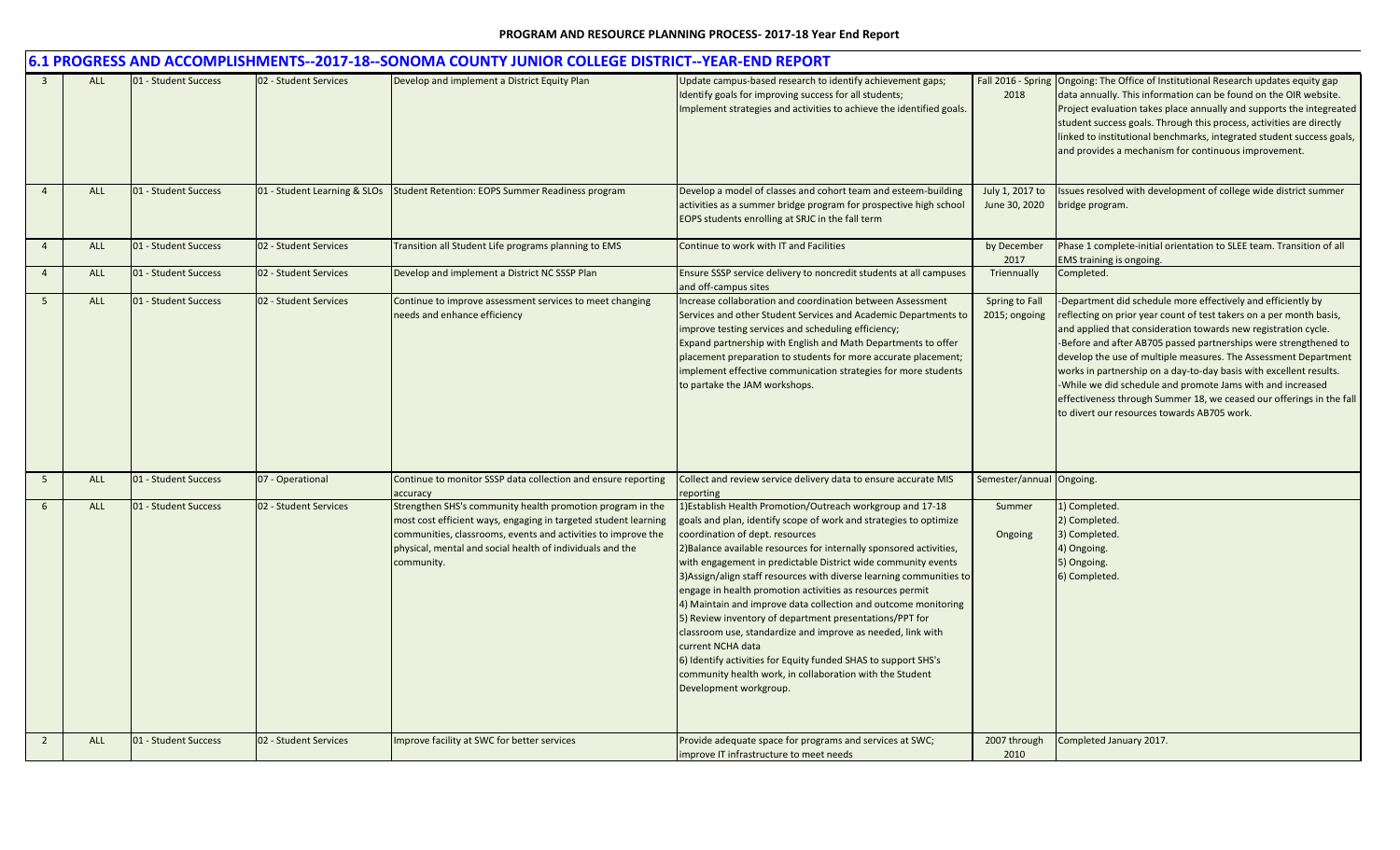|                |            |                          |                              | 6.1 PROGRESS AND ACCOMPLISHMENTS--2017-18--SONOMA COUNTY JUNIOR COLLEGE DISTRICT--YEAR-END REPORT                                   |                                                                                                                                                                                                                                                                                                                                                                                                                                                                                                                                                                                                                                                                                                                                                                                             |                                |                                                                                                                                                                                                                         |
|----------------|------------|--------------------------|------------------------------|-------------------------------------------------------------------------------------------------------------------------------------|---------------------------------------------------------------------------------------------------------------------------------------------------------------------------------------------------------------------------------------------------------------------------------------------------------------------------------------------------------------------------------------------------------------------------------------------------------------------------------------------------------------------------------------------------------------------------------------------------------------------------------------------------------------------------------------------------------------------------------------------------------------------------------------------|--------------------------------|-------------------------------------------------------------------------------------------------------------------------------------------------------------------------------------------------------------------------|
|                | <b>ALL</b> | 01 - Student Success     | 02 - Student Services        | Implementation of new EOPS CAFYES program                                                                                           | To hire all staff approved under this new program funding.<br>Program goals include the enrollment of 50 eligible (verifiable)<br>CAFYES students within 3 years, demonstrate progressive retention<br>of 20-25% among these students, with 40% of them<br>meeting/sompleting their academic goal within 4 years.                                                                                                                                                                                                                                                                                                                                                                                                                                                                           | January 2016-<br>June 30, 2020 | Due to funding changes, the hiring process is still in progress.                                                                                                                                                        |
| 13             | <b>ALL</b> | 01 - Student Success     | 02 - Student Services        | Coordiniate noncredit SSSP core services delivery to noncredeit<br>students                                                         | The implentation of the Adult Education Program presents<br>potential for growth in noncredit SSSP (Most of the students in this<br>program meet the guidelines for SSSP). Coordinated efforts are<br>underway to increase access to services.                                                                                                                                                                                                                                                                                                                                                                                                                                                                                                                                              | Ongoing                        | Ongoing.                                                                                                                                                                                                                |
| 14             | <b>ALL</b> | 01 - Student Success     | 02 - Student Services        | Enhance counseling services for noncredit students                                                                                  | Increase SSSP service capacity at new off-campus sites to close<br>service gaps.                                                                                                                                                                                                                                                                                                                                                                                                                                                                                                                                                                                                                                                                                                            | Ongoing                        | Ongoing.                                                                                                                                                                                                                |
| 15             | ALL        | 01 - Student Success     | 02 - Student Services        | Continue to improve online student support services.                                                                                | Increase service capacity for online students; coordinate support<br>activities across components and departments; Steer ongoing<br>efforts to narrow the gap between face to face services and online<br>services according to ACCJC Standards and to also increase<br>retention rates of distance learners.<br>Provide guidance, resources and a framework for ongoing<br>improvement with the goal of providing equitable depth and<br>breadth in service and interactions                                                                                                                                                                                                                                                                                                               | Spring 2015 and<br>ongoing     | Online Counseling is now being offered the same as face to face<br>Counseling.<br>More resources being coordinated and made available to online<br>students.                                                            |
| 16             | <b>ALL</b> | 01 - Student Success     | 02 - Student Services        | Improve readiness and retention efforts for online learners                                                                         | Develop more online service tools; enhance web presence and<br>user-friendly service department websites; leverage OEI's existing<br>readiness tool and integrate local interventions based on<br>SmarterMeasure readiness assessment results. Use tool within a<br>canvas classroom that allows local online student services to gain<br>visibility in the online learning environment as well as the Leverage<br>OEI's existing readiness tool and integrate local interventions<br>based on SmarterMeasure readiness assessment results. Use tool<br>within a canvas classroom that allows local online student services<br>to gain visibility in the online learning environment as well as the<br>creation of a hub for community building, and communication<br>from student services | Fall 2016 and<br>ongoing       | Completed.                                                                                                                                                                                                              |
| $\overline{3}$ | <b>ALL</b> | 02 - Academic Excellence | 01 - Student Learning & SLOs | Develop and support district-wide, innovative programming<br>aimed at increasing student engagement, retention, and<br>persistence. | Build on and support existing retention efforts at SRJC, increase<br>collaboration with Student Affairs and Engagement programs,<br>survey and share statewide best practices on student retention,<br>support the successful launch of a Basic Needs Resource Center,<br>monitor student success data to inform and evaluate<br>programming, guide the envisioning for an InterCultural Center on<br>the Santa Rosa Camps                                                                                                                                                                                                                                                                                                                                                                  | Year                           | 2017-18 Academic Successfully launched Basic Needs Resource Centers in Santa Rosa<br>and Petaluma.<br>InterCultural Center planning process is in progress. Architectural<br>designs will be complete by November 2018. |
| 1              | <b>ALL</b> | 03 - Diverse Communities | 02 - Student Services        | ncrease student enrollments                                                                                                         | Establish an Enrollment Management workgroup; develop and<br>implement targeted Community Outreach; research the instant<br>admissions" concept and implement."                                                                                                                                                                                                                                                                                                                                                                                                                                                                                                                                                                                                                             | Ongoing                        | Enrollment Management Group established. Outreach Team<br>implemented.                                                                                                                                                  |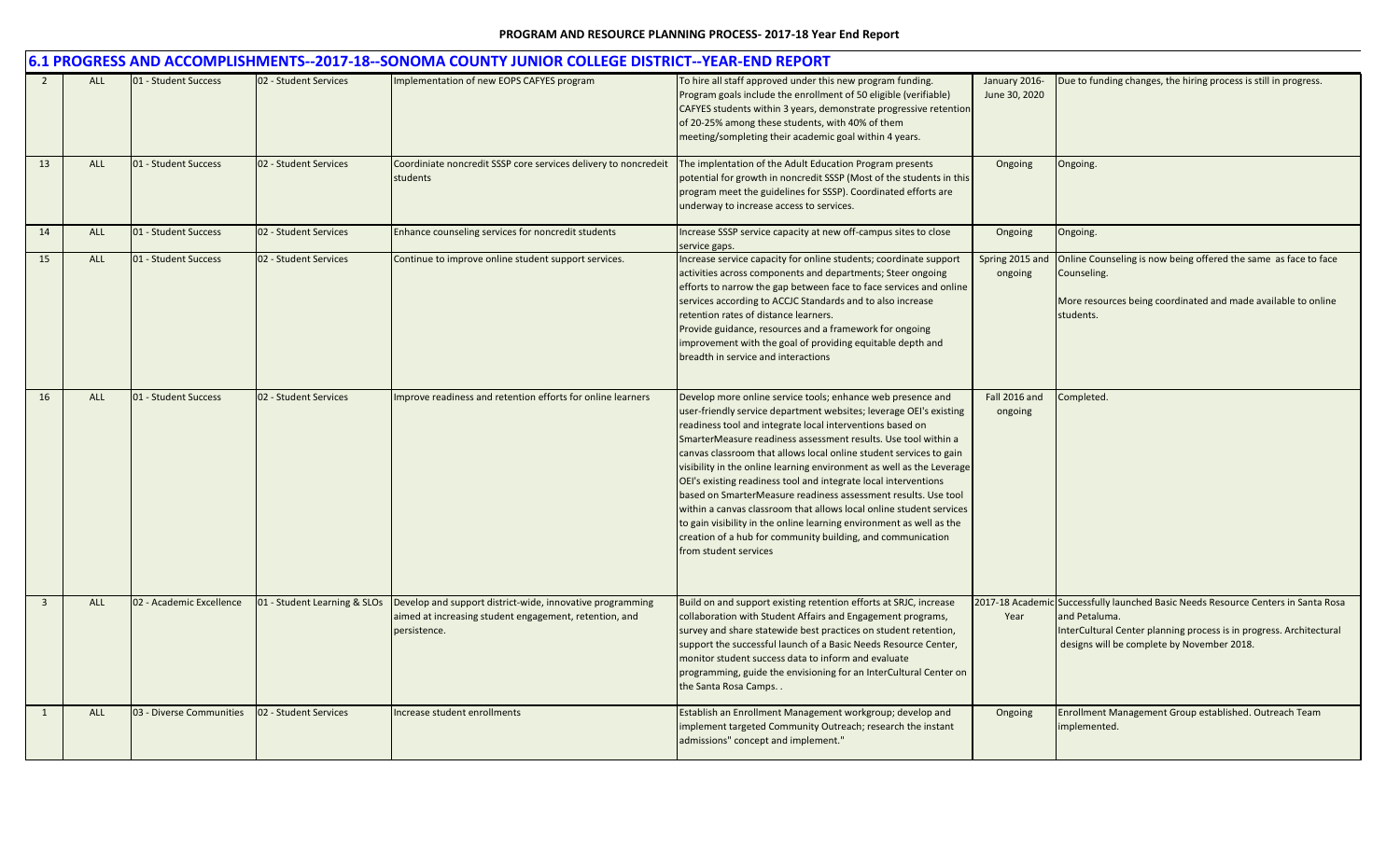|                | 6.1 PROGRESS AND ACCOMPLISHMENTS--2017-18--SONOMA COUNTY JUNIOR COLLEGE DISTRICT--YEAR-END REPORT |                            |                                              |                                                                                                                                                                             |                                                                                                                                                                                                                                                                                                                      |                                       |                                                                                                                                                                                                                    |  |  |  |  |
|----------------|---------------------------------------------------------------------------------------------------|----------------------------|----------------------------------------------|-----------------------------------------------------------------------------------------------------------------------------------------------------------------------------|----------------------------------------------------------------------------------------------------------------------------------------------------------------------------------------------------------------------------------------------------------------------------------------------------------------------|---------------------------------------|--------------------------------------------------------------------------------------------------------------------------------------------------------------------------------------------------------------------|--|--|--|--|
| 1              | <b>ALL</b>                                                                                        | 03 - Diverse Communities   | 02 - Student Services                        | Expand and staff the Welcome Center/Dream Centers with full-<br>time, regular classified position and student assistants.                                                   | Provide excellent services in welcoming new and prospective<br>students, and support for undocumented students. Remodel<br>current Santa Rosa Welcome/Dream Center Space to meet needs<br>of students and house new outreach team.                                                                                   | <b>Fall 2017</b>                      | Coordinator, Dream Centers hired July 2018.<br>New Santa Rosa Dream Center location planned opening late fall<br>2018.<br>New Santa Rosa Welcome Center location planned opening spring<br>2019.                   |  |  |  |  |
| 1              | ALL                                                                                               | 03 - Diverse Communities   | $03 -$<br>Vitality/Equity/Stewardship        | Development and implementation of an Integrated Student<br>Success Plan, including institutional governance, alignment, and<br>monitoring of Student Equity Indicator data. | Perform campus-based research to identify achievement gaps;<br>Refine goals for student equity indicators; collaborate with<br>Institutional Effectiveness efforts; Map of SE indicators to SRJC<br>pillars of success.                                                                                              | 2017-18 Academic<br>Year              | Monitoring of Student Equity indicators data - ongoing.<br>Completed: This objective was met through the collaborative<br>development of an Integrated Student Success Plan that was<br>completed in January 2019. |  |  |  |  |
| $\overline{2}$ | <b>ALL</b>                                                                                        | 03 - Diverse Communities   | 03 -<br>Vitality/Equity/Stewardship          | Reduce opportunity gaps and increase access for<br>underrepresented / unserved student populations.                                                                         | Develop, implement, and support Student Equity initiatives<br>according to SE Plan framework: Concerted Outreach; Innovative<br>Instructional Program; Integrated Student Support; Program<br>Coordination, Professional Learning, and Direct Student Support.<br>See SE Plan for a list of activities and projects. | Year                                  | 2017-18 Academic Ongoing: The Office of Student Equity supports the development,<br>implementation, and support of equity funded projects.                                                                         |  |  |  |  |
| $\mathbf{0}$   | <b>ALL</b>                                                                                        | 04 - Facilities/Technology | 02 - Student Services                        | Coordinate Office of Student Equity move to Pioneer and begin<br>Concept development for new Intercultural Center also in<br>Pioneer Hall.                                  | Continue to meet with facilities and architect on design; set-up<br>student and staff advisory group on design. Transition of Mi Casa<br>into the Intercultural Center.                                                                                                                                              | through 17/18                         | Student Equity is now located in Pioneer Hall.<br>Transition of Mi Casa into the Intercultural Center in 2019.                                                                                                     |  |  |  |  |
| $\overline{2}$ | Santa Rosa                                                                                        | 04 - Facilities/Technology | 02 - Student Services                        | Strengthen partnership with ELS language school                                                                                                                             | Coordinate plans to open ELS Center on Santa Rsaa Campus                                                                                                                                                                                                                                                             | Fall 2017 & Spring Completed.<br>2018 |                                                                                                                                                                                                                    |  |  |  |  |
| $\overline{3}$ | ALL                                                                                               | 04 - Facilities/Technology | 02 - Student Services                        | Collaborate with Information Technology to continue improving<br><b>EOPS &amp; CARE SIS screens</b>                                                                         | Monitor and update our current SIS system to insure quality<br>services, case management of EOPS students' record and accurate<br>data reporting to District and State                                                                                                                                               | July 1, 2017 to<br>June 30, 2020      | Ongoing.                                                                                                                                                                                                           |  |  |  |  |
| $\overline{4}$ | <b>ALL</b>                                                                                        | 04 - Facilities/Technology | 02 - Student Services                        | Improve or replace current SIS                                                                                                                                              | Collaborate with IT Department to develop, enhance and/or find a<br>more comprehensive SIS to meet the needs of the District.                                                                                                                                                                                        | ongoing                               | On hold.                                                                                                                                                                                                           |  |  |  |  |
| 12             | <b>ALL</b>                                                                                        | 04 - Facilities/Technology | 02 - Student Services                        | <b>Support implementation of Multiple Measures</b>                                                                                                                          | Improve placement assessment processes using MMAP or other<br>tools in light of CAI delay.                                                                                                                                                                                                                           | Fall 2014 - Fall<br>2017              | We are switching over to the full use of MM in January 2019 in<br>adherence with AB705. Prior exploration with faculty partners<br>allowed for on-time work to occur to meet AB705 compliance<br>deadlines         |  |  |  |  |
| $\overline{2}$ | Santa Rosa                                                                                        | 05 - Sustainability        | 07 - Operational                             | Digital imaging of student files                                                                                                                                            | Reduction of hard copy and the need to store paper files in the<br>office                                                                                                                                                                                                                                            | ongoing                               | Ongoing.                                                                                                                                                                                                           |  |  |  |  |
| 1              | ALL                                                                                               | 06 - Healthy Organization  | 02 - Student Services                        | Student Affairs & Engagement Programs Reorganization;<br>transition to Office of Student Life & Engagement                                                                  | New job descriptions written, approved and to BOT                                                                                                                                                                                                                                                                    | by Mar 2018                           | Completed.                                                                                                                                                                                                         |  |  |  |  |
| $\overline{4}$ | <b>ALL</b>                                                                                        | 06 - Healthy Organization  | $03 -$<br>Vitality/Equity/Stewardship        | Facilitate cross component, district-wide collaboration maximize Work with existing and new committees and collaboratives to<br>student success.                            | identify areas for collaboration and leveraging of resources both<br>human and financial; explore further integration and support with<br>AEBG, Strong Workforce, and Guided Pathways.                                                                                                                               | Year                                  | 2017-18 Academic Created Integrated Student Success Plan and Integrated Student<br><b>Success Committee.</b>                                                                                                       |  |  |  |  |
| 5              | <b>ALL</b>                                                                                        | 06 - Healthy Organization  | 06 - Continuous Improvement Team Development |                                                                                                                                                                             | Engage staff in leadership and team building activities.                                                                                                                                                                                                                                                             | Ongoing                               | Ongoing.                                                                                                                                                                                                           |  |  |  |  |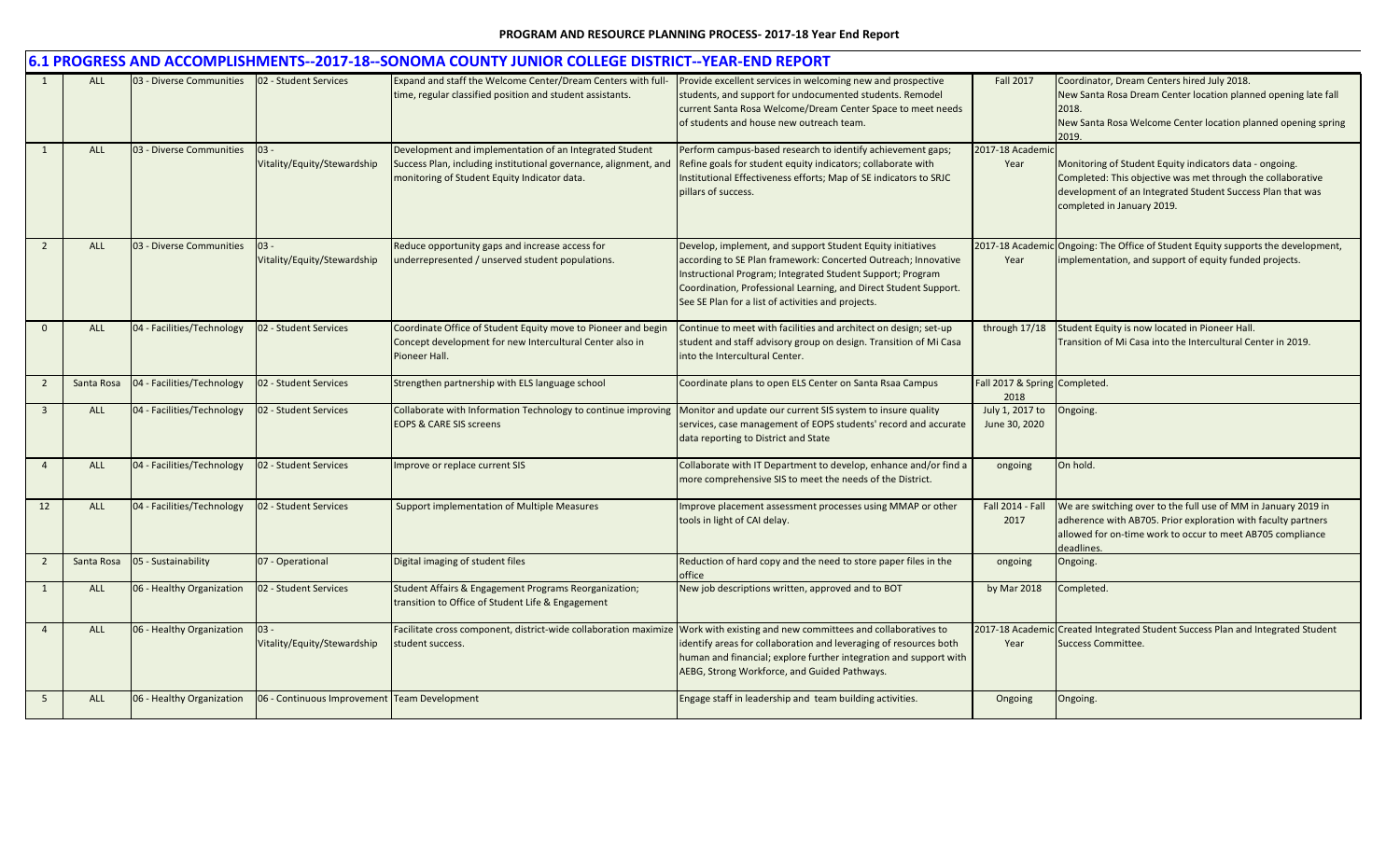|                | 6.1 PROGRESS AND ACCOMPLISHMENTS--2017-18--SONOMA COUNTY JUNIOR COLLEGE DISTRICT--YEAR-END REPORT |                                            |                                      |                                                                                                           |                                                                                                                                                                                                                                                                                                                                                                                                                                                                                                                                                                                                                                                                 |                              |                                                                                                                                                                                                                                                                                                                                                                                                                             |  |  |  |
|----------------|---------------------------------------------------------------------------------------------------|--------------------------------------------|--------------------------------------|-----------------------------------------------------------------------------------------------------------|-----------------------------------------------------------------------------------------------------------------------------------------------------------------------------------------------------------------------------------------------------------------------------------------------------------------------------------------------------------------------------------------------------------------------------------------------------------------------------------------------------------------------------------------------------------------------------------------------------------------------------------------------------------------|------------------------------|-----------------------------------------------------------------------------------------------------------------------------------------------------------------------------------------------------------------------------------------------------------------------------------------------------------------------------------------------------------------------------------------------------------------------------|--|--|--|
|                | <b>ALL</b>                                                                                        | 06 - Healthy Organization                  | 04 - Personal/Professional<br>Growth | Work collaboratively to provide Professional Learning to all<br>for improving student success.            | Meet regularly with other professional development leaders,<br>stakeholders at SRJC around equity, inclusion, and best practices departments, and students to identify and implement district wide<br>professional learning opportunities.                                                                                                                                                                                                                                                                                                                                                                                                                      | Year                         | 2017-18 Academic Ongoing: Student Equity in collaboration with the PDC, faculty<br>leaders, and other categorical programs hosts a wide variety of<br>professional development opportunities focused on closing<br>opportunity gaps and increasing student success. Each year in<br>addition to sponsoring many conferences, trainings, and individual<br>professional learning opportunities, the Office of Student Equity |  |  |  |
| 1              | <b>ALL</b>                                                                                        | 07 - Financial Resources                   | 02 - Student Services                | <b>SHS Funding Stabilization</b>                                                                          | 1) Health Fee - reduce discretionary expenditures as possible,<br>improve staff efficiencies, closely monitor revenue & expenditures<br>2) Work with HSACCC re: Health Fee legislative advocacy / reform<br>impacting funding<br>3) MAA- continue participation, and apply for LEA direct billing<br>option to increase revenue<br>4) Explore/pursue options for grants, alignment with categorical<br>revenues as appropriate, seek external revenue sources.<br>5) Work closely with the District on MOE issues, SHS accountability,<br>and future adjustments as needed<br>6) Ongoing agenda item for department meetings, with<br>assignments during 17-18. | Ongoing                      | 1) Completed.<br>2) Completed.<br>3) MAA-continued; No LEA direct billing option.<br>4) Completed.<br>5) Ongoing.<br>6) Completed.                                                                                                                                                                                                                                                                                          |  |  |  |
| 1              | <b>ALL</b>                                                                                        | 08 - Institutional<br><b>Effectiveness</b> | 04 - Personal/Professional<br>Growth | Develop and implement an initial and on-going training<br>program/plan for the new Student Outreach Team. | Create a widely trained Student Outreach Team, leveraging<br>individual expertise and connecting with content experts<br>throughout the District.                                                                                                                                                                                                                                                                                                                                                                                                                                                                                                               | Fall 2018 &<br>ongoing       | Ongoing training at biweekly staff meetings and past/future staff<br>retreats.                                                                                                                                                                                                                                                                                                                                              |  |  |  |
| $\overline{2}$ | <b>ALL</b>                                                                                        | 08 - Institutional<br><b>Effectiveness</b> | 02 - Student Services                | Enhance and increase our current high school partnerships                                                 | Continue to collaborate with high school administrators, Student<br>Outreach and PR to enhance the no enrollment fees for high<br>school students "marketing efforts to parents of high school<br>students"                                                                                                                                                                                                                                                                                                                                                                                                                                                     | Ongoing                      | High School Counselors & Partners Conference scheduled for October<br>2018.<br>Creation of Dual Enrollment brochure (bilingual) completed fall 2018.<br>Ongoing collaboration with PR.                                                                                                                                                                                                                                      |  |  |  |
| $\overline{4}$ | Santa Rosa                                                                                        | 08 - Institutional<br><b>Effectiveness</b> | 02 - Student Services                | Implement CCCBOG.                                                                                         | Process very few paper BOG applications by implementing the<br><b>CCCBOG</b> application.                                                                                                                                                                                                                                                                                                                                                                                                                                                                                                                                                                       | Spring 2018                  | This has not been accomplished.                                                                                                                                                                                                                                                                                                                                                                                             |  |  |  |
| -5             | Santa Rosa                                                                                        | 08 - Institutional<br><b>Effectiveness</b> | 02 - Student Services                | Website Development and ongoing Maintenance                                                               | Provide and expand on current information for Student, Faculty,<br>and Staff use on website for improved accessibility and accurate<br>information.                                                                                                                                                                                                                                                                                                                                                                                                                                                                                                             | Ongoing                      |                                                                                                                                                                                                                                                                                                                                                                                                                             |  |  |  |
| 6              | <b>ALL</b>                                                                                        | 08 - Institutional<br><b>Effectiveness</b> | 02 - Student Services                | Process Cal Grants electronically.                                                                        | Work with data uploads and downloads with CSAC and Regent<br>FAM, rather than through manual entry.                                                                                                                                                                                                                                                                                                                                                                                                                                                                                                                                                             | <b>Fall 2020</b>             | Ongoing.                                                                                                                                                                                                                                                                                                                                                                                                                    |  |  |  |
| 6              | <b>ALL</b>                                                                                        | 08 - Institutional<br><b>Effectiveness</b> | 07 - Operational                     | Implementation and integration of scholarship operations into<br>the PowerFAIDS program                   | Utilize the communication tools, letter management/student<br>notification system, and auto-packaging rules when applicable for<br>scholarship. Streamline scholarship award and payment processes.                                                                                                                                                                                                                                                                                                                                                                                                                                                             | Fall 2016 and<br>Spring 2017 | Accomplished; fully implemented.                                                                                                                                                                                                                                                                                                                                                                                            |  |  |  |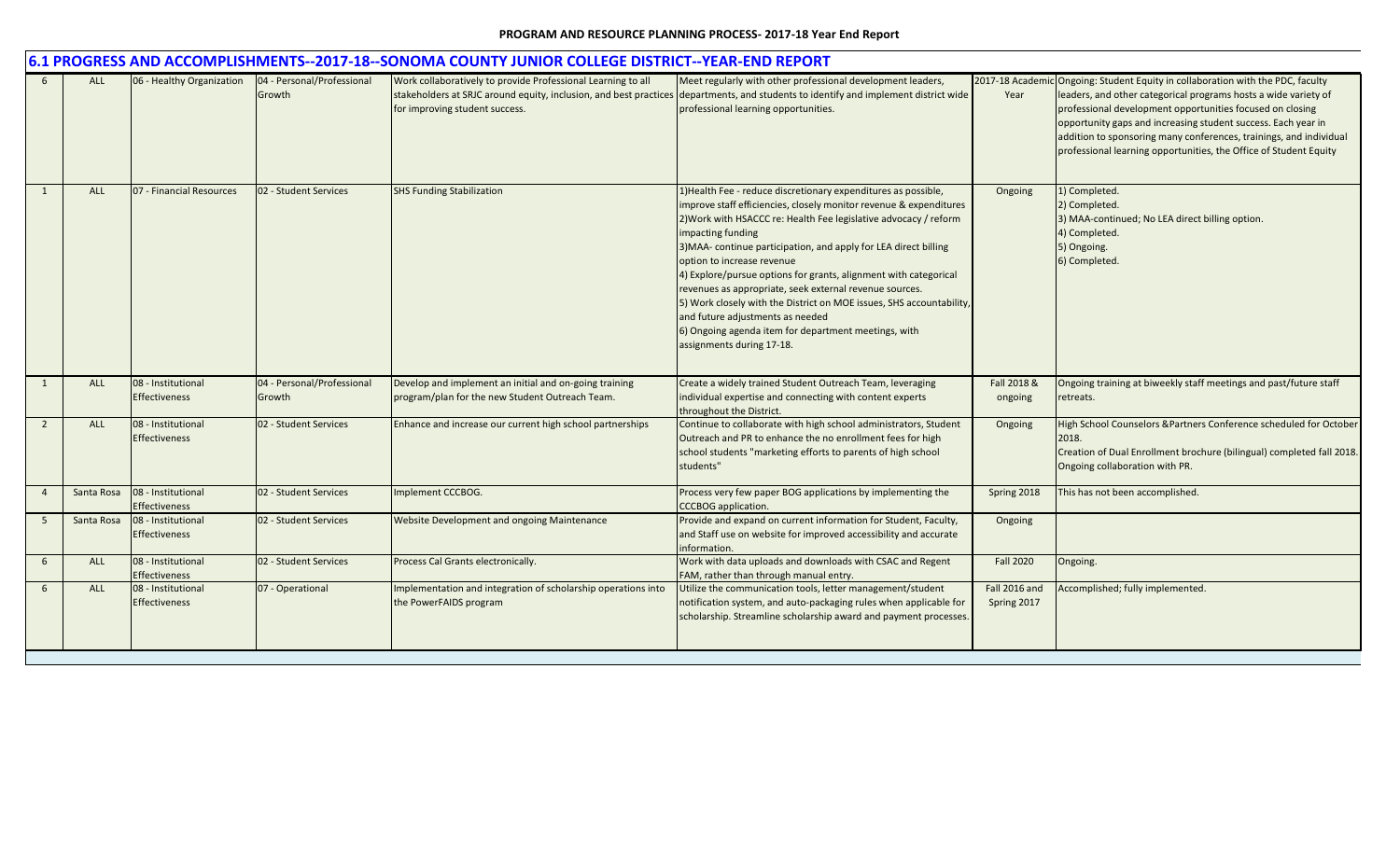|                | <b>HUMAN RESOURCES</b> |                                                                                                |                                                                                                   |                                                                |                                                                                                                                                                                                                                                                                                                    |                   |                                                                                                                                               |
|----------------|------------------------|------------------------------------------------------------------------------------------------|---------------------------------------------------------------------------------------------------|----------------------------------------------------------------|--------------------------------------------------------------------------------------------------------------------------------------------------------------------------------------------------------------------------------------------------------------------------------------------------------------------|-------------------|-----------------------------------------------------------------------------------------------------------------------------------------------|
| Goal<br>Rank   | Location               | <b>Strategic Plan Goal</b>                                                                     | <b>Mission</b>                                                                                    | Goal                                                           | <b>Objective</b>                                                                                                                                                                                                                                                                                                   | <b>Time Frame</b> | <b>Progress to Date</b>                                                                                                                       |
| $\overline{2}$ | ALL                    | 04 - Facilities/Technology<br>05 - Sustainability<br>08 - Institutional<br>Effectiveness       | 06 - Continuous Improvement<br>07 - Operational                                                   | 1. Create and implement Electronic PAF                         | Develop a way to reduce paper and more efficiently route<br>paperwork.                                                                                                                                                                                                                                             |                   | December 2017 Anticipated implementation in 2019/20.                                                                                          |
| 2              | ALL                    | 04 - Facilities/Technology<br>08 - Institutional<br><b>Effectiveness</b>                       | 04 - Facilities/Technology<br>06 - Continuous Improvement all Employee groups<br>07 - Operational | 2. Training database for Professional Development Tracking for | a) Incorporate flex tracking for faculty<br>b) Track all mandatory trainings<br>c) Track individual professional development plans.<br>d) Create database to record all employee trainings & completion<br>with the ability to indicate which trainings specific employees must<br>take for promotion/advancement. | December 2017     | Currently tracking compliance trainings in Escape; will add additional<br>professional development as time allows.                            |
| $\overline{2}$ | <b>ALL</b>             | 08 - Institutional Effectivene 07 - Operational                                                |                                                                                                   | 3. Management Reclassification Process                         | Develop a process for reclassification requests of management<br>positions.                                                                                                                                                                                                                                        | June 2018         | Management Policy and Procedure 2.2 and 2.2P are currently under<br>revision.                                                                 |
| 1              | ALL                    | 08 - Institutional Effectivene 07 - Operational                                                |                                                                                                   | 4. Classified Staff Classification & Compensation Study        | Implement classification/compensation study on behalf of the<br>negotiations teams for Classified staff.                                                                                                                                                                                                           | <b>July 2018</b>  | The Classified Classificaiton Review Study to be kicked off in<br>September 2018. Anticipated inplementation of Spring 2020.                  |
| 1              | <b>ALL</b>             | 08 - Institutional<br><b>Effectiveness</b>                                                     | 04 - Facilities/Technology<br>06 - Continuous Improvement                                         | 5. Professional Development Program Review                     | Evaluate processes to determine where improvements need to be<br>made.                                                                                                                                                                                                                                             | <b>June 2018</b>  | Several improvements made in 2017/18 such as combining Full-time<br>and Part-time Faculty Orientations; on-going improvements for<br>2018/19. |
| $\overline{2}$ | ALL                    | 03 - Diverse Communities<br>08 - Institutional<br><b>Effectiveness</b>                         | $03 -$<br>Vitality/Equity/Stewardship<br>06 - Continuous Improvement                              | 6. Diversity and Inclusion Climate Surveys                     | mplement diversity and inclusion climate surveys to faculty, staff<br>and management.                                                                                                                                                                                                                              | April 2018        | Anticipated for Fall 2018.                                                                                                                    |
| $\overline{3}$ | <b>ALL</b>             | 07 - Financial Resources<br>08 - Institutional<br><b>Effectiveness</b>                         | 07 - Operational                                                                                  | 7. Streamlined staffing processes                              | Plan and implement streamlined process for staffing (reduction of<br>STNC, reassignments, restructures and elimination of positions.                                                                                                                                                                               | <b>June 2018</b>  | This goal has been in process for 2017/18 and we will continue to<br>work with Cabinet on additional improvements.                            |
| $\overline{2}$ | ALL                    | 06 - Healthy Organization<br>08 - Institutional<br><b>Effectiveness</b>                        | 04 - Facilities/Technology<br>06 - Continuous Improvement                                         | 8. Management Professional Development                         | Develop a plan for a management professional development<br>training program, management mentoring program and/or<br>leadership academy.                                                                                                                                                                           | <b>June 2018</b>  | In process for 2018/19.                                                                                                                       |
| $\overline{2}$ | ALL                    | 01 - Student Success<br>02 - Academic Excellence<br>08 - Institutional<br><b>Effectiveness</b> | 04 - Facilities/Technology<br>05 - Civic Engagement<br>07 - Operational                           | 9. Faculty Internship Program                                  | Plan and implement a faculty internship program with EEOAC and<br>in collaboration with the Teaching Fellows program.                                                                                                                                                                                              | March 2018        | This goal will be re-evaluated by EEOAC in 2018/19.                                                                                           |
| 1              | ALL                    | 04 - Facilities/Technology<br>08 - Institutional<br><b>Effectiveness</b>                       | 06 - Continuous Improvement<br>07 - Operational                                                   | 10. On-line Management Performance Evaluations                 | mplement a streamlined process for online management<br>evaluations and tracking (with possibility for implementation of<br>faculty and classified on-line evaluation processes in the future).                                                                                                                    | June 2018         | To be implemented Fall 2018.                                                                                                                  |
| 1              | ALL                    | 04 - Facilities/Technology<br>08 - Institutional<br><b>Effectiveness</b>                       | 07 - Operational                                                                                  | 06 - Continuous Improvement 11. Online Benefits Information    | Develop tools for on-line benefits information.                                                                                                                                                                                                                                                                    | May 2018          | Possible implementation in 2018/19.                                                                                                           |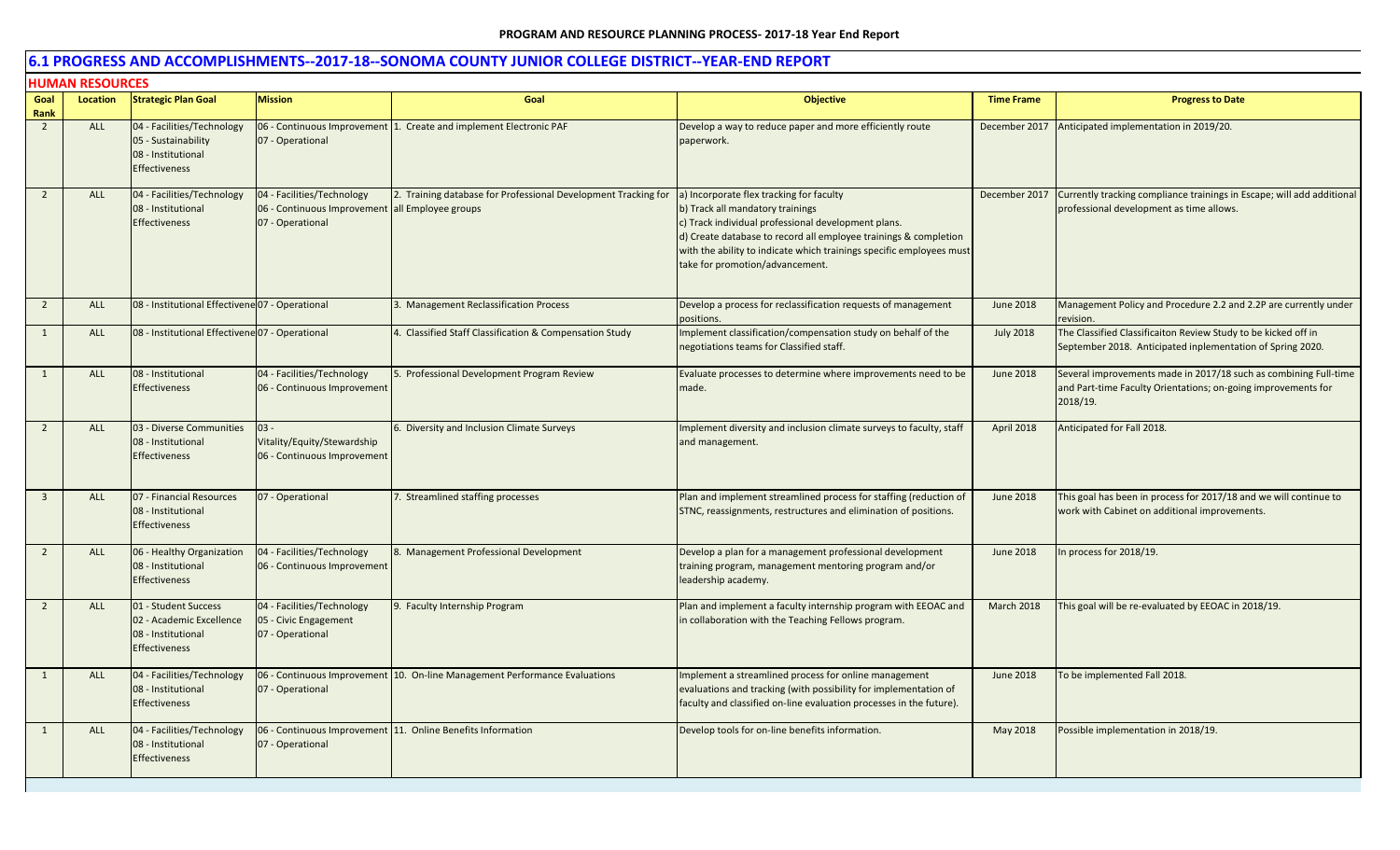## **6.1 PROGRESS AND ACCOMPLISHMENTS--2017-18--SONOMA COUNTY JUNIOR COLLEGE DISTRICT--YEAR-END REPORT**

#### **OTHER DISTRICT SERVICES**

|      | <b>INSTITUTIONAL RESEARCH</b> |                            |                |                                                                                                                        |                                                                        |                   |                                                                        |  |  |  |
|------|-------------------------------|----------------------------|----------------|------------------------------------------------------------------------------------------------------------------------|------------------------------------------------------------------------|-------------------|------------------------------------------------------------------------|--|--|--|
| Goal | Location                      | <b>Strategic Plan Goal</b> | <b>Mission</b> | Goal                                                                                                                   | <b>Objective</b>                                                       | <b>Time Frame</b> | <b>Progress to Date</b>                                                |  |  |  |
| Rank |                               |                            |                |                                                                                                                        |                                                                        |                   |                                                                        |  |  |  |
| 1    | ALL                           | 08 - Institutional         |                | 06 - Continuous Improvement Be a driver for Institutional Improvement: Expand access                                   | a. Continue to create appealing data visualizations, both online and   | 2017-2018         | a. OIR continues to create data visualizations, and with the addition  |  |  |  |
|      |                               | <b>Effectiveness</b>       |                | districtwide to data and analysis in accordance with AIR's                                                             | in the form of infographics, making improvements with feedback         |                   | of Tableau Server we are now also creating reports.                    |  |  |  |
|      |                               |                            |                | <b>Statement of Aspirational Practices"</b>                                                                            | from stakeholders                                                      |                   | b. Online enrollment dashboard has been created, and will be           |  |  |  |
|      |                               |                            |                | https://www.airweb.org/Resources/ImprovingAndTransforming b.Develop a real-time online enrollment data dashboard using |                                                                        |                   | modified pending input from key stakeholders.                          |  |  |  |
|      |                               |                            |                | PostsecondaryEducation/Pages/Statements-of-Aspirational-                                                               | both EMS and SIS data to provide automated daily enrollment            |                   | c. The cohort tracking tool is not yet developed as other timely       |  |  |  |
|      |                               |                            |                | Practice-for-Institutional-Research.aspx"                                                                              | reports to district personnel, with the functionality to drill down by |                   | requests took priority                                                 |  |  |  |
|      |                               |                            |                |                                                                                                                        | available variables, such as student demographics, department,         |                   | d. Online reports for high schools were developed in consultation      |  |  |  |
|      |                               |                            |                |                                                                                                                        | district location, etc.                                                |                   | with SRJC's Outreach Team and input from high school stakeholders,     |  |  |  |
|      |                               |                            |                |                                                                                                                        | c. Develop an online cohort tracking tool to allow users to set        |                   | and on site trainings were held to coach high school personnel in      |  |  |  |
|      |                               |                            |                |                                                                                                                        | parameters for tracking customizable cohorts of students to            |                   | accessing the information. SRJC's high school outreach team was        |  |  |  |
|      |                               |                            |                |                                                                                                                        | chosen outcomes (such as persistence, graduation, transfer, etc.)      |                   | also trained.                                                          |  |  |  |
|      |                               |                            |                |                                                                                                                        | d.Develop online reports for local high schools including              |                   | e. FactBook improvements were stalled due to ADA compliance            |  |  |  |
|      |                               |                            |                |                                                                                                                        | enrollment numbers and SRJC outcomes for their students, such as       |                   | requirements, but are back on track (and compliant).                   |  |  |  |
|      |                               |                            |                |                                                                                                                        | placement, persistence, awards                                         |                   | f. The Citiizen Researcher campaign has continued full swing, as       |  |  |  |
|      |                               |                            |                |                                                                                                                        | e.Continue updating and improving the SCJCD Fact Book and add          |                   | planned, and has been presented as a model at statewide and            |  |  |  |
|      |                               |                            |                |                                                                                                                        | new sections as data become available                                  |                   | national conferences. OIR staff continue to present at PDA days and    |  |  |  |
|      |                               |                            |                |                                                                                                                        | f. Continue the "Citizen Researcher†Lampaign by providing              |                   | serve as data coaches to committees and all district personnel upon    |  |  |  |
|      |                               |                            |                |                                                                                                                        | better access to data (which will show further evidence that           |                   | request.                                                               |  |  |  |
|      |                               |                            |                |                                                                                                                        | Recommendation #1 of the Accreditation Report is being                 |                   | g. No-one outside of OIR seems to have interest in EMSI, which is      |  |  |  |
|      |                               |                            |                |                                                                                                                        | addressed) so that district employees can learn how to                 |                   | primarilty used to look up labor market supply and demand. OIR has     |  |  |  |
|      |                               |                            |                |                                                                                                                        | independently locate data they need to complete their duties           |                   | found a use for EMSI in support of the CTEOS so will continue the      |  |  |  |
|      |                               |                            |                |                                                                                                                        | g. Promote the use of EMSI data resources with appropriate users       |                   | contract but will no longer promote its use elsewhere in the District. |  |  |  |
|      |                               |                            |                |                                                                                                                        | throughout the district                                                |                   |                                                                        |  |  |  |
|      |                               |                            |                |                                                                                                                        |                                                                        |                   |                                                                        |  |  |  |
|      |                               |                            |                |                                                                                                                        |                                                                        |                   |                                                                        |  |  |  |
|      |                               |                            |                |                                                                                                                        |                                                                        |                   |                                                                        |  |  |  |
|      |                               |                            |                |                                                                                                                        |                                                                        |                   |                                                                        |  |  |  |
|      |                               |                            |                |                                                                                                                        |                                                                        |                   |                                                                        |  |  |  |
|      |                               |                            |                |                                                                                                                        |                                                                        |                   |                                                                        |  |  |  |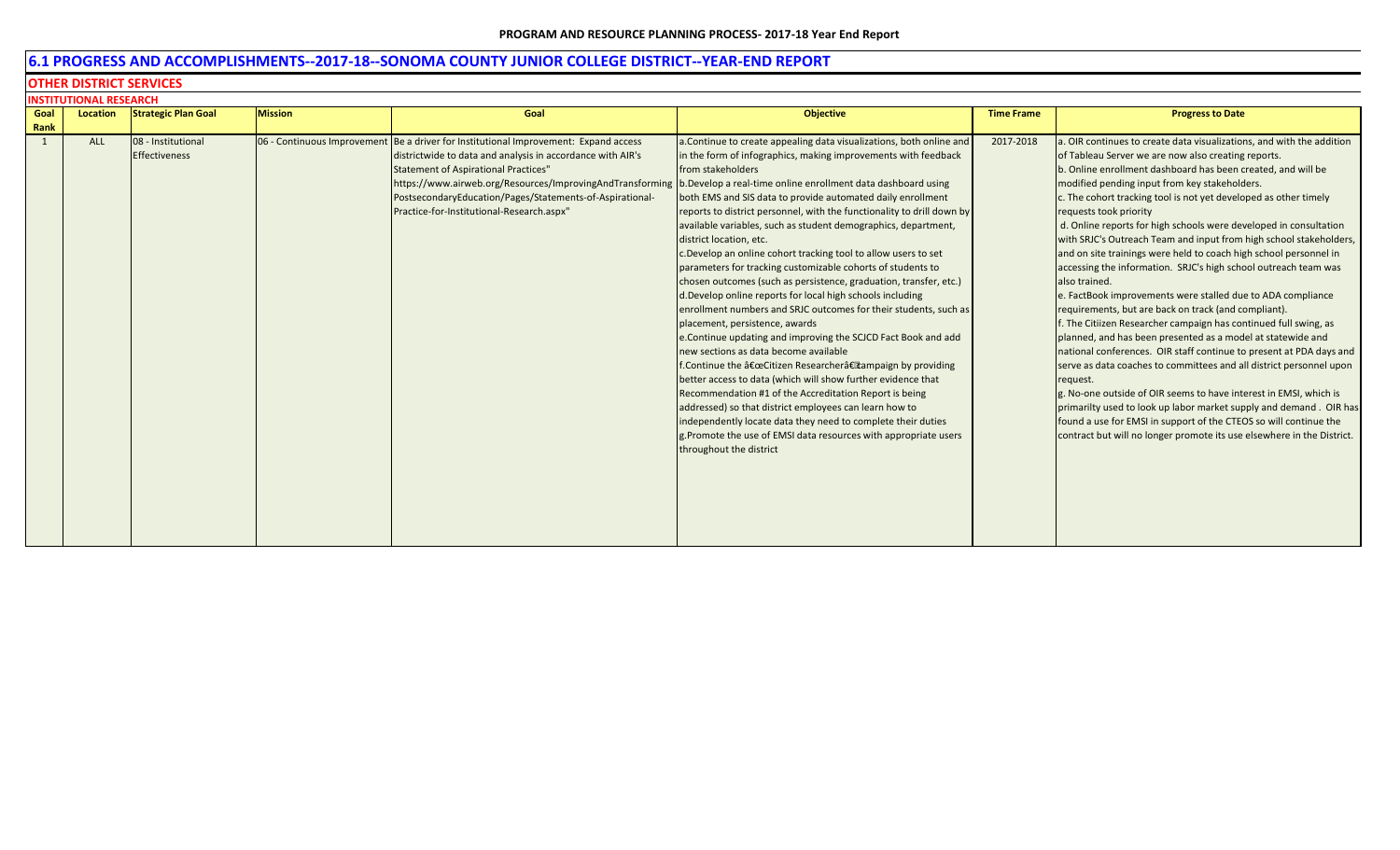|                |            |                      |                  | <u>6.1 PROGRESS AND ACCOMPLISHMENTS--2017-18--SONOMA COUNTY JUNIOR COLLEGE DISTRICT--YEAR-END REPORT</u>                     |                                                                        |           |                                                                               |
|----------------|------------|----------------------|------------------|------------------------------------------------------------------------------------------------------------------------------|------------------------------------------------------------------------|-----------|-------------------------------------------------------------------------------|
|                | <b>ALL</b> | 08 - Institutional   |                  | 06 - Continuous Improvement Provide research support to departments and programs that                                        | a. Continue supporting Student Equity, BSI and SSSP efforts on         | 2017-2018 | a. The Director of OIR serves on the ISSC Steering Committee, and             |
|                |            | <b>Effectiveness</b> |                  | fund the Office of Institutional Research                                                                                    | behalf of the district. The new Integrated Student Success Plan        |           | two analysts attend meetings, and all provide support in many forms           |
|                |            |                      |                  |                                                                                                                              | template released by the Chancellor's Office demands even              |           | such as student equity project evaluations (which now include                 |
|                |            |                      |                  |                                                                                                                              | more research and data analysis than before. (SSSP/noncredit           |           | interactive data visualizations), leading the development of logic            |
|                |            |                      |                  |                                                                                                                              | SSSP/Student Equity/BSI funds approximately 20% of OIR staff           |           | models, assessing the impact of SSSP, and providing other research            |
|                |            |                      |                  |                                                                                                                              | time)                                                                  |           | support.                                                                      |
|                |            |                      |                  |                                                                                                                              | b. Provide required research and support to the HSI Grant (which       |           | b. All HSI requests have been prioritized and supported.                      |
|                |            |                      |                  |                                                                                                                              | funds 25% of one Research Analyst)                                     |           | c. Requests have been supported. OIR has moved to an on-line                  |
|                |            |                      |                  |                                                                                                                              | c.Provide data and support to district requests, with a particular     |           | ticketing request so there is record of all requests and their status.        |
|                |            |                      |                  |                                                                                                                              | emphasis in supporting the "President's 2017-18 Goals�                 |           | d. IPEDS, the Student Success Scorecared, ACCJC Institution-Set               |
|                |            |                      |                  |                                                                                                                              | and to inform districtwide planning in support of increasing           |           | Standards and IEPI indicators were all addressed as required.                 |
|                |            |                      |                  |                                                                                                                              | institutional effectiveness (district funding covers approximately     |           | The passage of AB705, which dramatically changes California                   |
|                |            |                      |                  |                                                                                                                              | one-quarter of OIR staff time)                                         |           | Community College placement, has created the need for research                |
|                |            |                      |                  |                                                                                                                              | d.Continue responding to state and federal                             |           | and data analysis, which OIR has been providing.                              |
|                |            |                      |                  |                                                                                                                              | mandates/requirements in a timely and accurate fashion                 |           | e. The Enrollment Growth campaign was suspended, but OIR has                  |
|                |            |                      |                  |                                                                                                                              | 1.IPEDS                                                                |           | been actively supporting the Enrollment Management Task Group                 |
|                |            |                      |                  |                                                                                                                              | 2.Student Success Scorecard                                            |           | with data and online visualizations. In addition, OIR has responded           |
|                |            |                      |                  |                                                                                                                              | 3. Placement Test Validation studies                                   |           | to multiple requests from stakeholders involved in Measure H                  |
|                |            |                      |                  |                                                                                                                              | e.Provide research and support to the 20,000 in 2020 enrollment        |           | implementation to provide data and information for planning                   |
|                |            |                      |                  |                                                                                                                              | growth campaign, and the 2030 Plan (Measure H Bond                     |           | purposes.                                                                     |
|                |            |                      |                  |                                                                                                                              | Implementation)                                                        |           |                                                                               |
|                |            |                      |                  |                                                                                                                              | enrollment growth campaign, and the 2030 Plan (Measure H Bond          |           |                                                                               |
|                |            |                      |                  |                                                                                                                              | Implementation)                                                        |           |                                                                               |
|                |            |                      |                  |                                                                                                                              |                                                                        |           |                                                                               |
|                |            |                      |                  |                                                                                                                              |                                                                        |           |                                                                               |
| $\overline{3}$ | <b>ALL</b> | 08 - Institutional   | 07 - Operational | Conduct the 2016 CTE Employment Outcomes Survey on behalf                                                                    | . Name CTE Research Analyst as Director of the project                 | 2017-2018 | a/b. Research Analyst Michael Pham has been designated Project                |
|                |            | <b>Effectiveness</b> |                  | of all 113 California Community Colleges. This project will be                                                               | . Divert half of the Director of Institutional Research's salary costs |           | Director, and half of the OIR Director's salary is covered by CTEOS           |
|                |            |                      |                  | funded by the California Community Colleges Chancellorâ€ <sup>™</sup> s                                                      | to the survey to cover the costs of management of the survey           |           | funding to cover project administration.                                      |
|                |            |                      |                  | Office, with 7% of the \$1.79 million budget going to the SRJC                                                               | . Promote the survey statewide at conferences and meetings             |           | c. The CTEOS is promoted at meetings of the California Community              |
|                |            |                      |                  | general fund as overhead. (Note: over half of the budget will be d. Subcontract with calling center to administer the survey |                                                                        |           | Colleges Association of Occupational Educators (CCCAOE), the                  |
|                |            |                      |                  | sub-contracted to a mailing house and call centers for the US                                                                | e. Fulfill the requirements in the Scope of Work contract with the     |           | Research & Planning Group, the Association of California Community            |
|                |            |                      |                  | Mail and telephone survey phases). This project funds                                                                        | <b>Chancellor's Office</b>                                             |           | College Administrators (ACCCA), and the Vocational Education                  |
|                |            |                      |                  | approximately one-third of OIR staff time.                                                                                   |                                                                        |           | Research and Accountability Committee (advisory to the Chancellor's           |
|                |            |                      |                  |                                                                                                                              |                                                                        |           |                                                                               |
|                |            |                      |                  |                                                                                                                              |                                                                        |           | Office).<br>d/e. Scope of Work completed; 150,000 students were surved with a |
|                |            |                      |                  |                                                                                                                              |                                                                        |           |                                                                               |
|                |            |                      |                  |                                                                                                                              |                                                                        |           | 33% response rate.                                                            |
|                |            |                      |                  |                                                                                                                              |                                                                        |           |                                                                               |
|                |            |                      |                  |                                                                                                                              |                                                                        |           |                                                                               |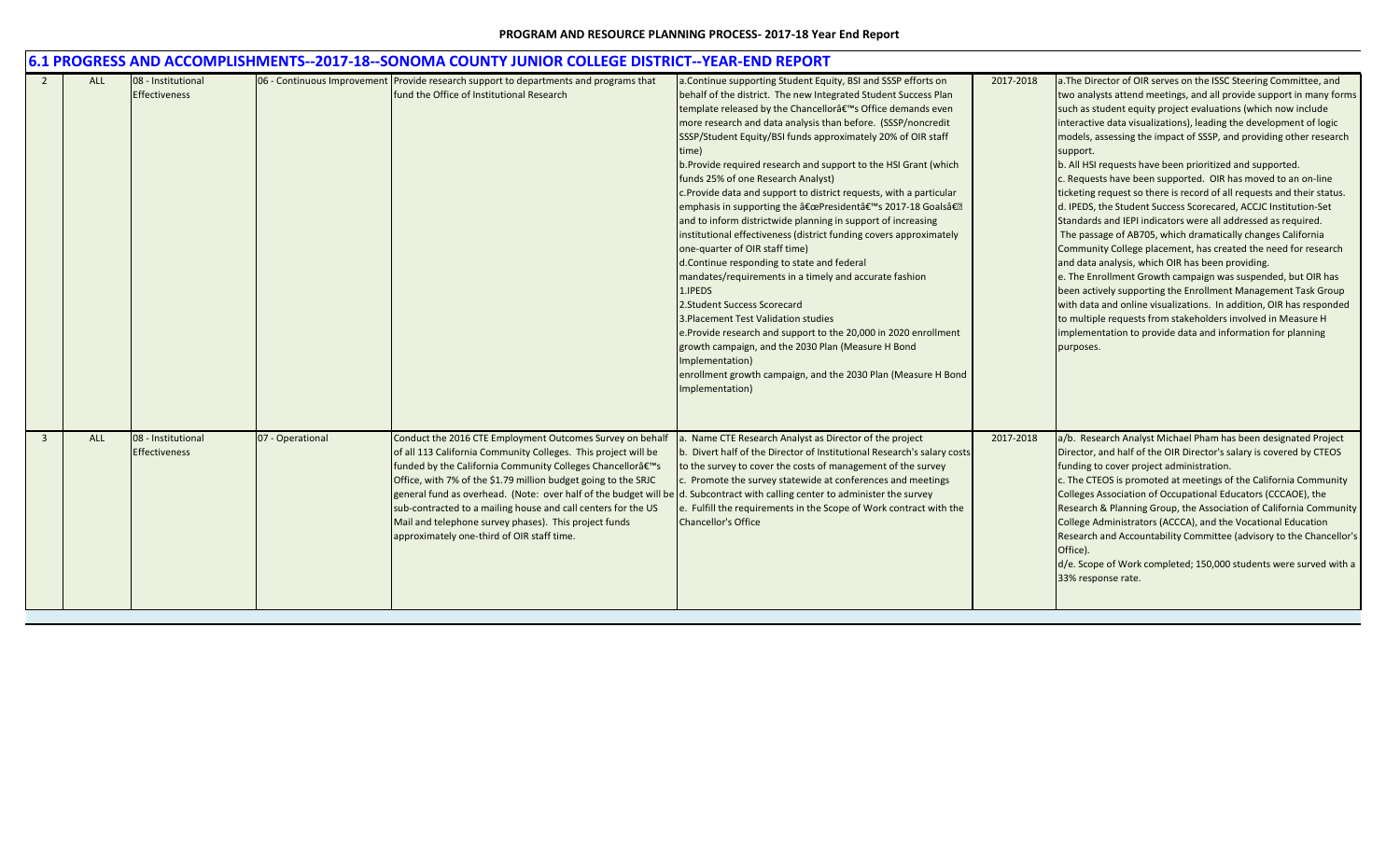| <b>PUBLIC RELATIONS</b> |                 |                            |                |                                                                                                                                                                                                                            |                                                                                                                                                                                                                                                                                                           |                                  |                                                                                                                                                                                                                                                                                                                                                                                                                               |  |
|-------------------------|-----------------|----------------------------|----------------|----------------------------------------------------------------------------------------------------------------------------------------------------------------------------------------------------------------------------|-----------------------------------------------------------------------------------------------------------------------------------------------------------------------------------------------------------------------------------------------------------------------------------------------------------|----------------------------------|-------------------------------------------------------------------------------------------------------------------------------------------------------------------------------------------------------------------------------------------------------------------------------------------------------------------------------------------------------------------------------------------------------------------------------|--|
| Goal                    | <b>Location</b> | <b>Strategic Plan Goal</b> | <b>Mission</b> | Goal                                                                                                                                                                                                                       | <b>Objective</b>                                                                                                                                                                                                                                                                                          | <b>Time Frame</b>                | <b>Progress to Date</b>                                                                                                                                                                                                                                                                                                                                                                                                       |  |
| Rank                    |                 |                            |                |                                                                                                                                                                                                                            |                                                                                                                                                                                                                                                                                                           |                                  |                                                                                                                                                                                                                                                                                                                                                                                                                               |  |
| 1                       | <b>ALL</b>      | 07 - Financial Resources   |                | 06 - Continuous Improvement Provide leadership in marketing and public relations with<br>effective, creative and organized campaigns (including paid and<br>unpaid promotion) to help SRJC meet enrollment goals for 2016- | 1.1 Revise and implement annual college marketing and<br>advertising plan                                                                                                                                                                                                                                 | 2017-18                          | 1.1 Public Relations staff, in collaboration VP Student Services and<br>Outreach Director, created a new marketing/advertising plan for<br>each semester.                                                                                                                                                                                                                                                                     |  |
|                         |                 |                            |                |                                                                                                                                                                                                                            | 1.2 Collaborate closely with Student Services and Academic Affairs<br>to create effective timelines and themes                                                                                                                                                                                            |                                  | 1.2 PR staff collaborated especially closely with Student Services, as<br>well as with Academic Affairs staff, to create effective timelines and<br>themes.                                                                                                                                                                                                                                                                   |  |
|                         |                 |                            |                |                                                                                                                                                                                                                            | 1.3 Effectively utilize web site and social media to support<br>enrollment, as well as retention, goals                                                                                                                                                                                                   |                                  | 1.3 Staff continued to focus on enrollment and retention goals on<br>the website and social media, and welcomed input throughout the<br>year.                                                                                                                                                                                                                                                                                 |  |
|                         |                 |                            |                |                                                                                                                                                                                                                            | 1.4 Continue researching the best marketing and communications<br>practices of community colleges                                                                                                                                                                                                         |                                  | 1.4 Staff researched community college best practices through<br>CCPRO (professional association).                                                                                                                                                                                                                                                                                                                            |  |
|                         |                 |                            |                |                                                                                                                                                                                                                            | 1.5 Support departments District-wide in their marketing needs                                                                                                                                                                                                                                            |                                  | 1.5 Staff continued to support marketing needs of departments                                                                                                                                                                                                                                                                                                                                                                 |  |
| $\overline{2}$          | <b>ALL</b>      | 07 - Financial Resources   |                | 06 - Continuous Improvement Continue planning and implementation for SRJC 100th<br>Anniversary                                                                                                                             | 2.1 Continue leading the creation of infrastructure and planning<br>with 100th Anniversary Leadership Group and Workgroups.                                                                                                                                                                               | 2017-18 (plus Jan<br>Dec., 2018) | -2.1 PR Director continued to lead infrastructure and planning of the<br>100th Anniversary Leadership Group (ALG) and Workgroups.                                                                                                                                                                                                                                                                                             |  |
|                         |                 |                            |                |                                                                                                                                                                                                                            | 2.2 Work with 100th Anniversary Leadership Group to inspire and<br>motivate others inside and outside of SRJC to participate. The goal<br>is to have broad and creative participation from current students,<br>alumni, current staff, retirees, business, community groups, city<br>and county agencies. |                                  | 2.2 Worked with 100th ALG to inspire internal and external<br>community. There was excellent participation from current students,<br>alumni, current staff, retirees, business, community groups, city and<br>county agencies. A small number of faculty chose to boycott some<br>100th anniversary activities. There was an active website, updated<br>frequently, press releases were sent out quarterly, and collaboration |  |
|                         |                 |                            |                |                                                                                                                                                                                                                            | 2.3 Guide the plan for activities, events and projects to result in a<br>year of celebration, inspiration and fundraising.                                                                                                                                                                                |                                  | with the City of Santa Rosa and others outside the college.<br>2.3 From the opening kick-off in January through the 100th<br>Anniversary Celebration Dinner, six months of celebration,<br>inspiration and fundraising included numerous events, projects and<br>visible evidence of the 100th Anniversary. More events and activities                                                                                        |  |
|                         |                 |                            |                |                                                                                                                                                                                                                            |                                                                                                                                                                                                                                                                                                           |                                  | are planned for the summer and fall, 2018. There was excellent<br>media coverage of the 100th anniversary activities to date.                                                                                                                                                                                                                                                                                                 |  |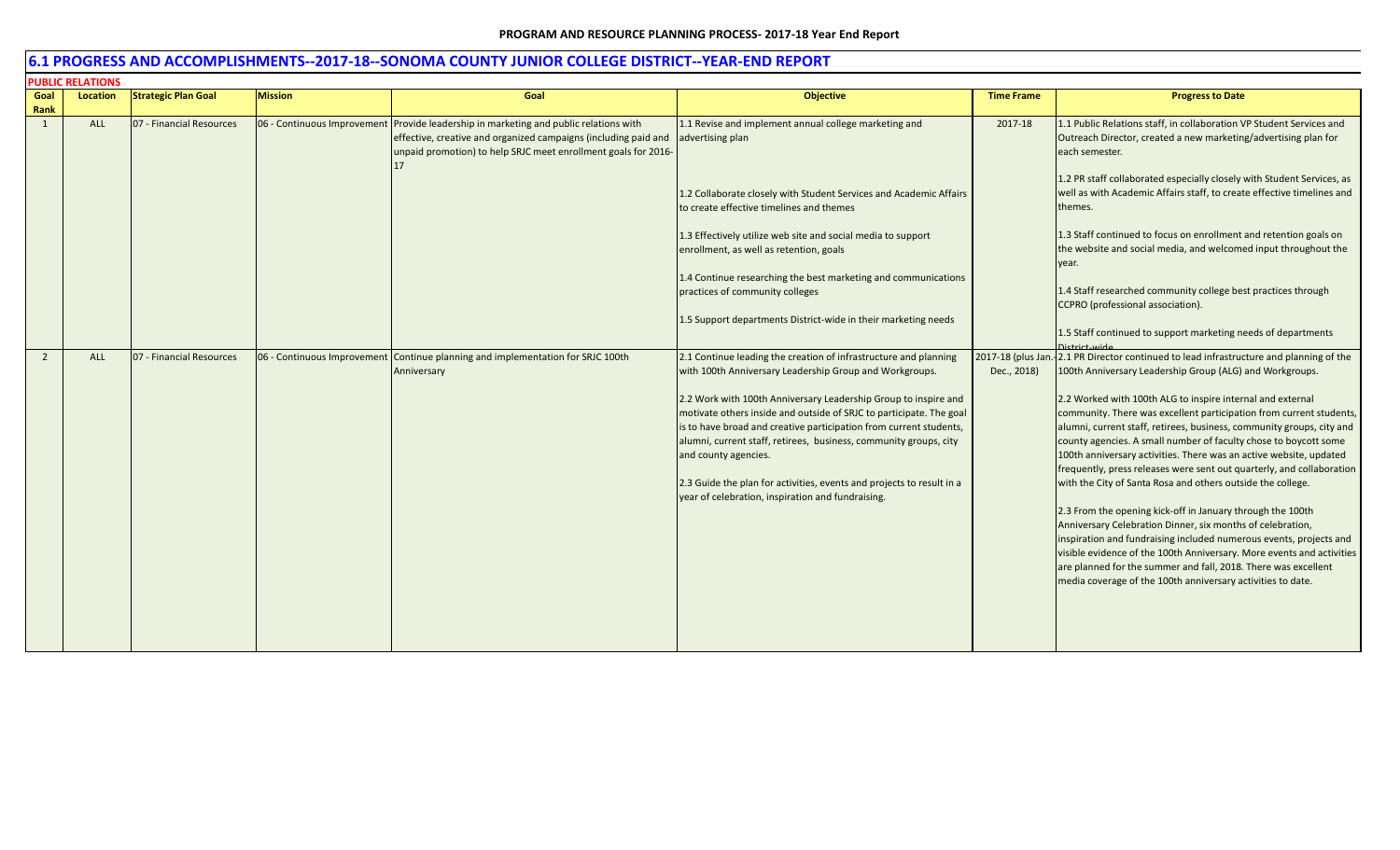|    |            |                            |                             | 6.1 PROGRESS AND ACCOMPLISHMENTS--2017-18--SONOMA COUNTY JUNIOR COLLEGE DISTRICT--YEAR-END REPORT                                                                                                                                         |                                                                                                                                                                                                                                                                                                                                                                                                                                                                                                                                                                                                                                                                                                                                                                                                                  |         |                                                                                                                                                                                                                                                                                                                                                                                                                                                                                                                                                                                                                                                                                                                                                                                                                                                                                                                                                                                             |
|----|------------|----------------------------|-----------------------------|-------------------------------------------------------------------------------------------------------------------------------------------------------------------------------------------------------------------------------------------|------------------------------------------------------------------------------------------------------------------------------------------------------------------------------------------------------------------------------------------------------------------------------------------------------------------------------------------------------------------------------------------------------------------------------------------------------------------------------------------------------------------------------------------------------------------------------------------------------------------------------------------------------------------------------------------------------------------------------------------------------------------------------------------------------------------|---------|---------------------------------------------------------------------------------------------------------------------------------------------------------------------------------------------------------------------------------------------------------------------------------------------------------------------------------------------------------------------------------------------------------------------------------------------------------------------------------------------------------------------------------------------------------------------------------------------------------------------------------------------------------------------------------------------------------------------------------------------------------------------------------------------------------------------------------------------------------------------------------------------------------------------------------------------------------------------------------------------|
|    | <b>ALL</b> | 01 - Student Success       | 06 - Continuous Improvement | Continue growth of communication with students, parents and<br>community through successful web, digital and social media<br>programs                                                                                                     | 3.1. Continue to revise and implement an online marketing<br>strategy, aligned with overall marketing goals/efforts, in order to<br>support increased enrollment, retention, success and completion<br>3.2. Use original unpaid and paid content, including photography<br>and video, on social media, digital and traditional media outlets, to<br>support student persistence and student life<br>3.3. Develop social media outlets used to market SRJC stories and<br>news, according to the specifics of each outlet, to reach all<br>potential students and supporters, including Hispanic and<br>underserved communities<br>3.4. Use social media outlets to better reach and serve students<br>and the community, by providing reliable customer service and<br>answering questions through social media. | 2017-18 | 3.1 Online marketing strategy was successful in gaining student<br>interest (based on response to digital ads and posts), with creative<br>postings designed to appeal to and reflect a diverse audience of<br>potential, current and past students.<br>3.2 Staff created a great deal of original and paid content, including<br>thousands of photos and creative, dynamic use of new videos on the<br>website and in social media posts, to support student persistence<br>and student life.<br>3.3 Continued active development of social media (Facebook,<br>Twitter, Instagram, LinkedIn, SnapChat) to reach potential students<br>and supporters, including Hispanic and underserved communities.<br>3.4 Successfully used social media outlets to reach and serve<br>students and the community, providing reliable customer service<br>and answering questions through social media over well over 40<br>hours per week. This was especially important during the October<br>fires. |
|    | <b>ALL</b> | 04 - Facilities/Technology |                             | 06 - Continuous Improvement Support 2030 Plan for Facilities with marketing and<br>communications vision and collaboration                                                                                                                | 4.1 Collaborate with Director of Capital Projects to create and<br>implement marketing and communications plan<br>4.2 Research best practices in implementation of such a plan at<br>other community colleges                                                                                                                                                                                                                                                                                                                                                                                                                                                                                                                                                                                                    | 2017-18 | 4.1 Supported Director of Capital Projects and staff to create a<br>marketing and communications plan.<br>4.2 Researched community college plans for bond communications.<br>Most had minimal or no post-bond plans. Unable to ascertain best<br>practices in this area.                                                                                                                                                                                                                                                                                                                                                                                                                                                                                                                                                                                                                                                                                                                    |
| -5 | <b>ALL</b> |                            |                             | 08 - Institutional Effectivene 06 - Continuous Improvement   Maintain strong levels of coverage by the media for SRJC.                                                                                                                    | 5.1 Continue nurturing relationships with editors, producers,<br>broadcasters and reporters.<br>5.2 Develop and pitch creative story ideas to a variety of media<br>including online, print and broadcast.<br>5.3 Strengthen relationships and partnerships throughout the<br>college including all campuses, sites and programs, to identify<br>compelling stories that will be of interest to the press and the<br>communitv.                                                                                                                                                                                                                                                                                                                                                                                  | 2017-18 | 5.1 Continued nurturing relationships with editors, producers,<br>broadcasters and reporters.<br>5.2 Developed and pitch creative story ideas to a variety of media<br>including online, print and broadcast.<br>5.3 Strengthened relationships and partnerships throughout the<br>college including all campuses, sites and programs, to identify<br>compelling stories that were of interest to the press and the<br>community.                                                                                                                                                                                                                                                                                                                                                                                                                                                                                                                                                           |
|    | <b>ALL</b> |                            |                             | 08 - Institutional Effectivene 06 - Continuous Improvement Support the successful implementation of the SRJC Strategic Plan 6.1 Co-lead the Ad Hoc Web Site Workgroup to support updated<br>through improving institutional effectiveness | content, photos and videos for the College's most important<br>marketing instrument<br>6.2 Continue expanding social media platforms, analysis and<br>effectiveness<br>6.3 Develop plan for consistent and regular communication by<br>President with all constituents<br>6.4 Improve efficiency in PR office to enable department to serve<br>the District, college departments and initiatives                                                                                                                                                                                                                                                                                                                                                                                                                 | 2017-18 | 6.1 Co-led the Ad Hoc Web Site Workgroup to support updated<br>content, photos and videos for the College's most important<br>marketing instrument<br>6.2 Continued expanding social media platforms, analysis and<br>effectiveness<br>6.3 The President's Communications Plan for consistent and regular<br>communication by President with all constituents was overly<br>ambitious and was scaled back.<br>6.4 Improved efficiency in PR office to enable department to better<br>serve the District, college departments and initiatives                                                                                                                                                                                                                                                                                                                                                                                                                                                |